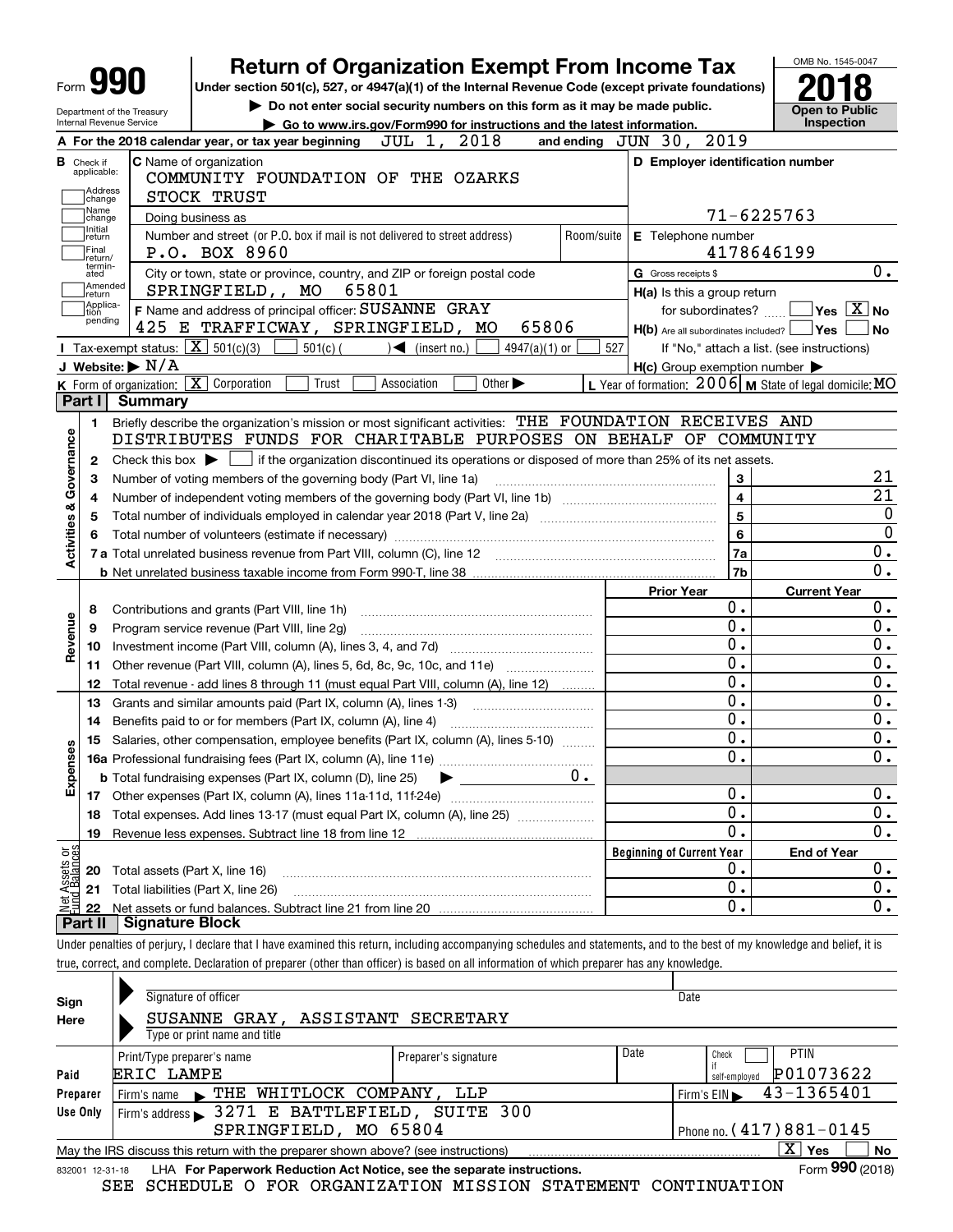|              | COMMUNITY FOUNDATION OF THE OZARKS<br>$71 - 6225763$<br>STOCK TRUST<br>Page 2<br>Form 990 (2018)                                                                |
|--------------|-----------------------------------------------------------------------------------------------------------------------------------------------------------------|
|              | <b>Statement of Program Service Accomplishments</b><br>Part III                                                                                                 |
|              |                                                                                                                                                                 |
| 1            | Briefly describe the organization's mission:                                                                                                                    |
|              | THE FOUNDATION RECEIVES AND DISTRIBUTES FUNDS FOR CHARITABLE PURPOSES                                                                                           |
|              | ON BEHALF OF COMMUNITY FOUDATION OF THE OZARKS.                                                                                                                 |
|              |                                                                                                                                                                 |
|              |                                                                                                                                                                 |
| $\mathbf{2}$ | Did the organization undertake any significant program services during the year which were not listed on the                                                    |
|              | $\Box$ Yes $[\overline{\mathrm{X}}]$ No<br>prior Form 990 or 990-EZ?                                                                                            |
|              | If "Yes," describe these new services on Schedule O.                                                                                                            |
| 3            | $\boxed{\phantom{1}}$ Yes $\boxed{\text{X}}$ No<br>Did the organization cease conducting, or make significant changes in how it conducts, any program services? |
|              | If "Yes," describe these changes on Schedule O.                                                                                                                 |
|              |                                                                                                                                                                 |
| 4            | Describe the organization's program service accomplishments for each of its three largest program services, as measured by expenses.                            |
|              | Section 501(c)(3) and 501(c)(4) organizations are required to report the amount of grants and allocations to others, the total expenses, and                    |
|              | revenue, if any, for each program service reported.                                                                                                             |
| 4a           | ) (Expenses \$<br>) (Revenue \$<br>(Code:<br>including grants of \$                                                                                             |
|              | THE FOUNDATION RECEIVES AND DISTRIBUTES FUNDS FOR CHARITABLE PURPOSES                                                                                           |
|              | ON BEHALF OF COMMUNITY FOUNDATION OF THE OZARKS,<br>INC.                                                                                                        |
|              |                                                                                                                                                                 |
|              |                                                                                                                                                                 |
|              |                                                                                                                                                                 |
|              |                                                                                                                                                                 |
|              |                                                                                                                                                                 |
|              |                                                                                                                                                                 |
|              |                                                                                                                                                                 |
|              |                                                                                                                                                                 |
|              |                                                                                                                                                                 |
|              |                                                                                                                                                                 |
|              |                                                                                                                                                                 |
| 4b           |                                                                                                                                                                 |
|              |                                                                                                                                                                 |
|              |                                                                                                                                                                 |
|              |                                                                                                                                                                 |
|              |                                                                                                                                                                 |
|              |                                                                                                                                                                 |
|              |                                                                                                                                                                 |
|              |                                                                                                                                                                 |
|              |                                                                                                                                                                 |
|              |                                                                                                                                                                 |
|              |                                                                                                                                                                 |
|              |                                                                                                                                                                 |
|              |                                                                                                                                                                 |
|              |                                                                                                                                                                 |
| 4c           |                                                                                                                                                                 |
|              |                                                                                                                                                                 |
|              |                                                                                                                                                                 |
|              |                                                                                                                                                                 |
|              |                                                                                                                                                                 |
|              |                                                                                                                                                                 |
|              |                                                                                                                                                                 |
|              |                                                                                                                                                                 |
|              |                                                                                                                                                                 |
|              |                                                                                                                                                                 |
|              |                                                                                                                                                                 |
|              |                                                                                                                                                                 |
|              |                                                                                                                                                                 |
|              |                                                                                                                                                                 |
| 4d           | Other program services (Describe in Schedule O.)                                                                                                                |
|              | (Revenue \$                                                                                                                                                     |
|              | (Expenses \$<br>including grants of \$                                                                                                                          |
|              | <b>4e</b> Total program service expenses $\blacktriangleright$<br>Form 990 (2018)                                                                               |
|              |                                                                                                                                                                 |
|              | 832002 12-31-18                                                                                                                                                 |
|              |                                                                                                                                                                 |

 <sup>13591028 759070 81396.81395 2018.04030</sup> COMMUNITY FOUNDATION OF T 81396.81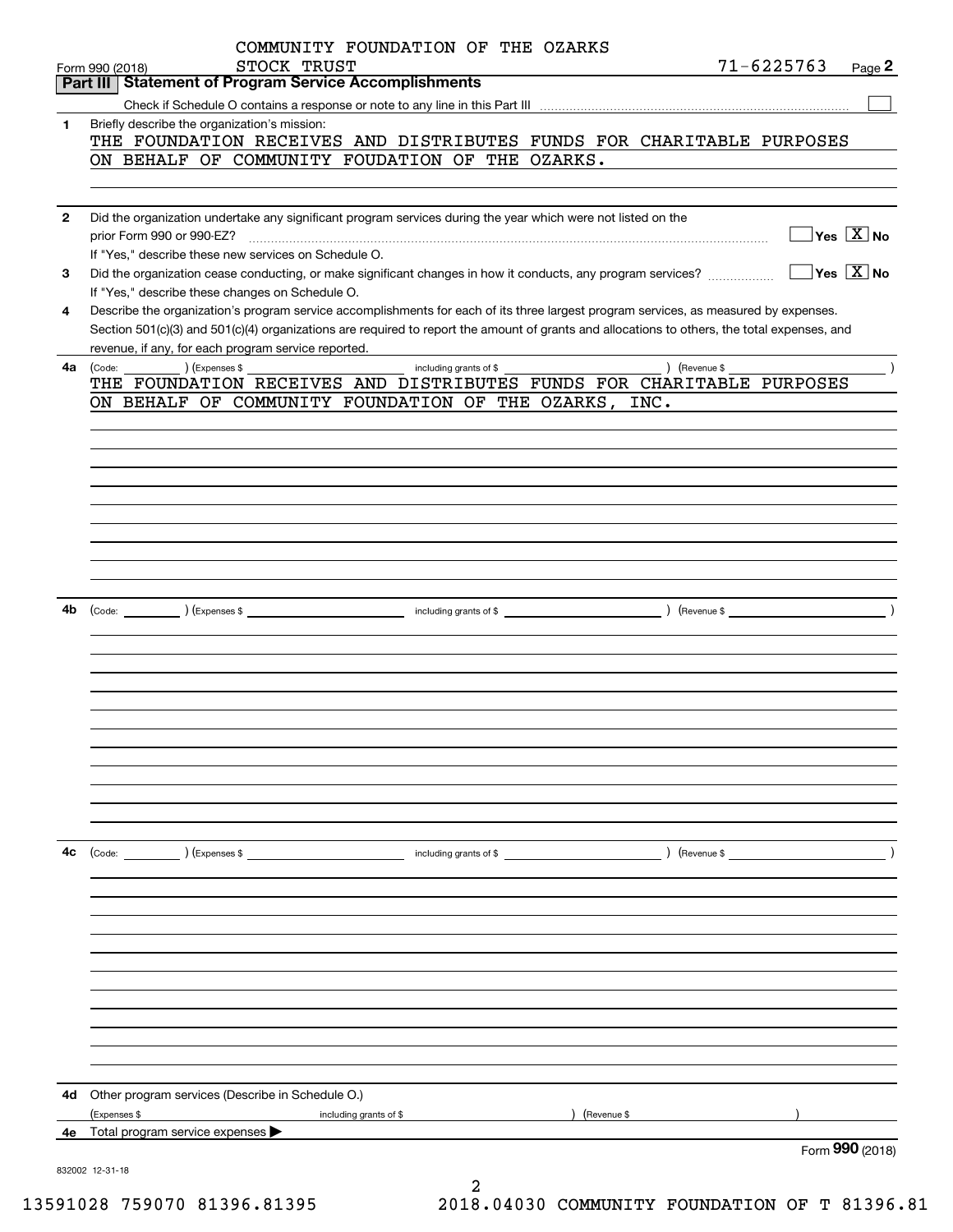| 1<br>х<br>1<br>$\mathbf{2}$<br>2<br>Did the organization engage in direct or indirect political campaign activities on behalf of or in opposition to candidates for<br>3<br>з<br>Section 501(c)(3) organizations. Did the organization engage in lobbying activities, or have a section 501(h) election in effect<br>4<br>4<br>Is the organization a section 501(c)(4), 501(c)(5), or 501(c)(6) organization that receives membership dues, assessments, or<br>5<br>5<br>Did the organization maintain any donor advised funds or any similar funds or accounts for which donors have the right to<br>6<br>provide advice on the distribution or investment of amounts in such funds or accounts? If "Yes," complete Schedule D, Part I<br>6<br>Did the organization receive or hold a conservation easement, including easements to preserve open space,<br>7<br>$\overline{7}$<br>Did the organization maintain collections of works of art, historical treasures, or other similar assets? If "Yes," complete<br>8<br>8<br>Did the organization report an amount in Part X, line 21, for escrow or custodial account liability, serve as a custodian for<br>9<br>amounts not listed in Part X; or provide credit counseling, debt management, credit repair, or debt negotiation services?<br>9<br>If "Yes," complete Schedule D, Part IV<br>Did the organization, directly or through a related organization, hold assets in temporarily restricted endowments, permanent<br>10<br>10<br>If the organization's answer to any of the following questions is "Yes," then complete Schedule D, Parts VI, VII, VIII, IX, or X<br>11<br>as applicable.<br>Did the organization report an amount for land, buildings, and equipment in Part X, line 10? If "Yes," complete Schedule D,<br>11a<br>Did the organization report an amount for investments - other securities in Part X, line 12 that is 5% or more of its total<br>b<br>11b<br>Did the organization report an amount for investments - program related in Part X, line 13 that is 5% or more of its total<br>с<br>11c<br>d Did the organization report an amount for other assets in Part X, line 15 that is 5% or more of its total assets reported in<br>11d<br>Did the organization report an amount for other liabilities in Part X, line 25? If "Yes," complete Schedule D, Part X<br><b>11e</b><br>Did the organization's separate or consolidated financial statements for the tax year include a footnote that addresses<br>f<br>the organization's liability for uncertain tax positions under FIN 48 (ASC 740)? If "Yes," complete Schedule D, Part X<br>11f<br>Did the organization obtain separate, independent audited financial statements for the tax year? If "Yes," complete<br>12a<br>12a<br>Schedule D, Parts XI and XII<br><b>b</b> Was the organization included in consolidated, independent audited financial statements for the tax year?<br>12 <sub>b</sub><br>If "Yes," and if the organization answered "No" to line 12a, then completing Schedule D, Parts XI and XII is optional<br>13<br>Is the organization a school described in section 170(b)(1)(A)(ii)? If "Yes," complete Schedule E<br>13<br>Did the organization maintain an office, employees, or agents outside of the United States?<br>14a<br>14a<br>Did the organization have aggregate revenues or expenses of more than \$10,000 from grantmaking, fundraising, business,<br>b<br>investment, and program service activities outside the United States, or aggregate foreign investments valued at \$100,000<br>14b<br>Did the organization report on Part IX, column (A), line 3, more than \$5,000 of grants or other assistance to or for any<br>15<br>15<br>Did the organization report on Part IX, column (A), line 3, more than \$5,000 of aggregate grants or other assistance to<br>16<br>16<br>Did the organization report a total of more than \$15,000 of expenses for professional fundraising services on Part IX,<br>17<br>17<br>Did the organization report more than \$15,000 total of fundraising event gross income and contributions on Part VIII, lines<br>18<br>18<br>Did the organization report more than \$15,000 of gross income from gaming activities on Part VIII, line 9a? If "Yes."<br>19<br>19<br>Did the organization operate one or more hospital facilities? If "Yes," complete Schedule H<br>20a<br>20a<br>If "Yes" to line 20a, did the organization attach a copy of its audited financial statements to this return?<br>20b<br>b<br>Did the organization report more than \$5,000 of grants or other assistance to any domestic organization or<br>21<br>21<br>Form 990 (2018) |                                                                                                     | Yes | No                      |
|------------------------------------------------------------------------------------------------------------------------------------------------------------------------------------------------------------------------------------------------------------------------------------------------------------------------------------------------------------------------------------------------------------------------------------------------------------------------------------------------------------------------------------------------------------------------------------------------------------------------------------------------------------------------------------------------------------------------------------------------------------------------------------------------------------------------------------------------------------------------------------------------------------------------------------------------------------------------------------------------------------------------------------------------------------------------------------------------------------------------------------------------------------------------------------------------------------------------------------------------------------------------------------------------------------------------------------------------------------------------------------------------------------------------------------------------------------------------------------------------------------------------------------------------------------------------------------------------------------------------------------------------------------------------------------------------------------------------------------------------------------------------------------------------------------------------------------------------------------------------------------------------------------------------------------------------------------------------------------------------------------------------------------------------------------------------------------------------------------------------------------------------------------------------------------------------------------------------------------------------------------------------------------------------------------------------------------------------------------------------------------------------------------------------------------------------------------------------------------------------------------------------------------------------------------------------------------------------------------------------------------------------------------------------------------------------------------------------------------------------------------------------------------------------------------------------------------------------------------------------------------------------------------------------------------------------------------------------------------------------------------------------------------------------------------------------------------------------------------------------------------------------------------------------------------------------------------------------------------------------------------------------------------------------------------------------------------------------------------------------------------------------------------------------------------------------------------------------------------------------------------------------------------------------------------------------------------------------------------------------------------------------------------------------------------------------------------------------------------------------------------------------------------------------------------------------------------------------------------------------------------------------------------------------------------------------------------------------------------------------------------------------------------------------------------------------------------------------------------------------------------------------------------------------------------------------------------------------------------------------------------------------------------------------------------------------------------------------------------------------------------------------------------------------------------------------------------------------------------------------------------------------------------------------------------------------------------------------------------------------------------------------------------------------------|-----------------------------------------------------------------------------------------------------|-----|-------------------------|
|                                                                                                                                                                                                                                                                                                                                                                                                                                                                                                                                                                                                                                                                                                                                                                                                                                                                                                                                                                                                                                                                                                                                                                                                                                                                                                                                                                                                                                                                                                                                                                                                                                                                                                                                                                                                                                                                                                                                                                                                                                                                                                                                                                                                                                                                                                                                                                                                                                                                                                                                                                                                                                                                                                                                                                                                                                                                                                                                                                                                                                                                                                                                                                                                                                                                                                                                                                                                                                                                                                                                                                                                                                                                                                                                                                                                                                                                                                                                                                                                                                                                                                                                                                                                                                                                                                                                                                                                                                                                                                                                                                                                                                                                              | Is the organization described in section 501(c)(3) or 4947(a)(1) (other than a private foundation)? |     |                         |
|                                                                                                                                                                                                                                                                                                                                                                                                                                                                                                                                                                                                                                                                                                                                                                                                                                                                                                                                                                                                                                                                                                                                                                                                                                                                                                                                                                                                                                                                                                                                                                                                                                                                                                                                                                                                                                                                                                                                                                                                                                                                                                                                                                                                                                                                                                                                                                                                                                                                                                                                                                                                                                                                                                                                                                                                                                                                                                                                                                                                                                                                                                                                                                                                                                                                                                                                                                                                                                                                                                                                                                                                                                                                                                                                                                                                                                                                                                                                                                                                                                                                                                                                                                                                                                                                                                                                                                                                                                                                                                                                                                                                                                                                              |                                                                                                     |     | X                       |
|                                                                                                                                                                                                                                                                                                                                                                                                                                                                                                                                                                                                                                                                                                                                                                                                                                                                                                                                                                                                                                                                                                                                                                                                                                                                                                                                                                                                                                                                                                                                                                                                                                                                                                                                                                                                                                                                                                                                                                                                                                                                                                                                                                                                                                                                                                                                                                                                                                                                                                                                                                                                                                                                                                                                                                                                                                                                                                                                                                                                                                                                                                                                                                                                                                                                                                                                                                                                                                                                                                                                                                                                                                                                                                                                                                                                                                                                                                                                                                                                                                                                                                                                                                                                                                                                                                                                                                                                                                                                                                                                                                                                                                                                              |                                                                                                     |     |                         |
|                                                                                                                                                                                                                                                                                                                                                                                                                                                                                                                                                                                                                                                                                                                                                                                                                                                                                                                                                                                                                                                                                                                                                                                                                                                                                                                                                                                                                                                                                                                                                                                                                                                                                                                                                                                                                                                                                                                                                                                                                                                                                                                                                                                                                                                                                                                                                                                                                                                                                                                                                                                                                                                                                                                                                                                                                                                                                                                                                                                                                                                                                                                                                                                                                                                                                                                                                                                                                                                                                                                                                                                                                                                                                                                                                                                                                                                                                                                                                                                                                                                                                                                                                                                                                                                                                                                                                                                                                                                                                                                                                                                                                                                                              |                                                                                                     |     | x                       |
|                                                                                                                                                                                                                                                                                                                                                                                                                                                                                                                                                                                                                                                                                                                                                                                                                                                                                                                                                                                                                                                                                                                                                                                                                                                                                                                                                                                                                                                                                                                                                                                                                                                                                                                                                                                                                                                                                                                                                                                                                                                                                                                                                                                                                                                                                                                                                                                                                                                                                                                                                                                                                                                                                                                                                                                                                                                                                                                                                                                                                                                                                                                                                                                                                                                                                                                                                                                                                                                                                                                                                                                                                                                                                                                                                                                                                                                                                                                                                                                                                                                                                                                                                                                                                                                                                                                                                                                                                                                                                                                                                                                                                                                                              |                                                                                                     |     |                         |
|                                                                                                                                                                                                                                                                                                                                                                                                                                                                                                                                                                                                                                                                                                                                                                                                                                                                                                                                                                                                                                                                                                                                                                                                                                                                                                                                                                                                                                                                                                                                                                                                                                                                                                                                                                                                                                                                                                                                                                                                                                                                                                                                                                                                                                                                                                                                                                                                                                                                                                                                                                                                                                                                                                                                                                                                                                                                                                                                                                                                                                                                                                                                                                                                                                                                                                                                                                                                                                                                                                                                                                                                                                                                                                                                                                                                                                                                                                                                                                                                                                                                                                                                                                                                                                                                                                                                                                                                                                                                                                                                                                                                                                                                              |                                                                                                     |     | x                       |
|                                                                                                                                                                                                                                                                                                                                                                                                                                                                                                                                                                                                                                                                                                                                                                                                                                                                                                                                                                                                                                                                                                                                                                                                                                                                                                                                                                                                                                                                                                                                                                                                                                                                                                                                                                                                                                                                                                                                                                                                                                                                                                                                                                                                                                                                                                                                                                                                                                                                                                                                                                                                                                                                                                                                                                                                                                                                                                                                                                                                                                                                                                                                                                                                                                                                                                                                                                                                                                                                                                                                                                                                                                                                                                                                                                                                                                                                                                                                                                                                                                                                                                                                                                                                                                                                                                                                                                                                                                                                                                                                                                                                                                                                              |                                                                                                     |     |                         |
|                                                                                                                                                                                                                                                                                                                                                                                                                                                                                                                                                                                                                                                                                                                                                                                                                                                                                                                                                                                                                                                                                                                                                                                                                                                                                                                                                                                                                                                                                                                                                                                                                                                                                                                                                                                                                                                                                                                                                                                                                                                                                                                                                                                                                                                                                                                                                                                                                                                                                                                                                                                                                                                                                                                                                                                                                                                                                                                                                                                                                                                                                                                                                                                                                                                                                                                                                                                                                                                                                                                                                                                                                                                                                                                                                                                                                                                                                                                                                                                                                                                                                                                                                                                                                                                                                                                                                                                                                                                                                                                                                                                                                                                                              |                                                                                                     |     | x                       |
|                                                                                                                                                                                                                                                                                                                                                                                                                                                                                                                                                                                                                                                                                                                                                                                                                                                                                                                                                                                                                                                                                                                                                                                                                                                                                                                                                                                                                                                                                                                                                                                                                                                                                                                                                                                                                                                                                                                                                                                                                                                                                                                                                                                                                                                                                                                                                                                                                                                                                                                                                                                                                                                                                                                                                                                                                                                                                                                                                                                                                                                                                                                                                                                                                                                                                                                                                                                                                                                                                                                                                                                                                                                                                                                                                                                                                                                                                                                                                                                                                                                                                                                                                                                                                                                                                                                                                                                                                                                                                                                                                                                                                                                                              |                                                                                                     |     |                         |
|                                                                                                                                                                                                                                                                                                                                                                                                                                                                                                                                                                                                                                                                                                                                                                                                                                                                                                                                                                                                                                                                                                                                                                                                                                                                                                                                                                                                                                                                                                                                                                                                                                                                                                                                                                                                                                                                                                                                                                                                                                                                                                                                                                                                                                                                                                                                                                                                                                                                                                                                                                                                                                                                                                                                                                                                                                                                                                                                                                                                                                                                                                                                                                                                                                                                                                                                                                                                                                                                                                                                                                                                                                                                                                                                                                                                                                                                                                                                                                                                                                                                                                                                                                                                                                                                                                                                                                                                                                                                                                                                                                                                                                                                              |                                                                                                     |     | x                       |
|                                                                                                                                                                                                                                                                                                                                                                                                                                                                                                                                                                                                                                                                                                                                                                                                                                                                                                                                                                                                                                                                                                                                                                                                                                                                                                                                                                                                                                                                                                                                                                                                                                                                                                                                                                                                                                                                                                                                                                                                                                                                                                                                                                                                                                                                                                                                                                                                                                                                                                                                                                                                                                                                                                                                                                                                                                                                                                                                                                                                                                                                                                                                                                                                                                                                                                                                                                                                                                                                                                                                                                                                                                                                                                                                                                                                                                                                                                                                                                                                                                                                                                                                                                                                                                                                                                                                                                                                                                                                                                                                                                                                                                                                              |                                                                                                     |     |                         |
|                                                                                                                                                                                                                                                                                                                                                                                                                                                                                                                                                                                                                                                                                                                                                                                                                                                                                                                                                                                                                                                                                                                                                                                                                                                                                                                                                                                                                                                                                                                                                                                                                                                                                                                                                                                                                                                                                                                                                                                                                                                                                                                                                                                                                                                                                                                                                                                                                                                                                                                                                                                                                                                                                                                                                                                                                                                                                                                                                                                                                                                                                                                                                                                                                                                                                                                                                                                                                                                                                                                                                                                                                                                                                                                                                                                                                                                                                                                                                                                                                                                                                                                                                                                                                                                                                                                                                                                                                                                                                                                                                                                                                                                                              |                                                                                                     |     | x                       |
|                                                                                                                                                                                                                                                                                                                                                                                                                                                                                                                                                                                                                                                                                                                                                                                                                                                                                                                                                                                                                                                                                                                                                                                                                                                                                                                                                                                                                                                                                                                                                                                                                                                                                                                                                                                                                                                                                                                                                                                                                                                                                                                                                                                                                                                                                                                                                                                                                                                                                                                                                                                                                                                                                                                                                                                                                                                                                                                                                                                                                                                                                                                                                                                                                                                                                                                                                                                                                                                                                                                                                                                                                                                                                                                                                                                                                                                                                                                                                                                                                                                                                                                                                                                                                                                                                                                                                                                                                                                                                                                                                                                                                                                                              |                                                                                                     |     |                         |
|                                                                                                                                                                                                                                                                                                                                                                                                                                                                                                                                                                                                                                                                                                                                                                                                                                                                                                                                                                                                                                                                                                                                                                                                                                                                                                                                                                                                                                                                                                                                                                                                                                                                                                                                                                                                                                                                                                                                                                                                                                                                                                                                                                                                                                                                                                                                                                                                                                                                                                                                                                                                                                                                                                                                                                                                                                                                                                                                                                                                                                                                                                                                                                                                                                                                                                                                                                                                                                                                                                                                                                                                                                                                                                                                                                                                                                                                                                                                                                                                                                                                                                                                                                                                                                                                                                                                                                                                                                                                                                                                                                                                                                                                              |                                                                                                     |     | x                       |
|                                                                                                                                                                                                                                                                                                                                                                                                                                                                                                                                                                                                                                                                                                                                                                                                                                                                                                                                                                                                                                                                                                                                                                                                                                                                                                                                                                                                                                                                                                                                                                                                                                                                                                                                                                                                                                                                                                                                                                                                                                                                                                                                                                                                                                                                                                                                                                                                                                                                                                                                                                                                                                                                                                                                                                                                                                                                                                                                                                                                                                                                                                                                                                                                                                                                                                                                                                                                                                                                                                                                                                                                                                                                                                                                                                                                                                                                                                                                                                                                                                                                                                                                                                                                                                                                                                                                                                                                                                                                                                                                                                                                                                                                              |                                                                                                     |     |                         |
|                                                                                                                                                                                                                                                                                                                                                                                                                                                                                                                                                                                                                                                                                                                                                                                                                                                                                                                                                                                                                                                                                                                                                                                                                                                                                                                                                                                                                                                                                                                                                                                                                                                                                                                                                                                                                                                                                                                                                                                                                                                                                                                                                                                                                                                                                                                                                                                                                                                                                                                                                                                                                                                                                                                                                                                                                                                                                                                                                                                                                                                                                                                                                                                                                                                                                                                                                                                                                                                                                                                                                                                                                                                                                                                                                                                                                                                                                                                                                                                                                                                                                                                                                                                                                                                                                                                                                                                                                                                                                                                                                                                                                                                                              |                                                                                                     |     |                         |
|                                                                                                                                                                                                                                                                                                                                                                                                                                                                                                                                                                                                                                                                                                                                                                                                                                                                                                                                                                                                                                                                                                                                                                                                                                                                                                                                                                                                                                                                                                                                                                                                                                                                                                                                                                                                                                                                                                                                                                                                                                                                                                                                                                                                                                                                                                                                                                                                                                                                                                                                                                                                                                                                                                                                                                                                                                                                                                                                                                                                                                                                                                                                                                                                                                                                                                                                                                                                                                                                                                                                                                                                                                                                                                                                                                                                                                                                                                                                                                                                                                                                                                                                                                                                                                                                                                                                                                                                                                                                                                                                                                                                                                                                              |                                                                                                     |     | x                       |
|                                                                                                                                                                                                                                                                                                                                                                                                                                                                                                                                                                                                                                                                                                                                                                                                                                                                                                                                                                                                                                                                                                                                                                                                                                                                                                                                                                                                                                                                                                                                                                                                                                                                                                                                                                                                                                                                                                                                                                                                                                                                                                                                                                                                                                                                                                                                                                                                                                                                                                                                                                                                                                                                                                                                                                                                                                                                                                                                                                                                                                                                                                                                                                                                                                                                                                                                                                                                                                                                                                                                                                                                                                                                                                                                                                                                                                                                                                                                                                                                                                                                                                                                                                                                                                                                                                                                                                                                                                                                                                                                                                                                                                                                              |                                                                                                     |     |                         |
|                                                                                                                                                                                                                                                                                                                                                                                                                                                                                                                                                                                                                                                                                                                                                                                                                                                                                                                                                                                                                                                                                                                                                                                                                                                                                                                                                                                                                                                                                                                                                                                                                                                                                                                                                                                                                                                                                                                                                                                                                                                                                                                                                                                                                                                                                                                                                                                                                                                                                                                                                                                                                                                                                                                                                                                                                                                                                                                                                                                                                                                                                                                                                                                                                                                                                                                                                                                                                                                                                                                                                                                                                                                                                                                                                                                                                                                                                                                                                                                                                                                                                                                                                                                                                                                                                                                                                                                                                                                                                                                                                                                                                                                                              |                                                                                                     |     | х                       |
|                                                                                                                                                                                                                                                                                                                                                                                                                                                                                                                                                                                                                                                                                                                                                                                                                                                                                                                                                                                                                                                                                                                                                                                                                                                                                                                                                                                                                                                                                                                                                                                                                                                                                                                                                                                                                                                                                                                                                                                                                                                                                                                                                                                                                                                                                                                                                                                                                                                                                                                                                                                                                                                                                                                                                                                                                                                                                                                                                                                                                                                                                                                                                                                                                                                                                                                                                                                                                                                                                                                                                                                                                                                                                                                                                                                                                                                                                                                                                                                                                                                                                                                                                                                                                                                                                                                                                                                                                                                                                                                                                                                                                                                                              |                                                                                                     |     |                         |
|                                                                                                                                                                                                                                                                                                                                                                                                                                                                                                                                                                                                                                                                                                                                                                                                                                                                                                                                                                                                                                                                                                                                                                                                                                                                                                                                                                                                                                                                                                                                                                                                                                                                                                                                                                                                                                                                                                                                                                                                                                                                                                                                                                                                                                                                                                                                                                                                                                                                                                                                                                                                                                                                                                                                                                                                                                                                                                                                                                                                                                                                                                                                                                                                                                                                                                                                                                                                                                                                                                                                                                                                                                                                                                                                                                                                                                                                                                                                                                                                                                                                                                                                                                                                                                                                                                                                                                                                                                                                                                                                                                                                                                                                              |                                                                                                     |     |                         |
|                                                                                                                                                                                                                                                                                                                                                                                                                                                                                                                                                                                                                                                                                                                                                                                                                                                                                                                                                                                                                                                                                                                                                                                                                                                                                                                                                                                                                                                                                                                                                                                                                                                                                                                                                                                                                                                                                                                                                                                                                                                                                                                                                                                                                                                                                                                                                                                                                                                                                                                                                                                                                                                                                                                                                                                                                                                                                                                                                                                                                                                                                                                                                                                                                                                                                                                                                                                                                                                                                                                                                                                                                                                                                                                                                                                                                                                                                                                                                                                                                                                                                                                                                                                                                                                                                                                                                                                                                                                                                                                                                                                                                                                                              |                                                                                                     |     |                         |
|                                                                                                                                                                                                                                                                                                                                                                                                                                                                                                                                                                                                                                                                                                                                                                                                                                                                                                                                                                                                                                                                                                                                                                                                                                                                                                                                                                                                                                                                                                                                                                                                                                                                                                                                                                                                                                                                                                                                                                                                                                                                                                                                                                                                                                                                                                                                                                                                                                                                                                                                                                                                                                                                                                                                                                                                                                                                                                                                                                                                                                                                                                                                                                                                                                                                                                                                                                                                                                                                                                                                                                                                                                                                                                                                                                                                                                                                                                                                                                                                                                                                                                                                                                                                                                                                                                                                                                                                                                                                                                                                                                                                                                                                              |                                                                                                     |     | x                       |
|                                                                                                                                                                                                                                                                                                                                                                                                                                                                                                                                                                                                                                                                                                                                                                                                                                                                                                                                                                                                                                                                                                                                                                                                                                                                                                                                                                                                                                                                                                                                                                                                                                                                                                                                                                                                                                                                                                                                                                                                                                                                                                                                                                                                                                                                                                                                                                                                                                                                                                                                                                                                                                                                                                                                                                                                                                                                                                                                                                                                                                                                                                                                                                                                                                                                                                                                                                                                                                                                                                                                                                                                                                                                                                                                                                                                                                                                                                                                                                                                                                                                                                                                                                                                                                                                                                                                                                                                                                                                                                                                                                                                                                                                              |                                                                                                     |     |                         |
|                                                                                                                                                                                                                                                                                                                                                                                                                                                                                                                                                                                                                                                                                                                                                                                                                                                                                                                                                                                                                                                                                                                                                                                                                                                                                                                                                                                                                                                                                                                                                                                                                                                                                                                                                                                                                                                                                                                                                                                                                                                                                                                                                                                                                                                                                                                                                                                                                                                                                                                                                                                                                                                                                                                                                                                                                                                                                                                                                                                                                                                                                                                                                                                                                                                                                                                                                                                                                                                                                                                                                                                                                                                                                                                                                                                                                                                                                                                                                                                                                                                                                                                                                                                                                                                                                                                                                                                                                                                                                                                                                                                                                                                                              |                                                                                                     |     | x                       |
|                                                                                                                                                                                                                                                                                                                                                                                                                                                                                                                                                                                                                                                                                                                                                                                                                                                                                                                                                                                                                                                                                                                                                                                                                                                                                                                                                                                                                                                                                                                                                                                                                                                                                                                                                                                                                                                                                                                                                                                                                                                                                                                                                                                                                                                                                                                                                                                                                                                                                                                                                                                                                                                                                                                                                                                                                                                                                                                                                                                                                                                                                                                                                                                                                                                                                                                                                                                                                                                                                                                                                                                                                                                                                                                                                                                                                                                                                                                                                                                                                                                                                                                                                                                                                                                                                                                                                                                                                                                                                                                                                                                                                                                                              |                                                                                                     |     |                         |
|                                                                                                                                                                                                                                                                                                                                                                                                                                                                                                                                                                                                                                                                                                                                                                                                                                                                                                                                                                                                                                                                                                                                                                                                                                                                                                                                                                                                                                                                                                                                                                                                                                                                                                                                                                                                                                                                                                                                                                                                                                                                                                                                                                                                                                                                                                                                                                                                                                                                                                                                                                                                                                                                                                                                                                                                                                                                                                                                                                                                                                                                                                                                                                                                                                                                                                                                                                                                                                                                                                                                                                                                                                                                                                                                                                                                                                                                                                                                                                                                                                                                                                                                                                                                                                                                                                                                                                                                                                                                                                                                                                                                                                                                              |                                                                                                     |     | x                       |
|                                                                                                                                                                                                                                                                                                                                                                                                                                                                                                                                                                                                                                                                                                                                                                                                                                                                                                                                                                                                                                                                                                                                                                                                                                                                                                                                                                                                                                                                                                                                                                                                                                                                                                                                                                                                                                                                                                                                                                                                                                                                                                                                                                                                                                                                                                                                                                                                                                                                                                                                                                                                                                                                                                                                                                                                                                                                                                                                                                                                                                                                                                                                                                                                                                                                                                                                                                                                                                                                                                                                                                                                                                                                                                                                                                                                                                                                                                                                                                                                                                                                                                                                                                                                                                                                                                                                                                                                                                                                                                                                                                                                                                                                              |                                                                                                     |     |                         |
|                                                                                                                                                                                                                                                                                                                                                                                                                                                                                                                                                                                                                                                                                                                                                                                                                                                                                                                                                                                                                                                                                                                                                                                                                                                                                                                                                                                                                                                                                                                                                                                                                                                                                                                                                                                                                                                                                                                                                                                                                                                                                                                                                                                                                                                                                                                                                                                                                                                                                                                                                                                                                                                                                                                                                                                                                                                                                                                                                                                                                                                                                                                                                                                                                                                                                                                                                                                                                                                                                                                                                                                                                                                                                                                                                                                                                                                                                                                                                                                                                                                                                                                                                                                                                                                                                                                                                                                                                                                                                                                                                                                                                                                                              |                                                                                                     |     | x                       |
|                                                                                                                                                                                                                                                                                                                                                                                                                                                                                                                                                                                                                                                                                                                                                                                                                                                                                                                                                                                                                                                                                                                                                                                                                                                                                                                                                                                                                                                                                                                                                                                                                                                                                                                                                                                                                                                                                                                                                                                                                                                                                                                                                                                                                                                                                                                                                                                                                                                                                                                                                                                                                                                                                                                                                                                                                                                                                                                                                                                                                                                                                                                                                                                                                                                                                                                                                                                                                                                                                                                                                                                                                                                                                                                                                                                                                                                                                                                                                                                                                                                                                                                                                                                                                                                                                                                                                                                                                                                                                                                                                                                                                                                                              |                                                                                                     |     | $\overline{\mathbf{x}}$ |
|                                                                                                                                                                                                                                                                                                                                                                                                                                                                                                                                                                                                                                                                                                                                                                                                                                                                                                                                                                                                                                                                                                                                                                                                                                                                                                                                                                                                                                                                                                                                                                                                                                                                                                                                                                                                                                                                                                                                                                                                                                                                                                                                                                                                                                                                                                                                                                                                                                                                                                                                                                                                                                                                                                                                                                                                                                                                                                                                                                                                                                                                                                                                                                                                                                                                                                                                                                                                                                                                                                                                                                                                                                                                                                                                                                                                                                                                                                                                                                                                                                                                                                                                                                                                                                                                                                                                                                                                                                                                                                                                                                                                                                                                              |                                                                                                     |     |                         |
|                                                                                                                                                                                                                                                                                                                                                                                                                                                                                                                                                                                                                                                                                                                                                                                                                                                                                                                                                                                                                                                                                                                                                                                                                                                                                                                                                                                                                                                                                                                                                                                                                                                                                                                                                                                                                                                                                                                                                                                                                                                                                                                                                                                                                                                                                                                                                                                                                                                                                                                                                                                                                                                                                                                                                                                                                                                                                                                                                                                                                                                                                                                                                                                                                                                                                                                                                                                                                                                                                                                                                                                                                                                                                                                                                                                                                                                                                                                                                                                                                                                                                                                                                                                                                                                                                                                                                                                                                                                                                                                                                                                                                                                                              |                                                                                                     |     | x                       |
|                                                                                                                                                                                                                                                                                                                                                                                                                                                                                                                                                                                                                                                                                                                                                                                                                                                                                                                                                                                                                                                                                                                                                                                                                                                                                                                                                                                                                                                                                                                                                                                                                                                                                                                                                                                                                                                                                                                                                                                                                                                                                                                                                                                                                                                                                                                                                                                                                                                                                                                                                                                                                                                                                                                                                                                                                                                                                                                                                                                                                                                                                                                                                                                                                                                                                                                                                                                                                                                                                                                                                                                                                                                                                                                                                                                                                                                                                                                                                                                                                                                                                                                                                                                                                                                                                                                                                                                                                                                                                                                                                                                                                                                                              |                                                                                                     |     |                         |
|                                                                                                                                                                                                                                                                                                                                                                                                                                                                                                                                                                                                                                                                                                                                                                                                                                                                                                                                                                                                                                                                                                                                                                                                                                                                                                                                                                                                                                                                                                                                                                                                                                                                                                                                                                                                                                                                                                                                                                                                                                                                                                                                                                                                                                                                                                                                                                                                                                                                                                                                                                                                                                                                                                                                                                                                                                                                                                                                                                                                                                                                                                                                                                                                                                                                                                                                                                                                                                                                                                                                                                                                                                                                                                                                                                                                                                                                                                                                                                                                                                                                                                                                                                                                                                                                                                                                                                                                                                                                                                                                                                                                                                                                              |                                                                                                     |     | x                       |
|                                                                                                                                                                                                                                                                                                                                                                                                                                                                                                                                                                                                                                                                                                                                                                                                                                                                                                                                                                                                                                                                                                                                                                                                                                                                                                                                                                                                                                                                                                                                                                                                                                                                                                                                                                                                                                                                                                                                                                                                                                                                                                                                                                                                                                                                                                                                                                                                                                                                                                                                                                                                                                                                                                                                                                                                                                                                                                                                                                                                                                                                                                                                                                                                                                                                                                                                                                                                                                                                                                                                                                                                                                                                                                                                                                                                                                                                                                                                                                                                                                                                                                                                                                                                                                                                                                                                                                                                                                                                                                                                                                                                                                                                              |                                                                                                     |     |                         |
|                                                                                                                                                                                                                                                                                                                                                                                                                                                                                                                                                                                                                                                                                                                                                                                                                                                                                                                                                                                                                                                                                                                                                                                                                                                                                                                                                                                                                                                                                                                                                                                                                                                                                                                                                                                                                                                                                                                                                                                                                                                                                                                                                                                                                                                                                                                                                                                                                                                                                                                                                                                                                                                                                                                                                                                                                                                                                                                                                                                                                                                                                                                                                                                                                                                                                                                                                                                                                                                                                                                                                                                                                                                                                                                                                                                                                                                                                                                                                                                                                                                                                                                                                                                                                                                                                                                                                                                                                                                                                                                                                                                                                                                                              |                                                                                                     |     | х                       |
|                                                                                                                                                                                                                                                                                                                                                                                                                                                                                                                                                                                                                                                                                                                                                                                                                                                                                                                                                                                                                                                                                                                                                                                                                                                                                                                                                                                                                                                                                                                                                                                                                                                                                                                                                                                                                                                                                                                                                                                                                                                                                                                                                                                                                                                                                                                                                                                                                                                                                                                                                                                                                                                                                                                                                                                                                                                                                                                                                                                                                                                                                                                                                                                                                                                                                                                                                                                                                                                                                                                                                                                                                                                                                                                                                                                                                                                                                                                                                                                                                                                                                                                                                                                                                                                                                                                                                                                                                                                                                                                                                                                                                                                                              |                                                                                                     |     | $\mathbf X$             |
|                                                                                                                                                                                                                                                                                                                                                                                                                                                                                                                                                                                                                                                                                                                                                                                                                                                                                                                                                                                                                                                                                                                                                                                                                                                                                                                                                                                                                                                                                                                                                                                                                                                                                                                                                                                                                                                                                                                                                                                                                                                                                                                                                                                                                                                                                                                                                                                                                                                                                                                                                                                                                                                                                                                                                                                                                                                                                                                                                                                                                                                                                                                                                                                                                                                                                                                                                                                                                                                                                                                                                                                                                                                                                                                                                                                                                                                                                                                                                                                                                                                                                                                                                                                                                                                                                                                                                                                                                                                                                                                                                                                                                                                                              |                                                                                                     |     | X                       |
|                                                                                                                                                                                                                                                                                                                                                                                                                                                                                                                                                                                                                                                                                                                                                                                                                                                                                                                                                                                                                                                                                                                                                                                                                                                                                                                                                                                                                                                                                                                                                                                                                                                                                                                                                                                                                                                                                                                                                                                                                                                                                                                                                                                                                                                                                                                                                                                                                                                                                                                                                                                                                                                                                                                                                                                                                                                                                                                                                                                                                                                                                                                                                                                                                                                                                                                                                                                                                                                                                                                                                                                                                                                                                                                                                                                                                                                                                                                                                                                                                                                                                                                                                                                                                                                                                                                                                                                                                                                                                                                                                                                                                                                                              |                                                                                                     |     |                         |
|                                                                                                                                                                                                                                                                                                                                                                                                                                                                                                                                                                                                                                                                                                                                                                                                                                                                                                                                                                                                                                                                                                                                                                                                                                                                                                                                                                                                                                                                                                                                                                                                                                                                                                                                                                                                                                                                                                                                                                                                                                                                                                                                                                                                                                                                                                                                                                                                                                                                                                                                                                                                                                                                                                                                                                                                                                                                                                                                                                                                                                                                                                                                                                                                                                                                                                                                                                                                                                                                                                                                                                                                                                                                                                                                                                                                                                                                                                                                                                                                                                                                                                                                                                                                                                                                                                                                                                                                                                                                                                                                                                                                                                                                              |                                                                                                     |     |                         |
|                                                                                                                                                                                                                                                                                                                                                                                                                                                                                                                                                                                                                                                                                                                                                                                                                                                                                                                                                                                                                                                                                                                                                                                                                                                                                                                                                                                                                                                                                                                                                                                                                                                                                                                                                                                                                                                                                                                                                                                                                                                                                                                                                                                                                                                                                                                                                                                                                                                                                                                                                                                                                                                                                                                                                                                                                                                                                                                                                                                                                                                                                                                                                                                                                                                                                                                                                                                                                                                                                                                                                                                                                                                                                                                                                                                                                                                                                                                                                                                                                                                                                                                                                                                                                                                                                                                                                                                                                                                                                                                                                                                                                                                                              |                                                                                                     |     | X                       |
|                                                                                                                                                                                                                                                                                                                                                                                                                                                                                                                                                                                                                                                                                                                                                                                                                                                                                                                                                                                                                                                                                                                                                                                                                                                                                                                                                                                                                                                                                                                                                                                                                                                                                                                                                                                                                                                                                                                                                                                                                                                                                                                                                                                                                                                                                                                                                                                                                                                                                                                                                                                                                                                                                                                                                                                                                                                                                                                                                                                                                                                                                                                                                                                                                                                                                                                                                                                                                                                                                                                                                                                                                                                                                                                                                                                                                                                                                                                                                                                                                                                                                                                                                                                                                                                                                                                                                                                                                                                                                                                                                                                                                                                                              |                                                                                                     |     |                         |
|                                                                                                                                                                                                                                                                                                                                                                                                                                                                                                                                                                                                                                                                                                                                                                                                                                                                                                                                                                                                                                                                                                                                                                                                                                                                                                                                                                                                                                                                                                                                                                                                                                                                                                                                                                                                                                                                                                                                                                                                                                                                                                                                                                                                                                                                                                                                                                                                                                                                                                                                                                                                                                                                                                                                                                                                                                                                                                                                                                                                                                                                                                                                                                                                                                                                                                                                                                                                                                                                                                                                                                                                                                                                                                                                                                                                                                                                                                                                                                                                                                                                                                                                                                                                                                                                                                                                                                                                                                                                                                                                                                                                                                                                              |                                                                                                     |     | X                       |
|                                                                                                                                                                                                                                                                                                                                                                                                                                                                                                                                                                                                                                                                                                                                                                                                                                                                                                                                                                                                                                                                                                                                                                                                                                                                                                                                                                                                                                                                                                                                                                                                                                                                                                                                                                                                                                                                                                                                                                                                                                                                                                                                                                                                                                                                                                                                                                                                                                                                                                                                                                                                                                                                                                                                                                                                                                                                                                                                                                                                                                                                                                                                                                                                                                                                                                                                                                                                                                                                                                                                                                                                                                                                                                                                                                                                                                                                                                                                                                                                                                                                                                                                                                                                                                                                                                                                                                                                                                                                                                                                                                                                                                                                              |                                                                                                     |     |                         |
|                                                                                                                                                                                                                                                                                                                                                                                                                                                                                                                                                                                                                                                                                                                                                                                                                                                                                                                                                                                                                                                                                                                                                                                                                                                                                                                                                                                                                                                                                                                                                                                                                                                                                                                                                                                                                                                                                                                                                                                                                                                                                                                                                                                                                                                                                                                                                                                                                                                                                                                                                                                                                                                                                                                                                                                                                                                                                                                                                                                                                                                                                                                                                                                                                                                                                                                                                                                                                                                                                                                                                                                                                                                                                                                                                                                                                                                                                                                                                                                                                                                                                                                                                                                                                                                                                                                                                                                                                                                                                                                                                                                                                                                                              |                                                                                                     |     | X                       |
|                                                                                                                                                                                                                                                                                                                                                                                                                                                                                                                                                                                                                                                                                                                                                                                                                                                                                                                                                                                                                                                                                                                                                                                                                                                                                                                                                                                                                                                                                                                                                                                                                                                                                                                                                                                                                                                                                                                                                                                                                                                                                                                                                                                                                                                                                                                                                                                                                                                                                                                                                                                                                                                                                                                                                                                                                                                                                                                                                                                                                                                                                                                                                                                                                                                                                                                                                                                                                                                                                                                                                                                                                                                                                                                                                                                                                                                                                                                                                                                                                                                                                                                                                                                                                                                                                                                                                                                                                                                                                                                                                                                                                                                                              |                                                                                                     |     |                         |
|                                                                                                                                                                                                                                                                                                                                                                                                                                                                                                                                                                                                                                                                                                                                                                                                                                                                                                                                                                                                                                                                                                                                                                                                                                                                                                                                                                                                                                                                                                                                                                                                                                                                                                                                                                                                                                                                                                                                                                                                                                                                                                                                                                                                                                                                                                                                                                                                                                                                                                                                                                                                                                                                                                                                                                                                                                                                                                                                                                                                                                                                                                                                                                                                                                                                                                                                                                                                                                                                                                                                                                                                                                                                                                                                                                                                                                                                                                                                                                                                                                                                                                                                                                                                                                                                                                                                                                                                                                                                                                                                                                                                                                                                              |                                                                                                     |     | X                       |
|                                                                                                                                                                                                                                                                                                                                                                                                                                                                                                                                                                                                                                                                                                                                                                                                                                                                                                                                                                                                                                                                                                                                                                                                                                                                                                                                                                                                                                                                                                                                                                                                                                                                                                                                                                                                                                                                                                                                                                                                                                                                                                                                                                                                                                                                                                                                                                                                                                                                                                                                                                                                                                                                                                                                                                                                                                                                                                                                                                                                                                                                                                                                                                                                                                                                                                                                                                                                                                                                                                                                                                                                                                                                                                                                                                                                                                                                                                                                                                                                                                                                                                                                                                                                                                                                                                                                                                                                                                                                                                                                                                                                                                                                              |                                                                                                     |     |                         |
|                                                                                                                                                                                                                                                                                                                                                                                                                                                                                                                                                                                                                                                                                                                                                                                                                                                                                                                                                                                                                                                                                                                                                                                                                                                                                                                                                                                                                                                                                                                                                                                                                                                                                                                                                                                                                                                                                                                                                                                                                                                                                                                                                                                                                                                                                                                                                                                                                                                                                                                                                                                                                                                                                                                                                                                                                                                                                                                                                                                                                                                                                                                                                                                                                                                                                                                                                                                                                                                                                                                                                                                                                                                                                                                                                                                                                                                                                                                                                                                                                                                                                                                                                                                                                                                                                                                                                                                                                                                                                                                                                                                                                                                                              |                                                                                                     |     | X                       |
|                                                                                                                                                                                                                                                                                                                                                                                                                                                                                                                                                                                                                                                                                                                                                                                                                                                                                                                                                                                                                                                                                                                                                                                                                                                                                                                                                                                                                                                                                                                                                                                                                                                                                                                                                                                                                                                                                                                                                                                                                                                                                                                                                                                                                                                                                                                                                                                                                                                                                                                                                                                                                                                                                                                                                                                                                                                                                                                                                                                                                                                                                                                                                                                                                                                                                                                                                                                                                                                                                                                                                                                                                                                                                                                                                                                                                                                                                                                                                                                                                                                                                                                                                                                                                                                                                                                                                                                                                                                                                                                                                                                                                                                                              |                                                                                                     |     |                         |
|                                                                                                                                                                                                                                                                                                                                                                                                                                                                                                                                                                                                                                                                                                                                                                                                                                                                                                                                                                                                                                                                                                                                                                                                                                                                                                                                                                                                                                                                                                                                                                                                                                                                                                                                                                                                                                                                                                                                                                                                                                                                                                                                                                                                                                                                                                                                                                                                                                                                                                                                                                                                                                                                                                                                                                                                                                                                                                                                                                                                                                                                                                                                                                                                                                                                                                                                                                                                                                                                                                                                                                                                                                                                                                                                                                                                                                                                                                                                                                                                                                                                                                                                                                                                                                                                                                                                                                                                                                                                                                                                                                                                                                                                              |                                                                                                     |     | X                       |
|                                                                                                                                                                                                                                                                                                                                                                                                                                                                                                                                                                                                                                                                                                                                                                                                                                                                                                                                                                                                                                                                                                                                                                                                                                                                                                                                                                                                                                                                                                                                                                                                                                                                                                                                                                                                                                                                                                                                                                                                                                                                                                                                                                                                                                                                                                                                                                                                                                                                                                                                                                                                                                                                                                                                                                                                                                                                                                                                                                                                                                                                                                                                                                                                                                                                                                                                                                                                                                                                                                                                                                                                                                                                                                                                                                                                                                                                                                                                                                                                                                                                                                                                                                                                                                                                                                                                                                                                                                                                                                                                                                                                                                                                              |                                                                                                     |     | X                       |
|                                                                                                                                                                                                                                                                                                                                                                                                                                                                                                                                                                                                                                                                                                                                                                                                                                                                                                                                                                                                                                                                                                                                                                                                                                                                                                                                                                                                                                                                                                                                                                                                                                                                                                                                                                                                                                                                                                                                                                                                                                                                                                                                                                                                                                                                                                                                                                                                                                                                                                                                                                                                                                                                                                                                                                                                                                                                                                                                                                                                                                                                                                                                                                                                                                                                                                                                                                                                                                                                                                                                                                                                                                                                                                                                                                                                                                                                                                                                                                                                                                                                                                                                                                                                                                                                                                                                                                                                                                                                                                                                                                                                                                                                              |                                                                                                     |     |                         |
|                                                                                                                                                                                                                                                                                                                                                                                                                                                                                                                                                                                                                                                                                                                                                                                                                                                                                                                                                                                                                                                                                                                                                                                                                                                                                                                                                                                                                                                                                                                                                                                                                                                                                                                                                                                                                                                                                                                                                                                                                                                                                                                                                                                                                                                                                                                                                                                                                                                                                                                                                                                                                                                                                                                                                                                                                                                                                                                                                                                                                                                                                                                                                                                                                                                                                                                                                                                                                                                                                                                                                                                                                                                                                                                                                                                                                                                                                                                                                                                                                                                                                                                                                                                                                                                                                                                                                                                                                                                                                                                                                                                                                                                                              |                                                                                                     |     |                         |
| 832003 12-31-18                                                                                                                                                                                                                                                                                                                                                                                                                                                                                                                                                                                                                                                                                                                                                                                                                                                                                                                                                                                                                                                                                                                                                                                                                                                                                                                                                                                                                                                                                                                                                                                                                                                                                                                                                                                                                                                                                                                                                                                                                                                                                                                                                                                                                                                                                                                                                                                                                                                                                                                                                                                                                                                                                                                                                                                                                                                                                                                                                                                                                                                                                                                                                                                                                                                                                                                                                                                                                                                                                                                                                                                                                                                                                                                                                                                                                                                                                                                                                                                                                                                                                                                                                                                                                                                                                                                                                                                                                                                                                                                                                                                                                                                              |                                                                                                     |     | X                       |

832003 12-31-18

13591028 759070 81396.81395 2018.04030 COMMUNITY FOUNDATION OF T 81396.81

3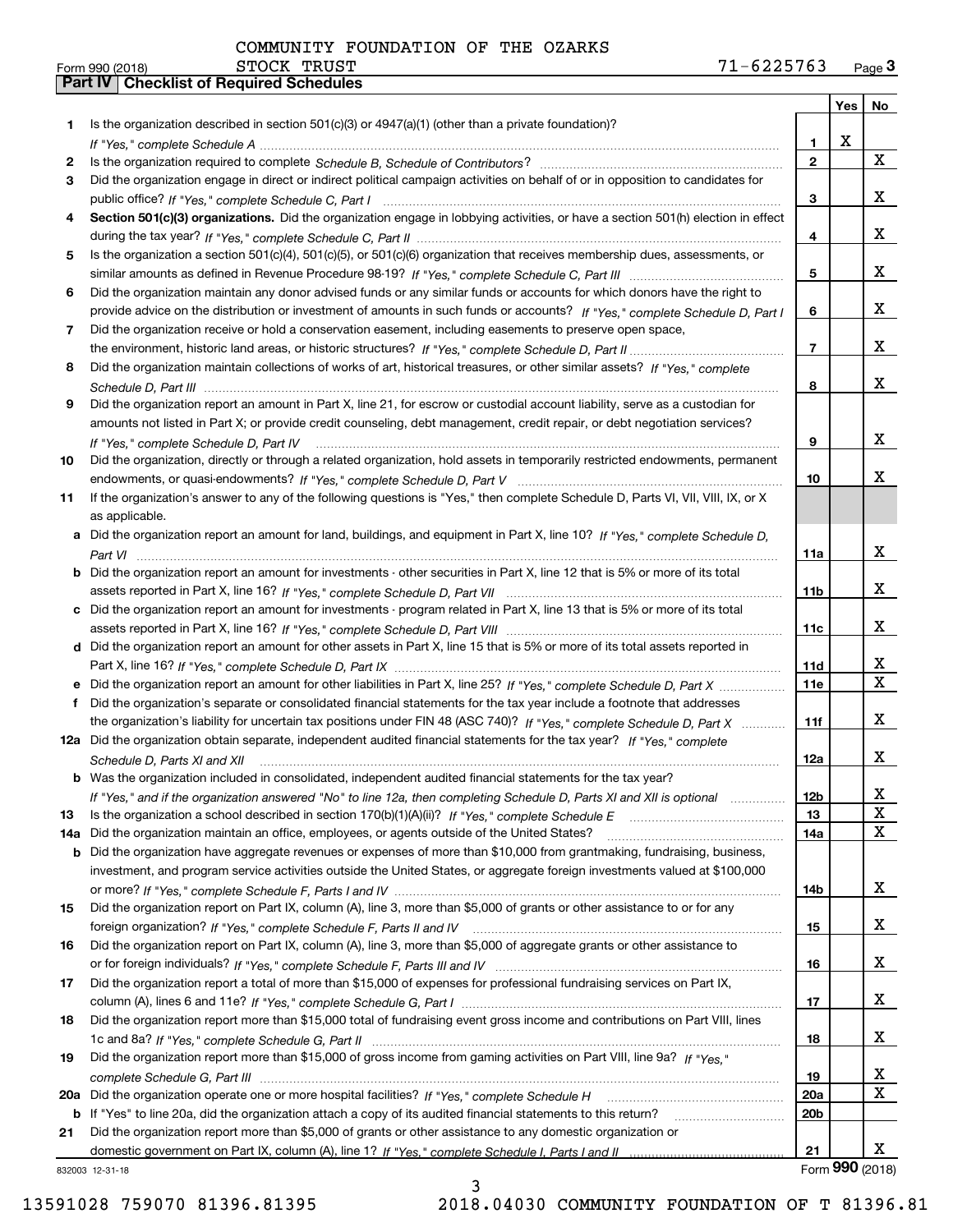|               | $71 - 6225763$<br>STOCK TRUST<br>Form 990 (2018)                                                                                                                                                                                                |                 |     | Page 4          |
|---------------|-------------------------------------------------------------------------------------------------------------------------------------------------------------------------------------------------------------------------------------------------|-----------------|-----|-----------------|
|               | Part IV   Checklist of Required Schedules (continued)                                                                                                                                                                                           |                 |     |                 |
|               |                                                                                                                                                                                                                                                 |                 | Yes | No              |
| 22            | Did the organization report more than \$5,000 of grants or other assistance to or for domestic individuals on                                                                                                                                   |                 |     |                 |
|               |                                                                                                                                                                                                                                                 | 22              |     | x               |
| 23            | Did the organization answer "Yes" to Part VII, Section A, line 3, 4, or 5 about compensation of the organization's current                                                                                                                      |                 |     |                 |
|               | and former officers, directors, trustees, key employees, and highest compensated employees? If "Yes," complete                                                                                                                                  |                 |     |                 |
|               |                                                                                                                                                                                                                                                 | 23              |     | x               |
|               | 24a Did the organization have a tax-exempt bond issue with an outstanding principal amount of more than \$100,000 as of the                                                                                                                     |                 |     |                 |
|               | last day of the year, that was issued after December 31, 2002? If "Yes," answer lines 24b through 24d and complete                                                                                                                              |                 |     |                 |
|               |                                                                                                                                                                                                                                                 | 24a             |     | X               |
|               |                                                                                                                                                                                                                                                 | 24 <sub>b</sub> |     |                 |
|               | c Did the organization maintain an escrow account other than a refunding escrow at any time during the year to defease                                                                                                                          |                 |     |                 |
|               |                                                                                                                                                                                                                                                 | 24c             |     |                 |
|               |                                                                                                                                                                                                                                                 | 24d             |     |                 |
|               | 25a Section 501(c)(3), 501(c)(4), and 501(c)(29) organizations. Did the organization engage in an excess benefit                                                                                                                                |                 |     | X               |
|               |                                                                                                                                                                                                                                                 | 25a             |     |                 |
|               | b Is the organization aware that it engaged in an excess benefit transaction with a disqualified person in a prior year, and                                                                                                                    |                 |     |                 |
|               | that the transaction has not been reported on any of the organization's prior Forms 990 or 990-EZ? If "Yes," complete                                                                                                                           |                 |     | X               |
|               | Schedule L, Part I                                                                                                                                                                                                                              | 25b             |     |                 |
| 26            | Did the organization report any amount on Part X, line 5, 6, or 22 for receivables from or payables to any current or<br>former officers, directors, trustees, key employees, highest compensated employees, or disqualified persons? If "Yes." |                 |     |                 |
|               |                                                                                                                                                                                                                                                 | 26              |     | X               |
| 27            | Did the organization provide a grant or other assistance to an officer, director, trustee, key employee, substantial                                                                                                                            |                 |     |                 |
|               | contributor or employee thereof, a grant selection committee member, or to a 35% controlled entity or family member                                                                                                                             |                 |     |                 |
|               |                                                                                                                                                                                                                                                 | 27              |     | x               |
| 28            | Was the organization a party to a business transaction with one of the following parties (see Schedule L, Part IV                                                                                                                               |                 |     |                 |
|               | instructions for applicable filing thresholds, conditions, and exceptions):                                                                                                                                                                     |                 |     |                 |
|               |                                                                                                                                                                                                                                                 | 28a             |     | X               |
|               | b A family member of a current or former officer, director, trustee, or key employee? If "Yes," complete Schedule L, Part IV                                                                                                                    | 28 <sub>b</sub> |     | X               |
|               | c An entity of which a current or former officer, director, trustee, or key employee (or a family member thereof) was an officer,                                                                                                               |                 |     |                 |
|               |                                                                                                                                                                                                                                                 | 28c             |     | х               |
| 29            |                                                                                                                                                                                                                                                 | 29              |     | $\mathbf X$     |
| 30            | Did the organization receive contributions of art, historical treasures, or other similar assets, or qualified conservation                                                                                                                     |                 |     |                 |
|               |                                                                                                                                                                                                                                                 | 30              |     | x               |
| 31            | Did the organization liquidate, terminate, or dissolve and cease operations?                                                                                                                                                                    |                 |     |                 |
|               |                                                                                                                                                                                                                                                 | 31              |     | x               |
| 32            | Did the organization sell, exchange, dispose of, or transfer more than 25% of its net assets? If "Yes," complete                                                                                                                                |                 |     |                 |
|               |                                                                                                                                                                                                                                                 | 32              |     | х               |
| 33            | Did the organization own 100% of an entity disregarded as separate from the organization under Regulations                                                                                                                                      |                 |     |                 |
|               |                                                                                                                                                                                                                                                 | 33              |     | x               |
| 34            | Was the organization related to any tax-exempt or taxable entity? If "Yes," complete Schedule R, Part II, III, or IV, and                                                                                                                       |                 |     |                 |
|               |                                                                                                                                                                                                                                                 | 34              | х   |                 |
|               |                                                                                                                                                                                                                                                 | <b>35a</b>      |     | X               |
|               | b If "Yes" to line 35a, did the organization receive any payment from or engage in any transaction with a controlled entity                                                                                                                     |                 |     |                 |
|               |                                                                                                                                                                                                                                                 | 35b             |     |                 |
| 36            | Section 501(c)(3) organizations. Did the organization make any transfers to an exempt non-charitable related organization?                                                                                                                      |                 |     |                 |
|               |                                                                                                                                                                                                                                                 | 36              |     | x               |
| 37            | Did the organization conduct more than 5% of its activities through an entity that is not a related organization                                                                                                                                |                 |     |                 |
|               |                                                                                                                                                                                                                                                 | 37              |     | х               |
| 38            | Did the organization complete Schedule O and provide explanations in Schedule O for Part VI, lines 11b and 19?                                                                                                                                  |                 |     |                 |
| <b>Part V</b> | Note. All Form 990 filers are required to complete Schedule O                                                                                                                                                                                   | 38              | х   |                 |
|               | Check if Schedule O contains a response or note to any line in this Part V                                                                                                                                                                      |                 |     |                 |
|               |                                                                                                                                                                                                                                                 |                 |     |                 |
|               | 0                                                                                                                                                                                                                                               |                 | Yes | No              |
|               | 1a<br>0<br>1 <sub>b</sub>                                                                                                                                                                                                                       |                 |     |                 |
|               | c Did the organization comply with backup withholding rules for reportable payments to vendors and reportable gaming                                                                                                                            |                 |     |                 |
|               | (gambling) winnings to prize winners?                                                                                                                                                                                                           | 1c              |     |                 |
|               | 832004 12-31-18                                                                                                                                                                                                                                 |                 |     | Form 990 (2018) |
|               | 4                                                                                                                                                                                                                                               |                 |     |                 |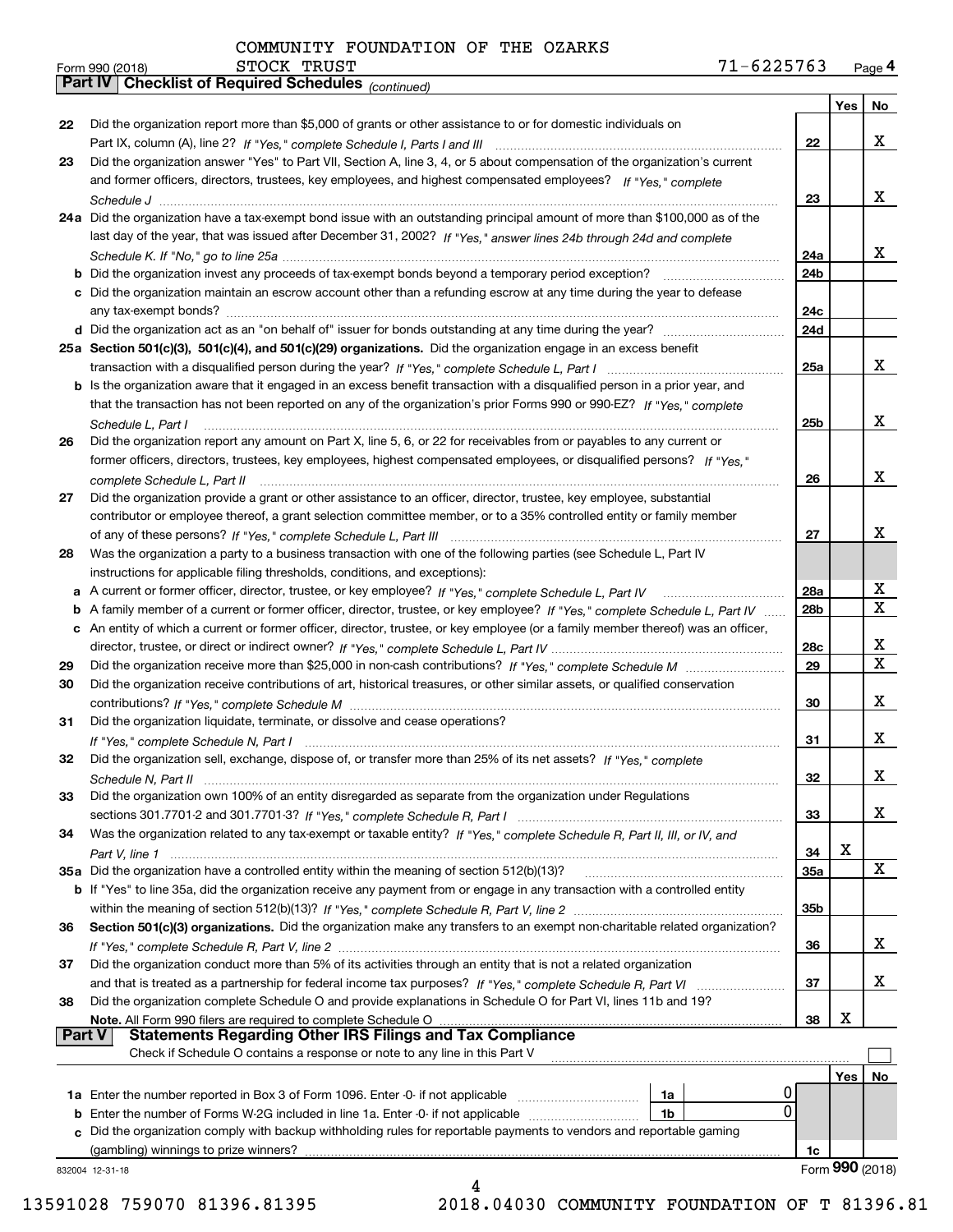| Form 990 (2018) | <b>STOCK</b><br>TRUST | -6225763 | Page <b>J</b> |
|-----------------|-----------------------|----------|---------------|
|-----------------|-----------------------|----------|---------------|

|               | STOCK TRUST<br>Form 990 (2018)                                                                                                                  |                 | 71-6225763 |                |     | $Page$ <sup>5</sup> |
|---------------|-------------------------------------------------------------------------------------------------------------------------------------------------|-----------------|------------|----------------|-----|---------------------|
| <b>Part V</b> | Statements Regarding Other IRS Filings and Tax Compliance (continued)                                                                           |                 |            |                |     |                     |
|               |                                                                                                                                                 |                 |            |                | Yes | No                  |
|               | 2a Enter the number of employees reported on Form W-3, Transmittal of Wage and Tax Statements,                                                  |                 |            |                |     |                     |
|               | filed for the calendar year ending with or within the year covered by this return                                                               | 2a              |            | 0              |     |                     |
| b             |                                                                                                                                                 |                 |            | 2b             |     |                     |
|               |                                                                                                                                                 |                 |            |                |     |                     |
| За            | Did the organization have unrelated business gross income of \$1,000 or more during the year?                                                   |                 |            | 3a             |     | x                   |
| b             |                                                                                                                                                 |                 |            | 3b             |     |                     |
|               | 4a At any time during the calendar year, did the organization have an interest in, or a signature or other authority over, a                    |                 |            |                |     |                     |
|               | financial account in a foreign country (such as a bank account, securities account, or other financial account)?                                |                 |            | 4a             |     | х                   |
|               | <b>b</b> If "Yes," enter the name of the foreign country: $\blacktriangleright$                                                                 |                 |            |                |     |                     |
|               | See instructions for filing requirements for FinCEN Form 114, Report of Foreign Bank and Financial Accounts (FBAR).                             |                 |            |                |     |                     |
| 5a            | Was the organization a party to a prohibited tax shelter transaction at any time during the tax year?                                           |                 |            | 5a             |     | X                   |
| b             |                                                                                                                                                 |                 |            | 5 <sub>b</sub> |     | $\mathbf X$         |
| с             |                                                                                                                                                 |                 |            | 5c             |     |                     |
|               | 6a Does the organization have annual gross receipts that are normally greater than \$100,000, and did the organization solicit                  |                 |            |                |     |                     |
|               | any contributions that were not tax deductible as charitable contributions?                                                                     |                 |            | 6a             |     | x                   |
|               | b If "Yes," did the organization include with every solicitation an express statement that such contributions or gifts                          |                 |            |                |     |                     |
|               | were not tax deductible?                                                                                                                        |                 |            | 6b             |     |                     |
| 7             | Organizations that may receive deductible contributions under section 170(c).                                                                   |                 |            |                |     |                     |
| a             | Did the organization receive a payment in excess of \$75 made partly as a contribution and partly for goods and services provided to the payor? |                 |            | 7a             |     | х                   |
| b             | If "Yes," did the organization notify the donor of the value of the goods or services provided?                                                 |                 |            | 7b             |     |                     |
| c             | Did the organization sell, exchange, or otherwise dispose of tangible personal property for which it was required                               |                 |            |                |     |                     |
|               |                                                                                                                                                 |                 |            | 7c             |     | х                   |
| d             |                                                                                                                                                 | 7d              |            |                |     |                     |
| е             | Did the organization receive any funds, directly or indirectly, to pay premiums on a personal benefit contract?                                 |                 |            | 7e             |     |                     |
| f             | Did the organization, during the year, pay premiums, directly or indirectly, on a personal benefit contract?                                    |                 |            | 7f             |     |                     |
| g             | If the organization received a contribution of qualified intellectual property, did the organization file Form 8899 as required?                |                 |            | 7g             |     |                     |
| h.            | If the organization received a contribution of cars, boats, airplanes, or other vehicles, did the organization file a Form 1098-C?              |                 |            | 7h             |     |                     |
| 8             | Sponsoring organizations maintaining donor advised funds. Did a donor advised fund maintained by the                                            |                 |            |                |     |                     |
|               | sponsoring organization have excess business holdings at any time during the year?                                                              |                 |            | 8              |     |                     |
| 9             | Sponsoring organizations maintaining donor advised funds.                                                                                       |                 |            |                |     |                     |
| a             | Did the sponsoring organization make any taxable distributions under section 4966?                                                              |                 |            | 9а             |     |                     |
| b             | Did the sponsoring organization make a distribution to a donor, donor advisor, or related person?                                               |                 |            | 9b             |     |                     |
| 10            | Section 501(c)(7) organizations. Enter:                                                                                                         |                 |            |                |     |                     |
| а             | Initiation fees and capital contributions included on Part VIII, line 12 [11] [11] [12] [11] [11] [12] [11] [1                                  | 10a             |            |                |     |                     |
|               | Gross receipts, included on Form 990, Part VIII, line 12, for public use of club facilities                                                     | 10 <sub>b</sub> |            |                |     |                     |
| 11            | Section 501(c)(12) organizations. Enter:                                                                                                        |                 |            |                |     |                     |
|               | Gross income from members or shareholders                                                                                                       | 11a             |            |                |     |                     |
| b             | Gross income from other sources (Do not net amounts due or paid to other sources against                                                        |                 |            |                |     |                     |
|               |                                                                                                                                                 | 11b             |            |                |     |                     |
|               | 12a Section 4947(a)(1) non-exempt charitable trusts. Is the organization filing Form 990 in lieu of Form 1041?                                  |                 |            | 12a            |     |                     |
|               | <b>b</b> If "Yes," enter the amount of tax-exempt interest received or accrued during the year                                                  | 12b             |            |                |     |                     |
| 13            | Section 501(c)(29) qualified nonprofit health insurance issuers.                                                                                |                 |            |                |     |                     |
| а             | Is the organization licensed to issue qualified health plans in more than one state?                                                            |                 |            | 13а            |     |                     |
|               | Note. See the instructions for additional information the organization must report on Schedule O.                                               |                 |            |                |     |                     |
| b             | Enter the amount of reserves the organization is required to maintain by the states in which the                                                | 13b             |            |                |     |                     |
|               |                                                                                                                                                 | 13c             |            |                |     |                     |
| c<br>14a      | Did the organization receive any payments for indoor tanning services during the tax year?                                                      |                 |            | 14a            |     | х                   |
|               |                                                                                                                                                 |                 |            | 14b            |     |                     |
| 15            | Is the organization subject to the section 4960 tax on payment(s) of more than \$1,000,000 in remuneration or                                   |                 |            |                |     |                     |
|               |                                                                                                                                                 |                 |            | 15             |     | x                   |
|               | If "Yes," see instructions and file Form 4720, Schedule N.                                                                                      |                 |            |                |     |                     |
| 16            | Is the organization an educational institution subject to the section 4968 excise tax on net investment income?                                 |                 |            | 16             |     | x                   |
|               | If "Yes," complete Form 4720, Schedule O.                                                                                                       |                 |            |                |     |                     |
|               |                                                                                                                                                 |                 |            |                |     |                     |

Form (2018) **990**

832005 12-31-18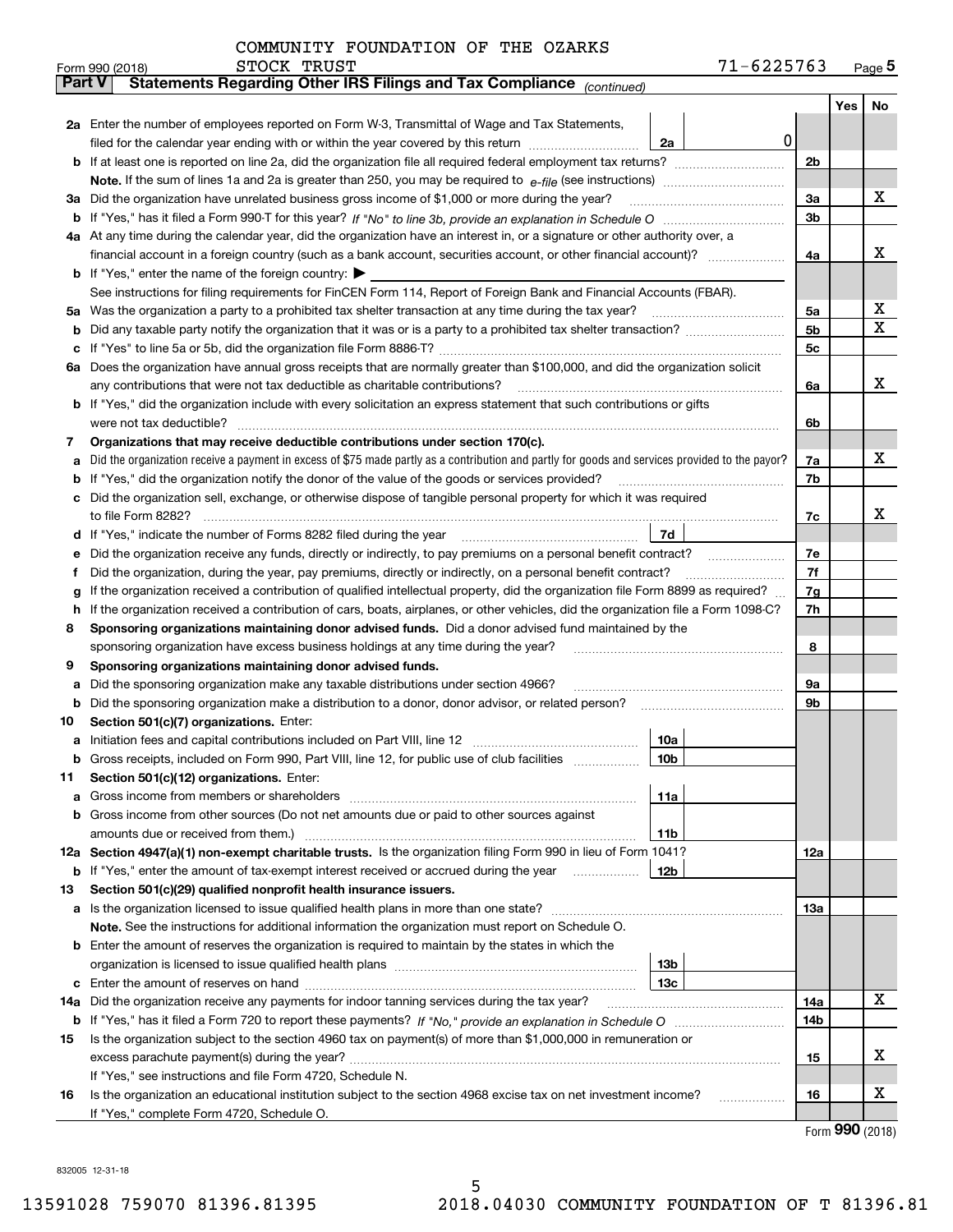*For each "Yes" response to lines 2 through 7b below, and for a "No" response to line 8a, 8b, or 10b below, describe the circumstances, processes, or changes in Schedule O. See instructions.* Form 990 (2018) **Form 990 (2018)** STOCK TRUST<br>**Part VI Governance, Management, and Disclosure** For each "Yes" response to lines 2 through 7b below, and for a "No" response

|                                                                                                                                                                                                                                                                                                                                                                                                                                                                                                                                                                                                                                                                                                                                                                                                                                                                                                                                                                                                                                                                                                                                                                                                                                                                                                                                                                                                                                                                                                                                                                                                                                                                                                                                                                                                                                                                                                                                                                                                                                                                                                                                                                                                                                                                                                                                                                                                                                                                                                                                                                                                                                                                                                                                                                                                                                                                                                                                                                                                                                                                                                                                                                                                                                                                                                                                                                                                                                                                                                                                                                                                                                                                                                                                                                                                                                                                                                                                                                                                                                                                                                                                                                |                                                                                                                                           |    |    |              | Yes   No    |             |
|----------------------------------------------------------------------------------------------------------------------------------------------------------------------------------------------------------------------------------------------------------------------------------------------------------------------------------------------------------------------------------------------------------------------------------------------------------------------------------------------------------------------------------------------------------------------------------------------------------------------------------------------------------------------------------------------------------------------------------------------------------------------------------------------------------------------------------------------------------------------------------------------------------------------------------------------------------------------------------------------------------------------------------------------------------------------------------------------------------------------------------------------------------------------------------------------------------------------------------------------------------------------------------------------------------------------------------------------------------------------------------------------------------------------------------------------------------------------------------------------------------------------------------------------------------------------------------------------------------------------------------------------------------------------------------------------------------------------------------------------------------------------------------------------------------------------------------------------------------------------------------------------------------------------------------------------------------------------------------------------------------------------------------------------------------------------------------------------------------------------------------------------------------------------------------------------------------------------------------------------------------------------------------------------------------------------------------------------------------------------------------------------------------------------------------------------------------------------------------------------------------------------------------------------------------------------------------------------------------------------------------------------------------------------------------------------------------------------------------------------------------------------------------------------------------------------------------------------------------------------------------------------------------------------------------------------------------------------------------------------------------------------------------------------------------------------------------------------------------------------------------------------------------------------------------------------------------------------------------------------------------------------------------------------------------------------------------------------------------------------------------------------------------------------------------------------------------------------------------------------------------------------------------------------------------------------------------------------------------------------------------------------------------------------------------------------------------------------------------------------------------------------------------------------------------------------------------------------------------------------------------------------------------------------------------------------------------------------------------------------------------------------------------------------------------------------------------------------------------------------------------------------------------------|-------------------------------------------------------------------------------------------------------------------------------------------|----|----|--------------|-------------|-------------|
|                                                                                                                                                                                                                                                                                                                                                                                                                                                                                                                                                                                                                                                                                                                                                                                                                                                                                                                                                                                                                                                                                                                                                                                                                                                                                                                                                                                                                                                                                                                                                                                                                                                                                                                                                                                                                                                                                                                                                                                                                                                                                                                                                                                                                                                                                                                                                                                                                                                                                                                                                                                                                                                                                                                                                                                                                                                                                                                                                                                                                                                                                                                                                                                                                                                                                                                                                                                                                                                                                                                                                                                                                                                                                                                                                                                                                                                                                                                                                                                                                                                                                                                                                                |                                                                                                                                           | 1a | 21 |              |             |             |
|                                                                                                                                                                                                                                                                                                                                                                                                                                                                                                                                                                                                                                                                                                                                                                                                                                                                                                                                                                                                                                                                                                                                                                                                                                                                                                                                                                                                                                                                                                                                                                                                                                                                                                                                                                                                                                                                                                                                                                                                                                                                                                                                                                                                                                                                                                                                                                                                                                                                                                                                                                                                                                                                                                                                                                                                                                                                                                                                                                                                                                                                                                                                                                                                                                                                                                                                                                                                                                                                                                                                                                                                                                                                                                                                                                                                                                                                                                                                                                                                                                                                                                                                                                | If there are material differences in voting rights among members of the governing body, or if the governing                               |    |    |              |             |             |
|                                                                                                                                                                                                                                                                                                                                                                                                                                                                                                                                                                                                                                                                                                                                                                                                                                                                                                                                                                                                                                                                                                                                                                                                                                                                                                                                                                                                                                                                                                                                                                                                                                                                                                                                                                                                                                                                                                                                                                                                                                                                                                                                                                                                                                                                                                                                                                                                                                                                                                                                                                                                                                                                                                                                                                                                                                                                                                                                                                                                                                                                                                                                                                                                                                                                                                                                                                                                                                                                                                                                                                                                                                                                                                                                                                                                                                                                                                                                                                                                                                                                                                                                                                | body delegated broad authority to an executive committee or similar committee, explain in Schedule O.                                     |    |    |              |             |             |
|                                                                                                                                                                                                                                                                                                                                                                                                                                                                                                                                                                                                                                                                                                                                                                                                                                                                                                                                                                                                                                                                                                                                                                                                                                                                                                                                                                                                                                                                                                                                                                                                                                                                                                                                                                                                                                                                                                                                                                                                                                                                                                                                                                                                                                                                                                                                                                                                                                                                                                                                                                                                                                                                                                                                                                                                                                                                                                                                                                                                                                                                                                                                                                                                                                                                                                                                                                                                                                                                                                                                                                                                                                                                                                                                                                                                                                                                                                                                                                                                                                                                                                                                                                | Enter the number of voting members included in line 1a, above, who are independent                                                        | 1b |    |              |             |             |
|                                                                                                                                                                                                                                                                                                                                                                                                                                                                                                                                                                                                                                                                                                                                                                                                                                                                                                                                                                                                                                                                                                                                                                                                                                                                                                                                                                                                                                                                                                                                                                                                                                                                                                                                                                                                                                                                                                                                                                                                                                                                                                                                                                                                                                                                                                                                                                                                                                                                                                                                                                                                                                                                                                                                                                                                                                                                                                                                                                                                                                                                                                                                                                                                                                                                                                                                                                                                                                                                                                                                                                                                                                                                                                                                                                                                                                                                                                                                                                                                                                                                                                                                                                |                                                                                                                                           |    |    |              |             |             |
|                                                                                                                                                                                                                                                                                                                                                                                                                                                                                                                                                                                                                                                                                                                                                                                                                                                                                                                                                                                                                                                                                                                                                                                                                                                                                                                                                                                                                                                                                                                                                                                                                                                                                                                                                                                                                                                                                                                                                                                                                                                                                                                                                                                                                                                                                                                                                                                                                                                                                                                                                                                                                                                                                                                                                                                                                                                                                                                                                                                                                                                                                                                                                                                                                                                                                                                                                                                                                                                                                                                                                                                                                                                                                                                                                                                                                                                                                                                                                                                                                                                                                                                                                                | officer, director, trustee, or key employee?                                                                                              |    |    | $\mathbf{2}$ |             | Х           |
|                                                                                                                                                                                                                                                                                                                                                                                                                                                                                                                                                                                                                                                                                                                                                                                                                                                                                                                                                                                                                                                                                                                                                                                                                                                                                                                                                                                                                                                                                                                                                                                                                                                                                                                                                                                                                                                                                                                                                                                                                                                                                                                                                                                                                                                                                                                                                                                                                                                                                                                                                                                                                                                                                                                                                                                                                                                                                                                                                                                                                                                                                                                                                                                                                                                                                                                                                                                                                                                                                                                                                                                                                                                                                                                                                                                                                                                                                                                                                                                                                                                                                                                                                                |                                                                                                                                           |    |    |              |             |             |
|                                                                                                                                                                                                                                                                                                                                                                                                                                                                                                                                                                                                                                                                                                                                                                                                                                                                                                                                                                                                                                                                                                                                                                                                                                                                                                                                                                                                                                                                                                                                                                                                                                                                                                                                                                                                                                                                                                                                                                                                                                                                                                                                                                                                                                                                                                                                                                                                                                                                                                                                                                                                                                                                                                                                                                                                                                                                                                                                                                                                                                                                                                                                                                                                                                                                                                                                                                                                                                                                                                                                                                                                                                                                                                                                                                                                                                                                                                                                                                                                                                                                                                                                                                |                                                                                                                                           |    |    | 3            |             | х           |
|                                                                                                                                                                                                                                                                                                                                                                                                                                                                                                                                                                                                                                                                                                                                                                                                                                                                                                                                                                                                                                                                                                                                                                                                                                                                                                                                                                                                                                                                                                                                                                                                                                                                                                                                                                                                                                                                                                                                                                                                                                                                                                                                                                                                                                                                                                                                                                                                                                                                                                                                                                                                                                                                                                                                                                                                                                                                                                                                                                                                                                                                                                                                                                                                                                                                                                                                                                                                                                                                                                                                                                                                                                                                                                                                                                                                                                                                                                                                                                                                                                                                                                                                                                |                                                                                                                                           |    |    | 4            |             | $\mathbf X$ |
| 5                                                                                                                                                                                                                                                                                                                                                                                                                                                                                                                                                                                                                                                                                                                                                                                                                                                                                                                                                                                                                                                                                                                                                                                                                                                                                                                                                                                                                                                                                                                                                                                                                                                                                                                                                                                                                                                                                                                                                                                                                                                                                                                                                                                                                                                                                                                                                                                                                                                                                                                                                                                                                                                                                                                                                                                                                                                                                                                                                                                                                                                                                                                                                                                                                                                                                                                                                                                                                                                                                                                                                                                                                                                                                                                                                                                                                                                                                                                                                                                                                                                                                                                                                              |                                                                                                                                           |    |    | 5            |             | X           |
| 6                                                                                                                                                                                                                                                                                                                                                                                                                                                                                                                                                                                                                                                                                                                                                                                                                                                                                                                                                                                                                                                                                                                                                                                                                                                                                                                                                                                                                                                                                                                                                                                                                                                                                                                                                                                                                                                                                                                                                                                                                                                                                                                                                                                                                                                                                                                                                                                                                                                                                                                                                                                                                                                                                                                                                                                                                                                                                                                                                                                                                                                                                                                                                                                                                                                                                                                                                                                                                                                                                                                                                                                                                                                                                                                                                                                                                                                                                                                                                                                                                                                                                                                                                              |                                                                                                                                           |    |    | 6            |             | $\mathbf X$ |
| 7a                                                                                                                                                                                                                                                                                                                                                                                                                                                                                                                                                                                                                                                                                                                                                                                                                                                                                                                                                                                                                                                                                                                                                                                                                                                                                                                                                                                                                                                                                                                                                                                                                                                                                                                                                                                                                                                                                                                                                                                                                                                                                                                                                                                                                                                                                                                                                                                                                                                                                                                                                                                                                                                                                                                                                                                                                                                                                                                                                                                                                                                                                                                                                                                                                                                                                                                                                                                                                                                                                                                                                                                                                                                                                                                                                                                                                                                                                                                                                                                                                                                                                                                                                             |                                                                                                                                           |    |    |              |             |             |
|                                                                                                                                                                                                                                                                                                                                                                                                                                                                                                                                                                                                                                                                                                                                                                                                                                                                                                                                                                                                                                                                                                                                                                                                                                                                                                                                                                                                                                                                                                                                                                                                                                                                                                                                                                                                                                                                                                                                                                                                                                                                                                                                                                                                                                                                                                                                                                                                                                                                                                                                                                                                                                                                                                                                                                                                                                                                                                                                                                                                                                                                                                                                                                                                                                                                                                                                                                                                                                                                                                                                                                                                                                                                                                                                                                                                                                                                                                                                                                                                                                                                                                                                                                |                                                                                                                                           |    |    | 7a           |             | Х           |
|                                                                                                                                                                                                                                                                                                                                                                                                                                                                                                                                                                                                                                                                                                                                                                                                                                                                                                                                                                                                                                                                                                                                                                                                                                                                                                                                                                                                                                                                                                                                                                                                                                                                                                                                                                                                                                                                                                                                                                                                                                                                                                                                                                                                                                                                                                                                                                                                                                                                                                                                                                                                                                                                                                                                                                                                                                                                                                                                                                                                                                                                                                                                                                                                                                                                                                                                                                                                                                                                                                                                                                                                                                                                                                                                                                                                                                                                                                                                                                                                                                                                                                                                                                |                                                                                                                                           |    |    |              |             |             |
|                                                                                                                                                                                                                                                                                                                                                                                                                                                                                                                                                                                                                                                                                                                                                                                                                                                                                                                                                                                                                                                                                                                                                                                                                                                                                                                                                                                                                                                                                                                                                                                                                                                                                                                                                                                                                                                                                                                                                                                                                                                                                                                                                                                                                                                                                                                                                                                                                                                                                                                                                                                                                                                                                                                                                                                                                                                                                                                                                                                                                                                                                                                                                                                                                                                                                                                                                                                                                                                                                                                                                                                                                                                                                                                                                                                                                                                                                                                                                                                                                                                                                                                                                                | persons other than the governing body?                                                                                                    |    |    | 7b           |             | х           |
|                                                                                                                                                                                                                                                                                                                                                                                                                                                                                                                                                                                                                                                                                                                                                                                                                                                                                                                                                                                                                                                                                                                                                                                                                                                                                                                                                                                                                                                                                                                                                                                                                                                                                                                                                                                                                                                                                                                                                                                                                                                                                                                                                                                                                                                                                                                                                                                                                                                                                                                                                                                                                                                                                                                                                                                                                                                                                                                                                                                                                                                                                                                                                                                                                                                                                                                                                                                                                                                                                                                                                                                                                                                                                                                                                                                                                                                                                                                                                                                                                                                                                                                                                                |                                                                                                                                           |    |    |              |             |             |
| a                                                                                                                                                                                                                                                                                                                                                                                                                                                                                                                                                                                                                                                                                                                                                                                                                                                                                                                                                                                                                                                                                                                                                                                                                                                                                                                                                                                                                                                                                                                                                                                                                                                                                                                                                                                                                                                                                                                                                                                                                                                                                                                                                                                                                                                                                                                                                                                                                                                                                                                                                                                                                                                                                                                                                                                                                                                                                                                                                                                                                                                                                                                                                                                                                                                                                                                                                                                                                                                                                                                                                                                                                                                                                                                                                                                                                                                                                                                                                                                                                                                                                                                                                              |                                                                                                                                           |    |    | 8а           | х           |             |
|                                                                                                                                                                                                                                                                                                                                                                                                                                                                                                                                                                                                                                                                                                                                                                                                                                                                                                                                                                                                                                                                                                                                                                                                                                                                                                                                                                                                                                                                                                                                                                                                                                                                                                                                                                                                                                                                                                                                                                                                                                                                                                                                                                                                                                                                                                                                                                                                                                                                                                                                                                                                                                                                                                                                                                                                                                                                                                                                                                                                                                                                                                                                                                                                                                                                                                                                                                                                                                                                                                                                                                                                                                                                                                                                                                                                                                                                                                                                                                                                                                                                                                                                                                |                                                                                                                                           |    |    | 8b           | $\mathbf X$ |             |
|                                                                                                                                                                                                                                                                                                                                                                                                                                                                                                                                                                                                                                                                                                                                                                                                                                                                                                                                                                                                                                                                                                                                                                                                                                                                                                                                                                                                                                                                                                                                                                                                                                                                                                                                                                                                                                                                                                                                                                                                                                                                                                                                                                                                                                                                                                                                                                                                                                                                                                                                                                                                                                                                                                                                                                                                                                                                                                                                                                                                                                                                                                                                                                                                                                                                                                                                                                                                                                                                                                                                                                                                                                                                                                                                                                                                                                                                                                                                                                                                                                                                                                                                                                |                                                                                                                                           |    |    |              |             |             |
|                                                                                                                                                                                                                                                                                                                                                                                                                                                                                                                                                                                                                                                                                                                                                                                                                                                                                                                                                                                                                                                                                                                                                                                                                                                                                                                                                                                                                                                                                                                                                                                                                                                                                                                                                                                                                                                                                                                                                                                                                                                                                                                                                                                                                                                                                                                                                                                                                                                                                                                                                                                                                                                                                                                                                                                                                                                                                                                                                                                                                                                                                                                                                                                                                                                                                                                                                                                                                                                                                                                                                                                                                                                                                                                                                                                                                                                                                                                                                                                                                                                                                                                                                                |                                                                                                                                           |    |    | 9            |             | х           |
| <b>Section A. Governing Body and Management</b><br><b>1a</b> Enter the number of voting members of the governing body at the end of the tax year <i>manumum</i><br>21<br>Did any officer, director, trustee, or key employee have a family relationship or a business relationship with any other<br>2<br>$\begin{minipage}{0.5\textwidth} \begin{tabular}{ l l l } \hline \multicolumn{1}{ l l l } \hline \multicolumn{1}{ l l } \hline \multicolumn{1}{ l } \multicolumn{1}{ l } \hline \multicolumn{1}{ l } \multicolumn{1}{ l } \multicolumn{1}{ l } \hline \multicolumn{1}{ l } \multicolumn{1}{ l } \multicolumn{1}{ l } \hline \multicolumn{1}{ l } \multicolumn{1}{ l } \hline \multicolumn{1}{ l } \multicolumn{1}{ l } \hline \multicolumn{1}{ $<br>Did the organization delegate control over management duties customarily performed by or under the direct supervision<br>3<br>Did the organization make any significant changes to its governing documents since the prior Form 990 was filed?<br>4<br>Did the organization have members, stockholders, or other persons who had the power to elect or appoint one or<br><b>b</b> Are any governance decisions of the organization reserved to (or subject to approval by) members, stockholders, or<br>Did the organization contemporaneously document the meetings held or written actions undertaken during the vear by the following:<br>8<br>9<br>Is there any officer, director, trustee, or key employee listed in Part VII, Section A, who cannot be reached at the<br>Section B. Policies (This Section B requests information about policies not required by the Internal Revenue Code.)<br>10a<br><b>b</b> If "Yes," did the organization have written policies and procedures governing the activities of such chapters, affiliates,<br>10 <sub>b</sub><br>11a Has the organization provided a complete copy of this Form 990 to all members of its governing body before filing the form?<br>11a<br><b>b</b> Describe in Schedule O the process, if any, used by the organization to review this Form 990.<br>х<br>12a<br>12a<br>$\mathbf X$<br>12 <sub>b</sub><br>b<br>c Did the organization regularly and consistently monitor and enforce compliance with the policy? If "Yes," describe<br>х<br>12c<br>in Schedule O how this was done continuous contract the control of the state of the control of the control of<br>$\mathbf X$<br>13<br>Did the organization have a written whistleblower policy?<br>13<br>$\mathbf X$<br>14<br>Did the organization have a written document retention and destruction policy? manufactured and the organization have a written document retention and destruction policy?<br>14<br>Did the process for determining compensation of the following persons include a review and approval by independent<br>15<br>persons, comparability data, and contemporaneous substantiation of the deliberation and decision?<br>a The organization's CEO, Executive Director, or top management official manufactured content content of the organization's CEO, Executive Director, or top management official<br>15a<br><b>b</b> Other officers or key employees of the organization<br><b>15b</b><br>If "Yes" to line 15a or 15b, describe the process in Schedule O (see instructions).<br>16a Did the organization invest in, contribute assets to, or participate in a joint venture or similar arrangement with a<br>taxable entity during the year?<br><b>16a</b><br>b If "Yes," did the organization follow a written policy or procedure requiring the organization to evaluate its participation<br>in joint venture arrangements under applicable federal tax law, and take steps to safeguard the organization's<br><b>16b</b><br><b>Section C. Disclosure</b><br><b>NONE</b><br>List the states with which a copy of this Form 990 is required to be filed $\blacktriangleright$<br>17<br>Section 6104 requires an organization to make its Forms 1023 (1024 or 1024 A if applicable), 990, and 990-T (Section 501(c)(3)s only) available<br>18<br>for public inspection. Indicate how you made these available. Check all that apply. |                                                                                                                                           |    |    |              |             |             |
|                                                                                                                                                                                                                                                                                                                                                                                                                                                                                                                                                                                                                                                                                                                                                                                                                                                                                                                                                                                                                                                                                                                                                                                                                                                                                                                                                                                                                                                                                                                                                                                                                                                                                                                                                                                                                                                                                                                                                                                                                                                                                                                                                                                                                                                                                                                                                                                                                                                                                                                                                                                                                                                                                                                                                                                                                                                                                                                                                                                                                                                                                                                                                                                                                                                                                                                                                                                                                                                                                                                                                                                                                                                                                                                                                                                                                                                                                                                                                                                                                                                                                                                                                                |                                                                                                                                           |    |    |              | Yes         | No          |
|                                                                                                                                                                                                                                                                                                                                                                                                                                                                                                                                                                                                                                                                                                                                                                                                                                                                                                                                                                                                                                                                                                                                                                                                                                                                                                                                                                                                                                                                                                                                                                                                                                                                                                                                                                                                                                                                                                                                                                                                                                                                                                                                                                                                                                                                                                                                                                                                                                                                                                                                                                                                                                                                                                                                                                                                                                                                                                                                                                                                                                                                                                                                                                                                                                                                                                                                                                                                                                                                                                                                                                                                                                                                                                                                                                                                                                                                                                                                                                                                                                                                                                                                                                |                                                                                                                                           |    |    |              |             | X           |
|                                                                                                                                                                                                                                                                                                                                                                                                                                                                                                                                                                                                                                                                                                                                                                                                                                                                                                                                                                                                                                                                                                                                                                                                                                                                                                                                                                                                                                                                                                                                                                                                                                                                                                                                                                                                                                                                                                                                                                                                                                                                                                                                                                                                                                                                                                                                                                                                                                                                                                                                                                                                                                                                                                                                                                                                                                                                                                                                                                                                                                                                                                                                                                                                                                                                                                                                                                                                                                                                                                                                                                                                                                                                                                                                                                                                                                                                                                                                                                                                                                                                                                                                                                |                                                                                                                                           |    |    |              |             |             |
|                                                                                                                                                                                                                                                                                                                                                                                                                                                                                                                                                                                                                                                                                                                                                                                                                                                                                                                                                                                                                                                                                                                                                                                                                                                                                                                                                                                                                                                                                                                                                                                                                                                                                                                                                                                                                                                                                                                                                                                                                                                                                                                                                                                                                                                                                                                                                                                                                                                                                                                                                                                                                                                                                                                                                                                                                                                                                                                                                                                                                                                                                                                                                                                                                                                                                                                                                                                                                                                                                                                                                                                                                                                                                                                                                                                                                                                                                                                                                                                                                                                                                                                                                                |                                                                                                                                           |    |    |              |             |             |
|                                                                                                                                                                                                                                                                                                                                                                                                                                                                                                                                                                                                                                                                                                                                                                                                                                                                                                                                                                                                                                                                                                                                                                                                                                                                                                                                                                                                                                                                                                                                                                                                                                                                                                                                                                                                                                                                                                                                                                                                                                                                                                                                                                                                                                                                                                                                                                                                                                                                                                                                                                                                                                                                                                                                                                                                                                                                                                                                                                                                                                                                                                                                                                                                                                                                                                                                                                                                                                                                                                                                                                                                                                                                                                                                                                                                                                                                                                                                                                                                                                                                                                                                                                |                                                                                                                                           |    |    |              |             | x           |
|                                                                                                                                                                                                                                                                                                                                                                                                                                                                                                                                                                                                                                                                                                                                                                                                                                                                                                                                                                                                                                                                                                                                                                                                                                                                                                                                                                                                                                                                                                                                                                                                                                                                                                                                                                                                                                                                                                                                                                                                                                                                                                                                                                                                                                                                                                                                                                                                                                                                                                                                                                                                                                                                                                                                                                                                                                                                                                                                                                                                                                                                                                                                                                                                                                                                                                                                                                                                                                                                                                                                                                                                                                                                                                                                                                                                                                                                                                                                                                                                                                                                                                                                                                |                                                                                                                                           |    |    |              |             |             |
|                                                                                                                                                                                                                                                                                                                                                                                                                                                                                                                                                                                                                                                                                                                                                                                                                                                                                                                                                                                                                                                                                                                                                                                                                                                                                                                                                                                                                                                                                                                                                                                                                                                                                                                                                                                                                                                                                                                                                                                                                                                                                                                                                                                                                                                                                                                                                                                                                                                                                                                                                                                                                                                                                                                                                                                                                                                                                                                                                                                                                                                                                                                                                                                                                                                                                                                                                                                                                                                                                                                                                                                                                                                                                                                                                                                                                                                                                                                                                                                                                                                                                                                                                                |                                                                                                                                           |    |    |              |             |             |
|                                                                                                                                                                                                                                                                                                                                                                                                                                                                                                                                                                                                                                                                                                                                                                                                                                                                                                                                                                                                                                                                                                                                                                                                                                                                                                                                                                                                                                                                                                                                                                                                                                                                                                                                                                                                                                                                                                                                                                                                                                                                                                                                                                                                                                                                                                                                                                                                                                                                                                                                                                                                                                                                                                                                                                                                                                                                                                                                                                                                                                                                                                                                                                                                                                                                                                                                                                                                                                                                                                                                                                                                                                                                                                                                                                                                                                                                                                                                                                                                                                                                                                                                                                |                                                                                                                                           |    |    |              |             |             |
|                                                                                                                                                                                                                                                                                                                                                                                                                                                                                                                                                                                                                                                                                                                                                                                                                                                                                                                                                                                                                                                                                                                                                                                                                                                                                                                                                                                                                                                                                                                                                                                                                                                                                                                                                                                                                                                                                                                                                                                                                                                                                                                                                                                                                                                                                                                                                                                                                                                                                                                                                                                                                                                                                                                                                                                                                                                                                                                                                                                                                                                                                                                                                                                                                                                                                                                                                                                                                                                                                                                                                                                                                                                                                                                                                                                                                                                                                                                                                                                                                                                                                                                                                                |                                                                                                                                           |    |    |              |             |             |
|                                                                                                                                                                                                                                                                                                                                                                                                                                                                                                                                                                                                                                                                                                                                                                                                                                                                                                                                                                                                                                                                                                                                                                                                                                                                                                                                                                                                                                                                                                                                                                                                                                                                                                                                                                                                                                                                                                                                                                                                                                                                                                                                                                                                                                                                                                                                                                                                                                                                                                                                                                                                                                                                                                                                                                                                                                                                                                                                                                                                                                                                                                                                                                                                                                                                                                                                                                                                                                                                                                                                                                                                                                                                                                                                                                                                                                                                                                                                                                                                                                                                                                                                                                |                                                                                                                                           |    |    |              |             |             |
|                                                                                                                                                                                                                                                                                                                                                                                                                                                                                                                                                                                                                                                                                                                                                                                                                                                                                                                                                                                                                                                                                                                                                                                                                                                                                                                                                                                                                                                                                                                                                                                                                                                                                                                                                                                                                                                                                                                                                                                                                                                                                                                                                                                                                                                                                                                                                                                                                                                                                                                                                                                                                                                                                                                                                                                                                                                                                                                                                                                                                                                                                                                                                                                                                                                                                                                                                                                                                                                                                                                                                                                                                                                                                                                                                                                                                                                                                                                                                                                                                                                                                                                                                                |                                                                                                                                           |    |    |              |             |             |
|                                                                                                                                                                                                                                                                                                                                                                                                                                                                                                                                                                                                                                                                                                                                                                                                                                                                                                                                                                                                                                                                                                                                                                                                                                                                                                                                                                                                                                                                                                                                                                                                                                                                                                                                                                                                                                                                                                                                                                                                                                                                                                                                                                                                                                                                                                                                                                                                                                                                                                                                                                                                                                                                                                                                                                                                                                                                                                                                                                                                                                                                                                                                                                                                                                                                                                                                                                                                                                                                                                                                                                                                                                                                                                                                                                                                                                                                                                                                                                                                                                                                                                                                                                |                                                                                                                                           |    |    |              |             |             |
|                                                                                                                                                                                                                                                                                                                                                                                                                                                                                                                                                                                                                                                                                                                                                                                                                                                                                                                                                                                                                                                                                                                                                                                                                                                                                                                                                                                                                                                                                                                                                                                                                                                                                                                                                                                                                                                                                                                                                                                                                                                                                                                                                                                                                                                                                                                                                                                                                                                                                                                                                                                                                                                                                                                                                                                                                                                                                                                                                                                                                                                                                                                                                                                                                                                                                                                                                                                                                                                                                                                                                                                                                                                                                                                                                                                                                                                                                                                                                                                                                                                                                                                                                                |                                                                                                                                           |    |    |              |             |             |
|                                                                                                                                                                                                                                                                                                                                                                                                                                                                                                                                                                                                                                                                                                                                                                                                                                                                                                                                                                                                                                                                                                                                                                                                                                                                                                                                                                                                                                                                                                                                                                                                                                                                                                                                                                                                                                                                                                                                                                                                                                                                                                                                                                                                                                                                                                                                                                                                                                                                                                                                                                                                                                                                                                                                                                                                                                                                                                                                                                                                                                                                                                                                                                                                                                                                                                                                                                                                                                                                                                                                                                                                                                                                                                                                                                                                                                                                                                                                                                                                                                                                                                                                                                |                                                                                                                                           |    |    |              |             |             |
|                                                                                                                                                                                                                                                                                                                                                                                                                                                                                                                                                                                                                                                                                                                                                                                                                                                                                                                                                                                                                                                                                                                                                                                                                                                                                                                                                                                                                                                                                                                                                                                                                                                                                                                                                                                                                                                                                                                                                                                                                                                                                                                                                                                                                                                                                                                                                                                                                                                                                                                                                                                                                                                                                                                                                                                                                                                                                                                                                                                                                                                                                                                                                                                                                                                                                                                                                                                                                                                                                                                                                                                                                                                                                                                                                                                                                                                                                                                                                                                                                                                                                                                                                                |                                                                                                                                           |    |    |              |             | X           |
|                                                                                                                                                                                                                                                                                                                                                                                                                                                                                                                                                                                                                                                                                                                                                                                                                                                                                                                                                                                                                                                                                                                                                                                                                                                                                                                                                                                                                                                                                                                                                                                                                                                                                                                                                                                                                                                                                                                                                                                                                                                                                                                                                                                                                                                                                                                                                                                                                                                                                                                                                                                                                                                                                                                                                                                                                                                                                                                                                                                                                                                                                                                                                                                                                                                                                                                                                                                                                                                                                                                                                                                                                                                                                                                                                                                                                                                                                                                                                                                                                                                                                                                                                                |                                                                                                                                           |    |    |              |             | $\mathbf X$ |
|                                                                                                                                                                                                                                                                                                                                                                                                                                                                                                                                                                                                                                                                                                                                                                                                                                                                                                                                                                                                                                                                                                                                                                                                                                                                                                                                                                                                                                                                                                                                                                                                                                                                                                                                                                                                                                                                                                                                                                                                                                                                                                                                                                                                                                                                                                                                                                                                                                                                                                                                                                                                                                                                                                                                                                                                                                                                                                                                                                                                                                                                                                                                                                                                                                                                                                                                                                                                                                                                                                                                                                                                                                                                                                                                                                                                                                                                                                                                                                                                                                                                                                                                                                |                                                                                                                                           |    |    |              |             |             |
|                                                                                                                                                                                                                                                                                                                                                                                                                                                                                                                                                                                                                                                                                                                                                                                                                                                                                                                                                                                                                                                                                                                                                                                                                                                                                                                                                                                                                                                                                                                                                                                                                                                                                                                                                                                                                                                                                                                                                                                                                                                                                                                                                                                                                                                                                                                                                                                                                                                                                                                                                                                                                                                                                                                                                                                                                                                                                                                                                                                                                                                                                                                                                                                                                                                                                                                                                                                                                                                                                                                                                                                                                                                                                                                                                                                                                                                                                                                                                                                                                                                                                                                                                                |                                                                                                                                           |    |    |              |             |             |
|                                                                                                                                                                                                                                                                                                                                                                                                                                                                                                                                                                                                                                                                                                                                                                                                                                                                                                                                                                                                                                                                                                                                                                                                                                                                                                                                                                                                                                                                                                                                                                                                                                                                                                                                                                                                                                                                                                                                                                                                                                                                                                                                                                                                                                                                                                                                                                                                                                                                                                                                                                                                                                                                                                                                                                                                                                                                                                                                                                                                                                                                                                                                                                                                                                                                                                                                                                                                                                                                                                                                                                                                                                                                                                                                                                                                                                                                                                                                                                                                                                                                                                                                                                |                                                                                                                                           |    |    |              |             | x           |
|                                                                                                                                                                                                                                                                                                                                                                                                                                                                                                                                                                                                                                                                                                                                                                                                                                                                                                                                                                                                                                                                                                                                                                                                                                                                                                                                                                                                                                                                                                                                                                                                                                                                                                                                                                                                                                                                                                                                                                                                                                                                                                                                                                                                                                                                                                                                                                                                                                                                                                                                                                                                                                                                                                                                                                                                                                                                                                                                                                                                                                                                                                                                                                                                                                                                                                                                                                                                                                                                                                                                                                                                                                                                                                                                                                                                                                                                                                                                                                                                                                                                                                                                                                |                                                                                                                                           |    |    |              |             |             |
|                                                                                                                                                                                                                                                                                                                                                                                                                                                                                                                                                                                                                                                                                                                                                                                                                                                                                                                                                                                                                                                                                                                                                                                                                                                                                                                                                                                                                                                                                                                                                                                                                                                                                                                                                                                                                                                                                                                                                                                                                                                                                                                                                                                                                                                                                                                                                                                                                                                                                                                                                                                                                                                                                                                                                                                                                                                                                                                                                                                                                                                                                                                                                                                                                                                                                                                                                                                                                                                                                                                                                                                                                                                                                                                                                                                                                                                                                                                                                                                                                                                                                                                                                                |                                                                                                                                           |    |    |              |             |             |
|                                                                                                                                                                                                                                                                                                                                                                                                                                                                                                                                                                                                                                                                                                                                                                                                                                                                                                                                                                                                                                                                                                                                                                                                                                                                                                                                                                                                                                                                                                                                                                                                                                                                                                                                                                                                                                                                                                                                                                                                                                                                                                                                                                                                                                                                                                                                                                                                                                                                                                                                                                                                                                                                                                                                                                                                                                                                                                                                                                                                                                                                                                                                                                                                                                                                                                                                                                                                                                                                                                                                                                                                                                                                                                                                                                                                                                                                                                                                                                                                                                                                                                                                                                |                                                                                                                                           |    |    |              |             |             |
|                                                                                                                                                                                                                                                                                                                                                                                                                                                                                                                                                                                                                                                                                                                                                                                                                                                                                                                                                                                                                                                                                                                                                                                                                                                                                                                                                                                                                                                                                                                                                                                                                                                                                                                                                                                                                                                                                                                                                                                                                                                                                                                                                                                                                                                                                                                                                                                                                                                                                                                                                                                                                                                                                                                                                                                                                                                                                                                                                                                                                                                                                                                                                                                                                                                                                                                                                                                                                                                                                                                                                                                                                                                                                                                                                                                                                                                                                                                                                                                                                                                                                                                                                                |                                                                                                                                           |    |    |              |             |             |
|                                                                                                                                                                                                                                                                                                                                                                                                                                                                                                                                                                                                                                                                                                                                                                                                                                                                                                                                                                                                                                                                                                                                                                                                                                                                                                                                                                                                                                                                                                                                                                                                                                                                                                                                                                                                                                                                                                                                                                                                                                                                                                                                                                                                                                                                                                                                                                                                                                                                                                                                                                                                                                                                                                                                                                                                                                                                                                                                                                                                                                                                                                                                                                                                                                                                                                                                                                                                                                                                                                                                                                                                                                                                                                                                                                                                                                                                                                                                                                                                                                                                                                                                                                |                                                                                                                                           |    |    |              |             |             |
|                                                                                                                                                                                                                                                                                                                                                                                                                                                                                                                                                                                                                                                                                                                                                                                                                                                                                                                                                                                                                                                                                                                                                                                                                                                                                                                                                                                                                                                                                                                                                                                                                                                                                                                                                                                                                                                                                                                                                                                                                                                                                                                                                                                                                                                                                                                                                                                                                                                                                                                                                                                                                                                                                                                                                                                                                                                                                                                                                                                                                                                                                                                                                                                                                                                                                                                                                                                                                                                                                                                                                                                                                                                                                                                                                                                                                                                                                                                                                                                                                                                                                                                                                                |                                                                                                                                           |    |    |              |             |             |
|                                                                                                                                                                                                                                                                                                                                                                                                                                                                                                                                                                                                                                                                                                                                                                                                                                                                                                                                                                                                                                                                                                                                                                                                                                                                                                                                                                                                                                                                                                                                                                                                                                                                                                                                                                                                                                                                                                                                                                                                                                                                                                                                                                                                                                                                                                                                                                                                                                                                                                                                                                                                                                                                                                                                                                                                                                                                                                                                                                                                                                                                                                                                                                                                                                                                                                                                                                                                                                                                                                                                                                                                                                                                                                                                                                                                                                                                                                                                                                                                                                                                                                                                                                |                                                                                                                                           |    |    |              |             |             |
|                                                                                                                                                                                                                                                                                                                                                                                                                                                                                                                                                                                                                                                                                                                                                                                                                                                                                                                                                                                                                                                                                                                                                                                                                                                                                                                                                                                                                                                                                                                                                                                                                                                                                                                                                                                                                                                                                                                                                                                                                                                                                                                                                                                                                                                                                                                                                                                                                                                                                                                                                                                                                                                                                                                                                                                                                                                                                                                                                                                                                                                                                                                                                                                                                                                                                                                                                                                                                                                                                                                                                                                                                                                                                                                                                                                                                                                                                                                                                                                                                                                                                                                                                                | $\boxed{\textbf{X}}$ Another's website<br>$X$ Upon request<br>Own website<br>Other (explain in Schedule O)                                |    |    |              |             |             |
| 19                                                                                                                                                                                                                                                                                                                                                                                                                                                                                                                                                                                                                                                                                                                                                                                                                                                                                                                                                                                                                                                                                                                                                                                                                                                                                                                                                                                                                                                                                                                                                                                                                                                                                                                                                                                                                                                                                                                                                                                                                                                                                                                                                                                                                                                                                                                                                                                                                                                                                                                                                                                                                                                                                                                                                                                                                                                                                                                                                                                                                                                                                                                                                                                                                                                                                                                                                                                                                                                                                                                                                                                                                                                                                                                                                                                                                                                                                                                                                                                                                                                                                                                                                             | Describe in Schedule O whether (and if so, how) the organization made its governing documents, conflict of interest policy, and financial |    |    |              |             |             |
|                                                                                                                                                                                                                                                                                                                                                                                                                                                                                                                                                                                                                                                                                                                                                                                                                                                                                                                                                                                                                                                                                                                                                                                                                                                                                                                                                                                                                                                                                                                                                                                                                                                                                                                                                                                                                                                                                                                                                                                                                                                                                                                                                                                                                                                                                                                                                                                                                                                                                                                                                                                                                                                                                                                                                                                                                                                                                                                                                                                                                                                                                                                                                                                                                                                                                                                                                                                                                                                                                                                                                                                                                                                                                                                                                                                                                                                                                                                                                                                                                                                                                                                                                                | statements available to the public during the tax year.                                                                                   |    |    |              |             |             |
|                                                                                                                                                                                                                                                                                                                                                                                                                                                                                                                                                                                                                                                                                                                                                                                                                                                                                                                                                                                                                                                                                                                                                                                                                                                                                                                                                                                                                                                                                                                                                                                                                                                                                                                                                                                                                                                                                                                                                                                                                                                                                                                                                                                                                                                                                                                                                                                                                                                                                                                                                                                                                                                                                                                                                                                                                                                                                                                                                                                                                                                                                                                                                                                                                                                                                                                                                                                                                                                                                                                                                                                                                                                                                                                                                                                                                                                                                                                                                                                                                                                                                                                                                                | State the name, address, and telephone number of the person who possesses the organization's books and records                            |    |    |              |             |             |
| 20                                                                                                                                                                                                                                                                                                                                                                                                                                                                                                                                                                                                                                                                                                                                                                                                                                                                                                                                                                                                                                                                                                                                                                                                                                                                                                                                                                                                                                                                                                                                                                                                                                                                                                                                                                                                                                                                                                                                                                                                                                                                                                                                                                                                                                                                                                                                                                                                                                                                                                                                                                                                                                                                                                                                                                                                                                                                                                                                                                                                                                                                                                                                                                                                                                                                                                                                                                                                                                                                                                                                                                                                                                                                                                                                                                                                                                                                                                                                                                                                                                                                                                                                                             | SUSANNE GRAY - 417-864-6199                                                                                                               |    |    |              |             |             |
|                                                                                                                                                                                                                                                                                                                                                                                                                                                                                                                                                                                                                                                                                                                                                                                                                                                                                                                                                                                                                                                                                                                                                                                                                                                                                                                                                                                                                                                                                                                                                                                                                                                                                                                                                                                                                                                                                                                                                                                                                                                                                                                                                                                                                                                                                                                                                                                                                                                                                                                                                                                                                                                                                                                                                                                                                                                                                                                                                                                                                                                                                                                                                                                                                                                                                                                                                                                                                                                                                                                                                                                                                                                                                                                                                                                                                                                                                                                                                                                                                                                                                                                                                                |                                                                                                                                           |    |    |              |             |             |
|                                                                                                                                                                                                                                                                                                                                                                                                                                                                                                                                                                                                                                                                                                                                                                                                                                                                                                                                                                                                                                                                                                                                                                                                                                                                                                                                                                                                                                                                                                                                                                                                                                                                                                                                                                                                                                                                                                                                                                                                                                                                                                                                                                                                                                                                                                                                                                                                                                                                                                                                                                                                                                                                                                                                                                                                                                                                                                                                                                                                                                                                                                                                                                                                                                                                                                                                                                                                                                                                                                                                                                                                                                                                                                                                                                                                                                                                                                                                                                                                                                                                                                                                                                | 65806<br>425 E TRAFFICWAY, SPRINGFIELD,<br>MО                                                                                             |    |    |              |             |             |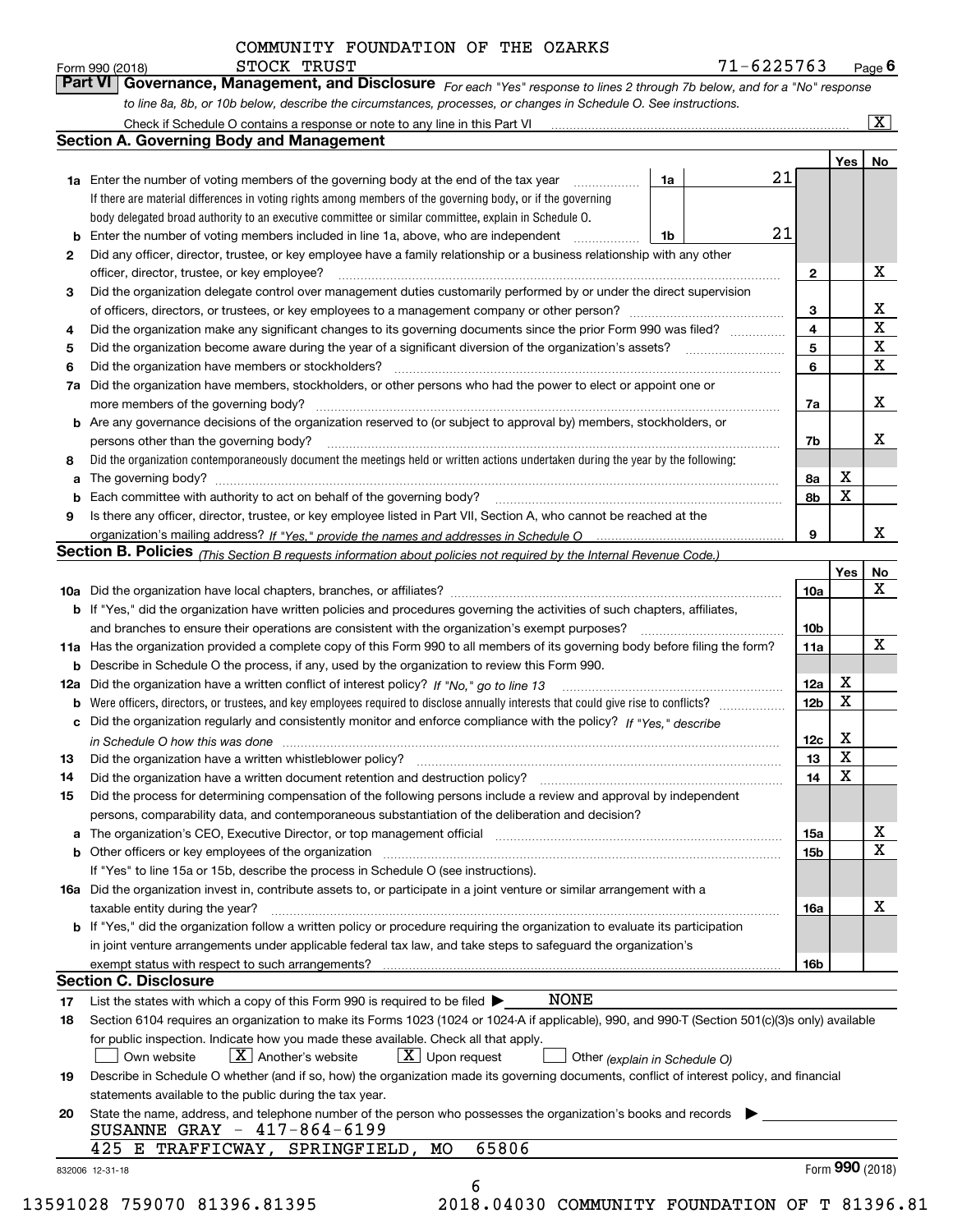**(A)**

 $\mathcal{L}^{\text{max}}$ 

**7Part VII Compensation of Officers, Directors, Trustees, Key Employees, Highest Compensated**

# **Employees, and Independent Contractors**

Check if Schedule O contains a response or note to any line in this Part VII

**Section A. Officers, Directors, Trustees, Key Employees, and Highest Compensated Employees**

**1a**  Complete this table for all persons required to be listed. Report compensation for the calendar year ending with or within the organization's tax year.

**•** List all of the organization's current officers, directors, trustees (whether individuals or organizations), regardless of amount of compensation. Enter -0- in columns  $(D)$ ,  $(E)$ , and  $(F)$  if no compensation was paid.

● List all of the organization's **current** key employees, if any. See instructions for definition of "key employee."

**•** List the organization's five current highest compensated employees (other than an officer, director, trustee, or key employee) who received reportable compensation (Box 5 of Form W-2 and/or Box 7 of Form 1099-MISC) of more than \$100,000 from the organization and any related organizations.

 $\bullet$  List all of the organization's **former** officers, key employees, and highest compensated employees who received more than \$100,000 of reportable compensation from the organization and any related organizations.

**•** List all of the organization's former directors or trustees that received, in the capacity as a former director or trustee of the organization, more than \$10,000 of reportable compensation from the organization and any related organizations.

List persons in the following order: individual trustees or directors; institutional trustees; officers; key employees; highest compensated employees; and former such persons.

 $\boxed{\textbf{X}}$  Check this box if neither the organization nor any related organization compensated any current officer, director, or trustee.

| (A)                                 | (B)               |                                |                       |                         | (C)          |                                                                  |        | (D)                  | (E)                          | (F)                |
|-------------------------------------|-------------------|--------------------------------|-----------------------|-------------------------|--------------|------------------------------------------------------------------|--------|----------------------|------------------------------|--------------------|
| Name and Title                      | Average           |                                |                       | Position                |              | (do not check more than one                                      |        | Reportable           | Reportable                   | Estimated          |
|                                     | hours per<br>week |                                |                       |                         |              | box, unless person is both an<br>officer and a director/trustee) |        | compensation<br>from | compensation<br>from related | amount of<br>other |
|                                     | (list any         |                                |                       |                         |              |                                                                  |        | the                  | organizations                | compensation       |
|                                     | hours for         |                                |                       |                         |              |                                                                  |        | organization         | (W-2/1099-MISC)              | from the           |
|                                     | related           |                                |                       |                         |              |                                                                  |        | (W-2/1099-MISC)      |                              | organization       |
|                                     | organizations     |                                |                       |                         |              |                                                                  |        |                      |                              | and related        |
|                                     | below             | Individual trustee or director | Institutional trustee | Officer                 | Key employee | Highest compensated<br>employee                                  | Former |                      |                              | organizations      |
|                                     | line)             |                                |                       |                         |              |                                                                  |        |                      |                              |                    |
| STEPHANIE STENGER MONTGOMERY<br>(1) | 2.00              |                                |                       |                         |              |                                                                  |        |                      |                              |                    |
| AT-LARGE REPRESENTIVE               |                   | $\mathbf X$                    |                       | $\mathbf X$             |              |                                                                  |        | $\mathbf 0$ .        | 0.                           | $\mathbf 0$ .      |
| ROBIN WALKER<br>(2)                 | 2.00              |                                |                       |                         |              |                                                                  |        |                      |                              |                    |
| VICE CHAIR                          |                   | $\mathbf X$                    |                       | $\rm X$                 |              |                                                                  |        | $\mathbf 0$ .        | $\mathbf 0$ .                | $\mathbf 0$ .      |
| (3)<br>ABRAM MCULL II               | 2.00              |                                |                       |                         |              |                                                                  |        |                      |                              |                    |
| <b>SECRETARY</b>                    |                   | $\mathbf X$                    |                       | $\overline{\mathbf{X}}$ |              |                                                                  |        | $\mathbf 0$ .        | $\mathbf 0$ .                | 0.                 |
| RON PENNEY<br>(4)                   | 2.00              |                                |                       |                         |              |                                                                  |        |                      |                              |                    |
| <b>TREASURER</b>                    |                   | $\mathbf X$                    |                       | $\mathbf X$             |              |                                                                  |        | $\mathbf 0$ .        | $\mathbf 0$ .                | $0_{.}$            |
| ROBIN MORGAN<br>(5)                 | 2.00              |                                |                       |                         |              |                                                                  |        |                      |                              |                    |
| BOARD OF DIRECTORS                  |                   | $\mathbf x$                    |                       |                         |              |                                                                  |        | $\mathbf 0$ .        | $\mathbf 0$ .                | $\mathbf 0$ .      |
| DON DAVIS<br>(6)                    | 2.00              |                                |                       |                         |              |                                                                  |        |                      |                              |                    |
| BOARD OF DIRECTORS                  |                   | $\mathbf X$                    |                       |                         |              |                                                                  |        | $\mathbf 0$ .        | $\mathbf 0$ .                | $\mathbf 0$ .      |
| BRIAN HAMMONS<br>(7)                | 2.00              |                                |                       |                         |              |                                                                  |        |                      |                              |                    |
| BOARD OF DIRECTORS                  |                   | $\mathbf X$                    |                       |                         |              |                                                                  |        | $\mathbf 0$ .        | $\mathbf 0$ .                | $0_{.}$            |
| RHONDA CHRISTOPHER<br>(8)           | 2.00              |                                |                       |                         |              |                                                                  |        |                      |                              |                    |
| BOARD OF DIRECTORS                  |                   | $\mathbf X$                    |                       |                         |              |                                                                  |        | $\mathbf 0$ .        | $\mathbf 0$ .                | $\mathbf 0$ .      |
| <b>JEFF SCHRAG</b><br>(9)           | 4.00              |                                |                       |                         |              |                                                                  |        |                      |                              |                    |
| CHAIRMAN                            |                   | $\mathbf X$                    |                       | $\mathbf X$             |              |                                                                  |        | $\mathbf 0$ .        | $\mathbf 0$ .                | $\mathbf 0$ .      |
| (10) MITCH HOLMES                   | 2.00              |                                |                       |                         |              |                                                                  |        |                      |                              |                    |
| BOARD OF DIRECTORS                  |                   | $\mathbf X$                    |                       |                         |              |                                                                  |        | $\mathbf 0$ .        | $\mathbf 0$ .                | $0$ .              |
| (11) JARED LIGHTLE                  | 2.00              |                                |                       |                         |              |                                                                  |        |                      |                              |                    |
| BOARD OF DIRECTORS                  |                   | $\mathbf X$                    |                       |                         |              |                                                                  |        | $\mathbf 0$ .        | 0.                           | 0.                 |
| (12) JEAN TWITTY                    | 2.00              |                                |                       |                         |              |                                                                  |        |                      |                              |                    |
| BOARD OF DIRECTORS                  |                   | X                              |                       |                         |              |                                                                  |        | $\mathbf 0$ .        | $\mathbf 0$ .                | $\mathbf 0$ .      |
| (13) JIM HOLT                       | 2.00              |                                |                       |                         |              |                                                                  |        |                      |                              |                    |
| BOARD OF DIRECTORS                  |                   | $\mathbf X$                    |                       |                         |              |                                                                  |        | $\mathbf 0$ .        | $\mathbf 0$ .                | $\mathbf 0$ .      |
| (14) CHRIS NEALE                    | $\overline{2.00}$ |                                |                       |                         |              |                                                                  |        |                      |                              |                    |
| BOARD OF DIRECTORS                  |                   | $\mathbf x$                    |                       |                         |              |                                                                  |        | $\mathbf 0$ .        | $\mathbf 0$ .                | $0$ .              |
| (15) GARY POWELL                    | 2.00              |                                |                       |                         |              |                                                                  |        |                      |                              |                    |
| BOARD OF DIRECTORS                  |                   | $\mathbf X$                    |                       |                         |              |                                                                  |        | о.                   | 0.                           | $0_{.}$            |
| (16) LYNN TYNES                     | 2.00              |                                |                       |                         |              |                                                                  |        |                      |                              |                    |
| BOARD OF DIRECTORS                  |                   | $\mathbf X$                    |                       |                         |              |                                                                  |        | $\mathbf 0$ .        | $\mathbf 0$ .                | $0$ .              |
| (17) KATHY LASLEY                   | 2.00              |                                |                       |                         |              |                                                                  |        |                      |                              |                    |
| BOARD OF DIRECTORS                  |                   | $\mathbf X$                    |                       |                         |              |                                                                  |        | $\mathbf 0$ .        | $\mathbf 0$ .                | $0$ .              |
| 832007 12-31-18                     |                   |                                |                       |                         |              |                                                                  |        |                      |                              | Form 990 (2018)    |

832007 12-31-18

13591028 759070 81396.81395 2018.04030 COMMUNITY FOUNDATION OF T 81396.81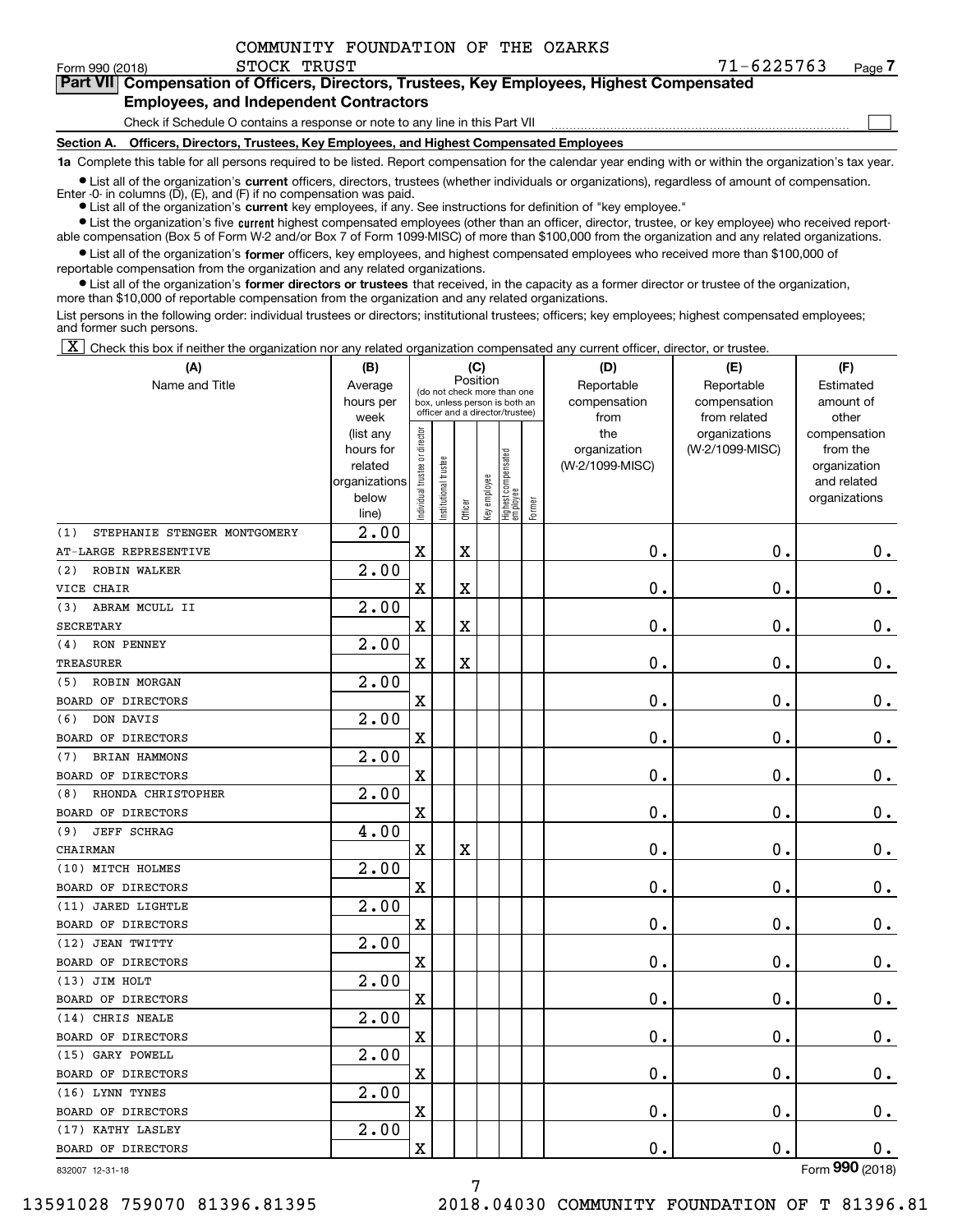|              | COMMUNITY FOUNDATION OF THE OZARKS |  |  |
|--------------|------------------------------------|--|--|
| STOCK TRIIST |                                    |  |  |

| STOCK TRUST<br>Form 990 (2018)                                                                                                                       |                   |                                |                        |          |              |                                                              |                         | 71-6225763      |    |              | Page 8        |                  |
|------------------------------------------------------------------------------------------------------------------------------------------------------|-------------------|--------------------------------|------------------------|----------|--------------|--------------------------------------------------------------|-------------------------|-----------------|----|--------------|---------------|------------------|
| <b>Part VII</b><br>Section A. Officers, Directors, Trustees, Key Employees, and Highest Compensated Employees (continued)                            |                   |                                |                        |          |              |                                                              |                         |                 |    |              |               |                  |
| (A)                                                                                                                                                  | (B)               |                                |                        | (C)      |              |                                                              | (D)                     | (E)             |    |              | (F)           |                  |
| Name and title                                                                                                                                       | Average           |                                |                        | Position |              |                                                              | Reportable              | Reportable      |    |              | Estimated     |                  |
|                                                                                                                                                      | hours per         |                                |                        |          |              | (do not check more than one<br>box, unless person is both an | compensation            | compensation    |    |              | amount of     |                  |
|                                                                                                                                                      | week              |                                |                        |          |              | officer and a director/trustee)                              | from                    | from related    |    |              | other         |                  |
|                                                                                                                                                      | (list any         |                                |                        |          |              |                                                              | the                     | organizations   |    |              | compensation  |                  |
|                                                                                                                                                      | hours for         |                                |                        |          |              |                                                              | organization            | (W-2/1099-MISC) |    |              | from the      |                  |
|                                                                                                                                                      | related           |                                |                        |          |              |                                                              | (W-2/1099-MISC)         |                 |    |              | organization  |                  |
|                                                                                                                                                      | organizations     |                                |                        |          |              |                                                              |                         |                 |    |              | and related   |                  |
|                                                                                                                                                      | below             |                                |                        |          |              |                                                              |                         |                 |    |              | organizations |                  |
|                                                                                                                                                      | line)             | Individual trustee or director | In stitutional trustee | Officer  | Key employee | Highest compensated<br> employee<br>Former                   |                         |                 |    |              |               |                  |
| (18) MARVIN SILLIMAN                                                                                                                                 | $\overline{2.00}$ |                                |                        |          |              |                                                              |                         |                 |    |              |               |                  |
|                                                                                                                                                      |                   |                                |                        |          |              |                                                              |                         |                 |    |              |               |                  |
| BOARD OF DIRECTORS                                                                                                                                   |                   | X                              |                        |          |              |                                                              | 0.                      |                 | 0. |              |               | 0.               |
| (19) RANDY HOWARD                                                                                                                                    | $\overline{2.00}$ |                                |                        |          |              |                                                              |                         |                 |    |              |               |                  |
| IAB REPRESENTATIVE                                                                                                                                   |                   | X                              |                        |          |              |                                                              | 0.                      |                 | 0. |              |               | 0.               |
| (20) MOREY MECHLIN                                                                                                                                   | $\overline{2.00}$ |                                |                        |          |              |                                                              |                         |                 |    |              |               |                  |
| AT-LARGE REPRESENTIVE                                                                                                                                |                   | X                              |                        | X        |              |                                                              | 0.                      |                 | 0. |              |               | 0.               |
| (21) ROBERT FOSTER                                                                                                                                   | $\overline{2.00}$ |                                |                        |          |              |                                                              |                         |                 |    |              |               |                  |
| CHAIR EMERITUS                                                                                                                                       |                   | X                              |                        |          |              |                                                              | 0.                      |                 | 0. |              |               | 0.               |
|                                                                                                                                                      |                   |                                |                        |          |              |                                                              |                         |                 |    |              |               |                  |
|                                                                                                                                                      |                   |                                |                        |          |              |                                                              |                         |                 |    |              |               |                  |
|                                                                                                                                                      |                   |                                |                        |          |              |                                                              |                         |                 |    |              |               |                  |
|                                                                                                                                                      |                   |                                |                        |          |              |                                                              |                         |                 |    |              |               |                  |
|                                                                                                                                                      |                   |                                |                        |          |              |                                                              |                         |                 |    |              |               |                  |
|                                                                                                                                                      |                   |                                |                        |          |              |                                                              |                         |                 |    |              |               |                  |
|                                                                                                                                                      |                   |                                |                        |          |              |                                                              |                         |                 |    |              |               |                  |
|                                                                                                                                                      |                   |                                |                        |          |              |                                                              |                         |                 |    |              |               |                  |
|                                                                                                                                                      |                   |                                |                        |          |              |                                                              |                         |                 |    |              |               |                  |
|                                                                                                                                                      |                   |                                |                        |          |              |                                                              |                         |                 |    |              |               |                  |
|                                                                                                                                                      |                   |                                |                        |          |              |                                                              |                         |                 |    |              |               |                  |
|                                                                                                                                                      |                   |                                |                        |          |              |                                                              |                         |                 |    |              |               |                  |
|                                                                                                                                                      |                   |                                |                        |          |              |                                                              | 0.                      |                 | 0. |              |               | $\overline{0}$ . |
| c Total from continuation sheets to Part VII, Section A                                                                                              |                   |                                |                        |          |              |                                                              | 0.                      |                 | 0. |              |               | 0.               |
|                                                                                                                                                      |                   |                                |                        |          |              |                                                              | $\mathbf 0$ .           |                 | 0. |              |               | $\overline{0}$ . |
| Total number of individuals (including but not limited to those listed above) who received more than \$100,000 of reportable<br>$\mathbf{2}$         |                   |                                |                        |          |              |                                                              |                         |                 |    |              |               |                  |
|                                                                                                                                                      |                   |                                |                        |          |              |                                                              |                         |                 |    |              |               | 0                |
| compensation from the organization $\blacktriangleright$                                                                                             |                   |                                |                        |          |              |                                                              |                         |                 |    |              |               |                  |
|                                                                                                                                                      |                   |                                |                        |          |              |                                                              |                         |                 |    |              | Yes           | No               |
| 3<br>Did the organization list any former officer, director, or trustee, key employee, or highest compensated employee on                            |                   |                                |                        |          |              |                                                              |                         |                 |    |              |               |                  |
| line 1a? If "Yes," complete Schedule J for such individual manufactured contained and the line 1a? If "Yes," complete Schedule J for such individual |                   |                                |                        |          |              |                                                              |                         |                 |    | З            |               | X                |
| For any individual listed on line 1a, is the sum of reportable compensation and other compensation from the organization                             |                   |                                |                        |          |              |                                                              |                         |                 |    |              |               |                  |
|                                                                                                                                                      |                   |                                |                        |          |              |                                                              |                         |                 |    | 4            |               | х                |
| Did any person listed on line 1a receive or accrue compensation from any unrelated organization or individual for services<br>5                      |                   |                                |                        |          |              |                                                              |                         |                 |    |              |               |                  |
|                                                                                                                                                      |                   |                                |                        |          |              |                                                              |                         |                 |    |              |               | x                |
|                                                                                                                                                      |                   |                                |                        |          |              |                                                              |                         |                 |    | 5            |               |                  |
| <b>Section B. Independent Contractors</b>                                                                                                            |                   |                                |                        |          |              |                                                              |                         |                 |    |              |               |                  |
| Complete this table for your five highest compensated independent contractors that received more than \$100,000 of compensation from<br>1            |                   |                                |                        |          |              |                                                              |                         |                 |    |              |               |                  |
| the organization. Report compensation for the calendar year ending with or within the organization's tax year.                                       |                   |                                |                        |          |              |                                                              |                         |                 |    |              |               |                  |
| (A)                                                                                                                                                  |                   |                                |                        |          |              |                                                              | (B)                     |                 |    | (C)          |               |                  |
| Name and business address                                                                                                                            |                   |                                | <b>NONE</b>            |          |              |                                                              | Description of services |                 |    | Compensation |               |                  |
|                                                                                                                                                      |                   |                                |                        |          |              |                                                              |                         |                 |    |              |               |                  |
|                                                                                                                                                      |                   |                                |                        |          |              |                                                              |                         |                 |    |              |               |                  |
|                                                                                                                                                      |                   |                                |                        |          |              |                                                              |                         |                 |    |              |               |                  |
|                                                                                                                                                      |                   |                                |                        |          |              |                                                              |                         |                 |    |              |               |                  |
|                                                                                                                                                      |                   |                                |                        |          |              |                                                              |                         |                 |    |              |               |                  |
|                                                                                                                                                      |                   |                                |                        |          |              |                                                              |                         |                 |    |              |               |                  |
|                                                                                                                                                      |                   |                                |                        |          |              |                                                              |                         |                 |    |              |               |                  |
|                                                                                                                                                      |                   |                                |                        |          |              |                                                              |                         |                 |    |              |               |                  |
|                                                                                                                                                      |                   |                                |                        |          |              |                                                              |                         |                 |    |              |               |                  |
|                                                                                                                                                      |                   |                                |                        |          |              |                                                              |                         |                 |    |              |               |                  |
|                                                                                                                                                      |                   |                                |                        |          |              |                                                              |                         |                 |    |              |               |                  |
|                                                                                                                                                      |                   |                                |                        |          |              |                                                              |                         |                 |    |              |               |                  |
| Total number of independent contractors (including but not limited to those listed above) who received more than<br>2                                |                   |                                |                        |          |              |                                                              |                         |                 |    |              |               |                  |
| \$100,000 of compensation from the organization                                                                                                      |                   |                                |                        |          | 0            |                                                              |                         |                 |    |              |               |                  |

Form (2018) **990**

832008 12-31-18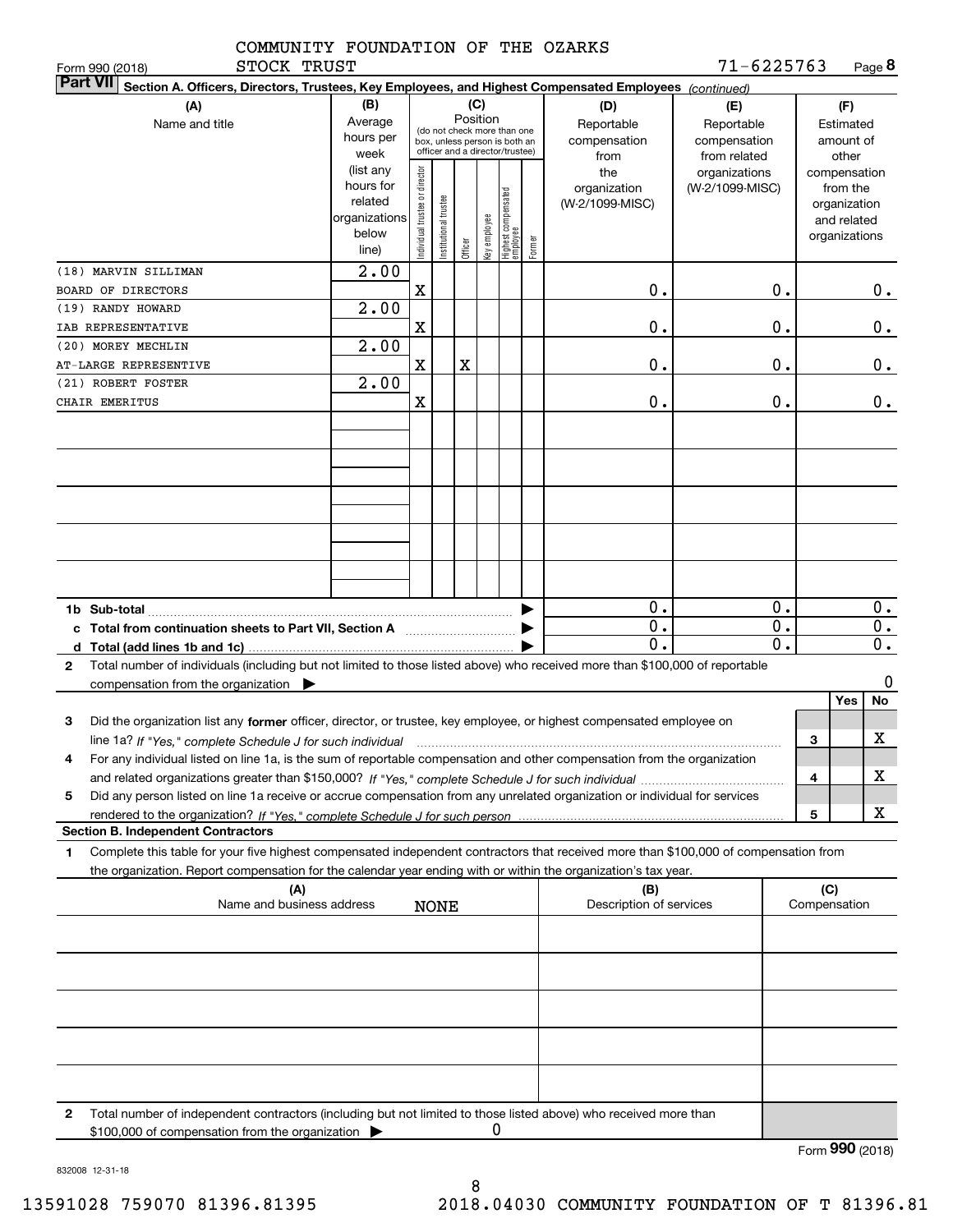| COMMUNITY FOUNDATION OF THE OZARKS |
|------------------------------------|
|------------------------------------|

| Check if Schedule O contains a response or note to any line in this Part VIII<br>(B)<br>(C)<br>(A)<br>(D)<br>Revenuè excluded<br>Related or<br>Unrelated<br>Total revenue<br>from tax under<br>exempt function<br>business<br>sections<br>512 - 514<br>revenue<br>revenue<br>Contributions, Gifts, Grants<br>and Other Similar Amounts<br><b>1 a</b> Federated campaigns<br>1a<br>1 <sub>b</sub><br>Membership dues<br>b<br>1c<br>Fundraising events<br>c<br>1 <sub>d</sub><br>d Related organizations<br>Government grants (contributions)<br>1e<br>е<br>f All other contributions, gifts, grants, and<br>similar amounts not included above<br>1f<br>Noncash contributions included in lines 1a-1f: \$<br>g<br><b>Business Code</b><br>2a<br>Program Service<br>Revenue<br><u> 1989 - Johann Barn, amerikansk politiker (</u><br>b<br><u> 1989 - Johann Stein, marwolaethau (b. 1989)</u><br>с<br>d<br><u> 1989 - Johann Stein, marwolaethau a bhann an t-Amhair an t-Amhair an t-Amhair an t-Amhair an t-Amhair an t-A</u><br>f All other program service revenue<br>▶<br>3<br>Investment income (including dividends, interest, and<br>Income from investment of tax-exempt bond proceeds<br>4<br>5<br>(i) Real<br>(ii) Personal<br>6 a Gross rents<br>Less: rental expenses<br>b<br>Rental income or (loss)<br>▶<br>7 a Gross amount from sales of<br>(i) Securities<br>(ii) Other<br>assets other than inventory<br><b>b</b> Less: cost or other basis<br>and sales expenses<br>▶<br>8 a Gross income from fundraising events (not<br><b>Other Revenue</b><br>including \$<br>$\overline{\phantom{a}}$ of<br>contributions reported on line 1c). See<br>c Net income or (loss) from fundraising events<br><u> …………</u> …… ▶<br>9 a Gross income from gaming activities. See<br>$\mathbf b$<br>10 a Gross sales of inventory, less returns<br><b>b</b> Less: cost of goods sold $\ldots$ $\ldots$ <b>b</b><br>▶<br>c Net income or (loss) from sales of inventory<br>Miscellaneous Revenue<br><b>Business Code</b><br>11 a<br><u> 1989 - Johann Barn, fransk politik amerikansk politik (</u><br>b<br><u> 1989 - Andrea State Barbara, amerikan personal di personal dengan personal dengan personal dengan personal d</u><br>с<br>$0$ .<br>0.<br>0.<br>0.<br>12<br>832009 12-31-18 |  | <b>Part VIII</b> | <b>Statement of Revenue</b> |  |  |                 |
|------------------------------------------------------------------------------------------------------------------------------------------------------------------------------------------------------------------------------------------------------------------------------------------------------------------------------------------------------------------------------------------------------------------------------------------------------------------------------------------------------------------------------------------------------------------------------------------------------------------------------------------------------------------------------------------------------------------------------------------------------------------------------------------------------------------------------------------------------------------------------------------------------------------------------------------------------------------------------------------------------------------------------------------------------------------------------------------------------------------------------------------------------------------------------------------------------------------------------------------------------------------------------------------------------------------------------------------------------------------------------------------------------------------------------------------------------------------------------------------------------------------------------------------------------------------------------------------------------------------------------------------------------------------------------------------------------------------------------------------------------------------------------------------------------------------------------------------------------------------------------------------------------------------------------------------------------------------------------------------------------------------------------------------------------------------------------------------------------------------------------------------------------------------------------------------------------------------------------------------------------------------------------------------|--|------------------|-----------------------------|--|--|-----------------|
|                                                                                                                                                                                                                                                                                                                                                                                                                                                                                                                                                                                                                                                                                                                                                                                                                                                                                                                                                                                                                                                                                                                                                                                                                                                                                                                                                                                                                                                                                                                                                                                                                                                                                                                                                                                                                                                                                                                                                                                                                                                                                                                                                                                                                                                                                          |  |                  |                             |  |  |                 |
|                                                                                                                                                                                                                                                                                                                                                                                                                                                                                                                                                                                                                                                                                                                                                                                                                                                                                                                                                                                                                                                                                                                                                                                                                                                                                                                                                                                                                                                                                                                                                                                                                                                                                                                                                                                                                                                                                                                                                                                                                                                                                                                                                                                                                                                                                          |  |                  |                             |  |  |                 |
|                                                                                                                                                                                                                                                                                                                                                                                                                                                                                                                                                                                                                                                                                                                                                                                                                                                                                                                                                                                                                                                                                                                                                                                                                                                                                                                                                                                                                                                                                                                                                                                                                                                                                                                                                                                                                                                                                                                                                                                                                                                                                                                                                                                                                                                                                          |  |                  |                             |  |  |                 |
|                                                                                                                                                                                                                                                                                                                                                                                                                                                                                                                                                                                                                                                                                                                                                                                                                                                                                                                                                                                                                                                                                                                                                                                                                                                                                                                                                                                                                                                                                                                                                                                                                                                                                                                                                                                                                                                                                                                                                                                                                                                                                                                                                                                                                                                                                          |  |                  |                             |  |  |                 |
|                                                                                                                                                                                                                                                                                                                                                                                                                                                                                                                                                                                                                                                                                                                                                                                                                                                                                                                                                                                                                                                                                                                                                                                                                                                                                                                                                                                                                                                                                                                                                                                                                                                                                                                                                                                                                                                                                                                                                                                                                                                                                                                                                                                                                                                                                          |  |                  |                             |  |  |                 |
|                                                                                                                                                                                                                                                                                                                                                                                                                                                                                                                                                                                                                                                                                                                                                                                                                                                                                                                                                                                                                                                                                                                                                                                                                                                                                                                                                                                                                                                                                                                                                                                                                                                                                                                                                                                                                                                                                                                                                                                                                                                                                                                                                                                                                                                                                          |  |                  |                             |  |  |                 |
|                                                                                                                                                                                                                                                                                                                                                                                                                                                                                                                                                                                                                                                                                                                                                                                                                                                                                                                                                                                                                                                                                                                                                                                                                                                                                                                                                                                                                                                                                                                                                                                                                                                                                                                                                                                                                                                                                                                                                                                                                                                                                                                                                                                                                                                                                          |  |                  |                             |  |  |                 |
|                                                                                                                                                                                                                                                                                                                                                                                                                                                                                                                                                                                                                                                                                                                                                                                                                                                                                                                                                                                                                                                                                                                                                                                                                                                                                                                                                                                                                                                                                                                                                                                                                                                                                                                                                                                                                                                                                                                                                                                                                                                                                                                                                                                                                                                                                          |  |                  |                             |  |  |                 |
|                                                                                                                                                                                                                                                                                                                                                                                                                                                                                                                                                                                                                                                                                                                                                                                                                                                                                                                                                                                                                                                                                                                                                                                                                                                                                                                                                                                                                                                                                                                                                                                                                                                                                                                                                                                                                                                                                                                                                                                                                                                                                                                                                                                                                                                                                          |  |                  |                             |  |  |                 |
|                                                                                                                                                                                                                                                                                                                                                                                                                                                                                                                                                                                                                                                                                                                                                                                                                                                                                                                                                                                                                                                                                                                                                                                                                                                                                                                                                                                                                                                                                                                                                                                                                                                                                                                                                                                                                                                                                                                                                                                                                                                                                                                                                                                                                                                                                          |  |                  |                             |  |  |                 |
|                                                                                                                                                                                                                                                                                                                                                                                                                                                                                                                                                                                                                                                                                                                                                                                                                                                                                                                                                                                                                                                                                                                                                                                                                                                                                                                                                                                                                                                                                                                                                                                                                                                                                                                                                                                                                                                                                                                                                                                                                                                                                                                                                                                                                                                                                          |  |                  |                             |  |  |                 |
|                                                                                                                                                                                                                                                                                                                                                                                                                                                                                                                                                                                                                                                                                                                                                                                                                                                                                                                                                                                                                                                                                                                                                                                                                                                                                                                                                                                                                                                                                                                                                                                                                                                                                                                                                                                                                                                                                                                                                                                                                                                                                                                                                                                                                                                                                          |  |                  |                             |  |  |                 |
|                                                                                                                                                                                                                                                                                                                                                                                                                                                                                                                                                                                                                                                                                                                                                                                                                                                                                                                                                                                                                                                                                                                                                                                                                                                                                                                                                                                                                                                                                                                                                                                                                                                                                                                                                                                                                                                                                                                                                                                                                                                                                                                                                                                                                                                                                          |  |                  |                             |  |  |                 |
|                                                                                                                                                                                                                                                                                                                                                                                                                                                                                                                                                                                                                                                                                                                                                                                                                                                                                                                                                                                                                                                                                                                                                                                                                                                                                                                                                                                                                                                                                                                                                                                                                                                                                                                                                                                                                                                                                                                                                                                                                                                                                                                                                                                                                                                                                          |  |                  |                             |  |  |                 |
|                                                                                                                                                                                                                                                                                                                                                                                                                                                                                                                                                                                                                                                                                                                                                                                                                                                                                                                                                                                                                                                                                                                                                                                                                                                                                                                                                                                                                                                                                                                                                                                                                                                                                                                                                                                                                                                                                                                                                                                                                                                                                                                                                                                                                                                                                          |  |                  |                             |  |  |                 |
|                                                                                                                                                                                                                                                                                                                                                                                                                                                                                                                                                                                                                                                                                                                                                                                                                                                                                                                                                                                                                                                                                                                                                                                                                                                                                                                                                                                                                                                                                                                                                                                                                                                                                                                                                                                                                                                                                                                                                                                                                                                                                                                                                                                                                                                                                          |  |                  |                             |  |  |                 |
|                                                                                                                                                                                                                                                                                                                                                                                                                                                                                                                                                                                                                                                                                                                                                                                                                                                                                                                                                                                                                                                                                                                                                                                                                                                                                                                                                                                                                                                                                                                                                                                                                                                                                                                                                                                                                                                                                                                                                                                                                                                                                                                                                                                                                                                                                          |  |                  |                             |  |  |                 |
|                                                                                                                                                                                                                                                                                                                                                                                                                                                                                                                                                                                                                                                                                                                                                                                                                                                                                                                                                                                                                                                                                                                                                                                                                                                                                                                                                                                                                                                                                                                                                                                                                                                                                                                                                                                                                                                                                                                                                                                                                                                                                                                                                                                                                                                                                          |  |                  |                             |  |  |                 |
|                                                                                                                                                                                                                                                                                                                                                                                                                                                                                                                                                                                                                                                                                                                                                                                                                                                                                                                                                                                                                                                                                                                                                                                                                                                                                                                                                                                                                                                                                                                                                                                                                                                                                                                                                                                                                                                                                                                                                                                                                                                                                                                                                                                                                                                                                          |  |                  |                             |  |  |                 |
|                                                                                                                                                                                                                                                                                                                                                                                                                                                                                                                                                                                                                                                                                                                                                                                                                                                                                                                                                                                                                                                                                                                                                                                                                                                                                                                                                                                                                                                                                                                                                                                                                                                                                                                                                                                                                                                                                                                                                                                                                                                                                                                                                                                                                                                                                          |  |                  |                             |  |  |                 |
|                                                                                                                                                                                                                                                                                                                                                                                                                                                                                                                                                                                                                                                                                                                                                                                                                                                                                                                                                                                                                                                                                                                                                                                                                                                                                                                                                                                                                                                                                                                                                                                                                                                                                                                                                                                                                                                                                                                                                                                                                                                                                                                                                                                                                                                                                          |  |                  |                             |  |  |                 |
|                                                                                                                                                                                                                                                                                                                                                                                                                                                                                                                                                                                                                                                                                                                                                                                                                                                                                                                                                                                                                                                                                                                                                                                                                                                                                                                                                                                                                                                                                                                                                                                                                                                                                                                                                                                                                                                                                                                                                                                                                                                                                                                                                                                                                                                                                          |  |                  |                             |  |  |                 |
|                                                                                                                                                                                                                                                                                                                                                                                                                                                                                                                                                                                                                                                                                                                                                                                                                                                                                                                                                                                                                                                                                                                                                                                                                                                                                                                                                                                                                                                                                                                                                                                                                                                                                                                                                                                                                                                                                                                                                                                                                                                                                                                                                                                                                                                                                          |  |                  |                             |  |  |                 |
|                                                                                                                                                                                                                                                                                                                                                                                                                                                                                                                                                                                                                                                                                                                                                                                                                                                                                                                                                                                                                                                                                                                                                                                                                                                                                                                                                                                                                                                                                                                                                                                                                                                                                                                                                                                                                                                                                                                                                                                                                                                                                                                                                                                                                                                                                          |  |                  |                             |  |  |                 |
|                                                                                                                                                                                                                                                                                                                                                                                                                                                                                                                                                                                                                                                                                                                                                                                                                                                                                                                                                                                                                                                                                                                                                                                                                                                                                                                                                                                                                                                                                                                                                                                                                                                                                                                                                                                                                                                                                                                                                                                                                                                                                                                                                                                                                                                                                          |  |                  |                             |  |  |                 |
|                                                                                                                                                                                                                                                                                                                                                                                                                                                                                                                                                                                                                                                                                                                                                                                                                                                                                                                                                                                                                                                                                                                                                                                                                                                                                                                                                                                                                                                                                                                                                                                                                                                                                                                                                                                                                                                                                                                                                                                                                                                                                                                                                                                                                                                                                          |  |                  |                             |  |  |                 |
|                                                                                                                                                                                                                                                                                                                                                                                                                                                                                                                                                                                                                                                                                                                                                                                                                                                                                                                                                                                                                                                                                                                                                                                                                                                                                                                                                                                                                                                                                                                                                                                                                                                                                                                                                                                                                                                                                                                                                                                                                                                                                                                                                                                                                                                                                          |  |                  |                             |  |  |                 |
|                                                                                                                                                                                                                                                                                                                                                                                                                                                                                                                                                                                                                                                                                                                                                                                                                                                                                                                                                                                                                                                                                                                                                                                                                                                                                                                                                                                                                                                                                                                                                                                                                                                                                                                                                                                                                                                                                                                                                                                                                                                                                                                                                                                                                                                                                          |  |                  |                             |  |  |                 |
|                                                                                                                                                                                                                                                                                                                                                                                                                                                                                                                                                                                                                                                                                                                                                                                                                                                                                                                                                                                                                                                                                                                                                                                                                                                                                                                                                                                                                                                                                                                                                                                                                                                                                                                                                                                                                                                                                                                                                                                                                                                                                                                                                                                                                                                                                          |  |                  |                             |  |  |                 |
|                                                                                                                                                                                                                                                                                                                                                                                                                                                                                                                                                                                                                                                                                                                                                                                                                                                                                                                                                                                                                                                                                                                                                                                                                                                                                                                                                                                                                                                                                                                                                                                                                                                                                                                                                                                                                                                                                                                                                                                                                                                                                                                                                                                                                                                                                          |  |                  |                             |  |  |                 |
|                                                                                                                                                                                                                                                                                                                                                                                                                                                                                                                                                                                                                                                                                                                                                                                                                                                                                                                                                                                                                                                                                                                                                                                                                                                                                                                                                                                                                                                                                                                                                                                                                                                                                                                                                                                                                                                                                                                                                                                                                                                                                                                                                                                                                                                                                          |  |                  |                             |  |  |                 |
|                                                                                                                                                                                                                                                                                                                                                                                                                                                                                                                                                                                                                                                                                                                                                                                                                                                                                                                                                                                                                                                                                                                                                                                                                                                                                                                                                                                                                                                                                                                                                                                                                                                                                                                                                                                                                                                                                                                                                                                                                                                                                                                                                                                                                                                                                          |  |                  |                             |  |  |                 |
|                                                                                                                                                                                                                                                                                                                                                                                                                                                                                                                                                                                                                                                                                                                                                                                                                                                                                                                                                                                                                                                                                                                                                                                                                                                                                                                                                                                                                                                                                                                                                                                                                                                                                                                                                                                                                                                                                                                                                                                                                                                                                                                                                                                                                                                                                          |  |                  |                             |  |  |                 |
|                                                                                                                                                                                                                                                                                                                                                                                                                                                                                                                                                                                                                                                                                                                                                                                                                                                                                                                                                                                                                                                                                                                                                                                                                                                                                                                                                                                                                                                                                                                                                                                                                                                                                                                                                                                                                                                                                                                                                                                                                                                                                                                                                                                                                                                                                          |  |                  |                             |  |  |                 |
|                                                                                                                                                                                                                                                                                                                                                                                                                                                                                                                                                                                                                                                                                                                                                                                                                                                                                                                                                                                                                                                                                                                                                                                                                                                                                                                                                                                                                                                                                                                                                                                                                                                                                                                                                                                                                                                                                                                                                                                                                                                                                                                                                                                                                                                                                          |  |                  |                             |  |  |                 |
|                                                                                                                                                                                                                                                                                                                                                                                                                                                                                                                                                                                                                                                                                                                                                                                                                                                                                                                                                                                                                                                                                                                                                                                                                                                                                                                                                                                                                                                                                                                                                                                                                                                                                                                                                                                                                                                                                                                                                                                                                                                                                                                                                                                                                                                                                          |  |                  |                             |  |  |                 |
|                                                                                                                                                                                                                                                                                                                                                                                                                                                                                                                                                                                                                                                                                                                                                                                                                                                                                                                                                                                                                                                                                                                                                                                                                                                                                                                                                                                                                                                                                                                                                                                                                                                                                                                                                                                                                                                                                                                                                                                                                                                                                                                                                                                                                                                                                          |  |                  |                             |  |  |                 |
|                                                                                                                                                                                                                                                                                                                                                                                                                                                                                                                                                                                                                                                                                                                                                                                                                                                                                                                                                                                                                                                                                                                                                                                                                                                                                                                                                                                                                                                                                                                                                                                                                                                                                                                                                                                                                                                                                                                                                                                                                                                                                                                                                                                                                                                                                          |  |                  |                             |  |  |                 |
|                                                                                                                                                                                                                                                                                                                                                                                                                                                                                                                                                                                                                                                                                                                                                                                                                                                                                                                                                                                                                                                                                                                                                                                                                                                                                                                                                                                                                                                                                                                                                                                                                                                                                                                                                                                                                                                                                                                                                                                                                                                                                                                                                                                                                                                                                          |  |                  |                             |  |  |                 |
|                                                                                                                                                                                                                                                                                                                                                                                                                                                                                                                                                                                                                                                                                                                                                                                                                                                                                                                                                                                                                                                                                                                                                                                                                                                                                                                                                                                                                                                                                                                                                                                                                                                                                                                                                                                                                                                                                                                                                                                                                                                                                                                                                                                                                                                                                          |  |                  |                             |  |  |                 |
|                                                                                                                                                                                                                                                                                                                                                                                                                                                                                                                                                                                                                                                                                                                                                                                                                                                                                                                                                                                                                                                                                                                                                                                                                                                                                                                                                                                                                                                                                                                                                                                                                                                                                                                                                                                                                                                                                                                                                                                                                                                                                                                                                                                                                                                                                          |  |                  |                             |  |  |                 |
|                                                                                                                                                                                                                                                                                                                                                                                                                                                                                                                                                                                                                                                                                                                                                                                                                                                                                                                                                                                                                                                                                                                                                                                                                                                                                                                                                                                                                                                                                                                                                                                                                                                                                                                                                                                                                                                                                                                                                                                                                                                                                                                                                                                                                                                                                          |  |                  |                             |  |  |                 |
|                                                                                                                                                                                                                                                                                                                                                                                                                                                                                                                                                                                                                                                                                                                                                                                                                                                                                                                                                                                                                                                                                                                                                                                                                                                                                                                                                                                                                                                                                                                                                                                                                                                                                                                                                                                                                                                                                                                                                                                                                                                                                                                                                                                                                                                                                          |  |                  |                             |  |  |                 |
|                                                                                                                                                                                                                                                                                                                                                                                                                                                                                                                                                                                                                                                                                                                                                                                                                                                                                                                                                                                                                                                                                                                                                                                                                                                                                                                                                                                                                                                                                                                                                                                                                                                                                                                                                                                                                                                                                                                                                                                                                                                                                                                                                                                                                                                                                          |  |                  |                             |  |  |                 |
|                                                                                                                                                                                                                                                                                                                                                                                                                                                                                                                                                                                                                                                                                                                                                                                                                                                                                                                                                                                                                                                                                                                                                                                                                                                                                                                                                                                                                                                                                                                                                                                                                                                                                                                                                                                                                                                                                                                                                                                                                                                                                                                                                                                                                                                                                          |  |                  |                             |  |  |                 |
|                                                                                                                                                                                                                                                                                                                                                                                                                                                                                                                                                                                                                                                                                                                                                                                                                                                                                                                                                                                                                                                                                                                                                                                                                                                                                                                                                                                                                                                                                                                                                                                                                                                                                                                                                                                                                                                                                                                                                                                                                                                                                                                                                                                                                                                                                          |  |                  |                             |  |  |                 |
|                                                                                                                                                                                                                                                                                                                                                                                                                                                                                                                                                                                                                                                                                                                                                                                                                                                                                                                                                                                                                                                                                                                                                                                                                                                                                                                                                                                                                                                                                                                                                                                                                                                                                                                                                                                                                                                                                                                                                                                                                                                                                                                                                                                                                                                                                          |  |                  |                             |  |  |                 |
|                                                                                                                                                                                                                                                                                                                                                                                                                                                                                                                                                                                                                                                                                                                                                                                                                                                                                                                                                                                                                                                                                                                                                                                                                                                                                                                                                                                                                                                                                                                                                                                                                                                                                                                                                                                                                                                                                                                                                                                                                                                                                                                                                                                                                                                                                          |  |                  |                             |  |  |                 |
|                                                                                                                                                                                                                                                                                                                                                                                                                                                                                                                                                                                                                                                                                                                                                                                                                                                                                                                                                                                                                                                                                                                                                                                                                                                                                                                                                                                                                                                                                                                                                                                                                                                                                                                                                                                                                                                                                                                                                                                                                                                                                                                                                                                                                                                                                          |  |                  |                             |  |  |                 |
|                                                                                                                                                                                                                                                                                                                                                                                                                                                                                                                                                                                                                                                                                                                                                                                                                                                                                                                                                                                                                                                                                                                                                                                                                                                                                                                                                                                                                                                                                                                                                                                                                                                                                                                                                                                                                                                                                                                                                                                                                                                                                                                                                                                                                                                                                          |  |                  |                             |  |  |                 |
|                                                                                                                                                                                                                                                                                                                                                                                                                                                                                                                                                                                                                                                                                                                                                                                                                                                                                                                                                                                                                                                                                                                                                                                                                                                                                                                                                                                                                                                                                                                                                                                                                                                                                                                                                                                                                                                                                                                                                                                                                                                                                                                                                                                                                                                                                          |  |                  |                             |  |  |                 |
|                                                                                                                                                                                                                                                                                                                                                                                                                                                                                                                                                                                                                                                                                                                                                                                                                                                                                                                                                                                                                                                                                                                                                                                                                                                                                                                                                                                                                                                                                                                                                                                                                                                                                                                                                                                                                                                                                                                                                                                                                                                                                                                                                                                                                                                                                          |  |                  |                             |  |  | Form 990 (2018) |

832009 12-31-18

9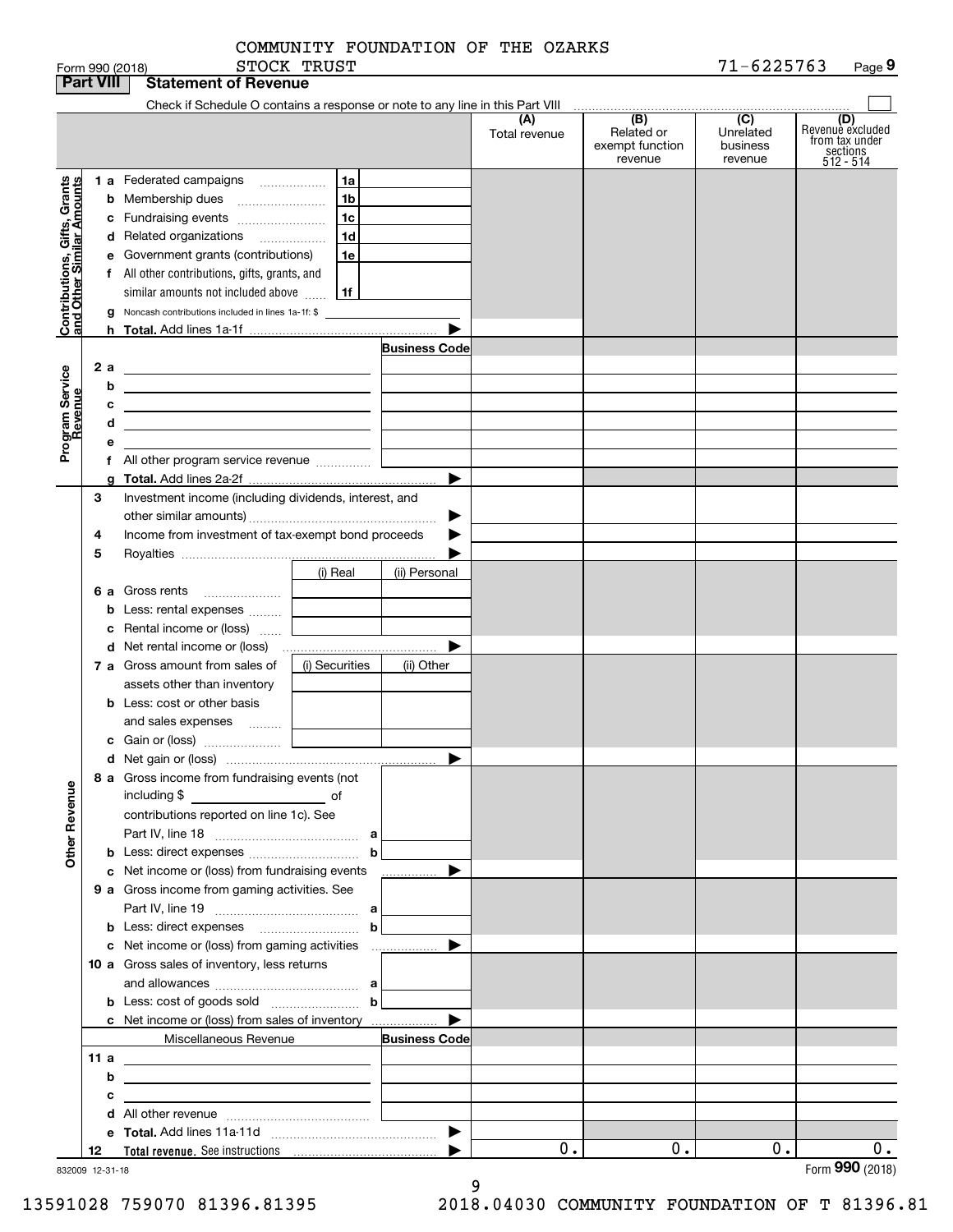# STOCK TRUST COMMUNITY FOUNDATION OF THE OZARKS

|          | <b>Part IX   Statement of Functional Expenses</b>                                                                                                           |                       |                                    |                                           |                                |
|----------|-------------------------------------------------------------------------------------------------------------------------------------------------------------|-----------------------|------------------------------------|-------------------------------------------|--------------------------------|
|          | Section 501(c)(3) and 501(c)(4) organizations must complete all columns. All other organizations must complete column (A).                                  |                       |                                    |                                           |                                |
|          | Check if Schedule O contains a response or note to any line in this Part IX                                                                                 |                       |                                    |                                           |                                |
|          | Do not include amounts reported on lines 6b,<br>7b, 8b, 9b, and 10b of Part VIII.                                                                           | (A)<br>Total expenses | (B)<br>Program service<br>expenses | (C)<br>Management and<br>general expenses | (D)<br>Fundraising<br>expenses |
| 1.       | Grants and other assistance to domestic organizations                                                                                                       |                       |                                    |                                           |                                |
|          | and domestic governments. See Part IV, line 21                                                                                                              |                       |                                    |                                           |                                |
| 2        | Grants and other assistance to domestic                                                                                                                     |                       |                                    |                                           |                                |
|          | individuals. See Part IV, line 22                                                                                                                           |                       |                                    |                                           |                                |
| 3        | Grants and other assistance to foreign                                                                                                                      |                       |                                    |                                           |                                |
|          | organizations, foreign governments, and foreign                                                                                                             |                       |                                    |                                           |                                |
|          | individuals. See Part IV, lines 15 and 16                                                                                                                   |                       |                                    |                                           |                                |
| 4        | Benefits paid to or for members                                                                                                                             |                       |                                    |                                           |                                |
| 5        | Compensation of current officers, directors,                                                                                                                |                       |                                    |                                           |                                |
|          | trustees, and key employees                                                                                                                                 |                       |                                    |                                           |                                |
| 6        | Compensation not included above, to disqualified                                                                                                            |                       |                                    |                                           |                                |
|          | persons (as defined under section 4958(f)(1)) and                                                                                                           |                       |                                    |                                           |                                |
|          | persons described in section 4958(c)(3)(B)                                                                                                                  |                       |                                    |                                           |                                |
| 7        |                                                                                                                                                             |                       |                                    |                                           |                                |
| 8        | Pension plan accruals and contributions (include                                                                                                            |                       |                                    |                                           |                                |
|          | section 401(k) and 403(b) employer contributions)                                                                                                           |                       |                                    |                                           |                                |
| 9        |                                                                                                                                                             |                       |                                    |                                           |                                |
| 10       |                                                                                                                                                             |                       |                                    |                                           |                                |
| 11       | Fees for services (non-employees):                                                                                                                          |                       |                                    |                                           |                                |
| а        |                                                                                                                                                             |                       |                                    |                                           |                                |
| b        |                                                                                                                                                             |                       |                                    |                                           |                                |
| с        |                                                                                                                                                             |                       |                                    |                                           |                                |
| d        |                                                                                                                                                             |                       |                                    |                                           |                                |
| е        | Professional fundraising services. See Part IV, line 17                                                                                                     |                       |                                    |                                           |                                |
| f        | Investment management fees                                                                                                                                  |                       |                                    |                                           |                                |
| g        | Other. (If line 11g amount exceeds 10% of line 25,                                                                                                          |                       |                                    |                                           |                                |
|          | column (A) amount, list line 11g expenses on Sch O.)                                                                                                        |                       |                                    |                                           |                                |
| 12       |                                                                                                                                                             |                       |                                    |                                           |                                |
| 13       |                                                                                                                                                             |                       |                                    |                                           |                                |
| 14       |                                                                                                                                                             |                       |                                    |                                           |                                |
| 15       |                                                                                                                                                             |                       |                                    |                                           |                                |
| 16       |                                                                                                                                                             |                       |                                    |                                           |                                |
| 17       | Travel                                                                                                                                                      |                       |                                    |                                           |                                |
| 18       | Payments of travel or entertainment expenses                                                                                                                |                       |                                    |                                           |                                |
|          | for any federal, state, or local public officials                                                                                                           |                       |                                    |                                           |                                |
| 19       | Conferences, conventions, and meetings                                                                                                                      |                       |                                    |                                           |                                |
| 20       | Interest                                                                                                                                                    |                       |                                    |                                           |                                |
| 21       | Depreciation, depletion, and amortization                                                                                                                   |                       |                                    |                                           |                                |
| 22<br>23 | Insurance                                                                                                                                                   |                       |                                    |                                           |                                |
| 24       | Other expenses. Itemize expenses not covered                                                                                                                |                       |                                    |                                           |                                |
|          | above. (List miscellaneous expenses in line 24e. If line<br>24e amount exceeds 10% of line 25, column (A)<br>amount, list line 24e expenses on Schedule O.) |                       |                                    |                                           |                                |
| а        |                                                                                                                                                             |                       |                                    |                                           |                                |
| b        | <u> 1989 - Johann Barn, amerikansk politiker (d. 1989)</u>                                                                                                  |                       |                                    |                                           |                                |
| с        | <u> 1989 - Johann Barn, mars ann an t-Amhain ann an t-Amhain ann an t-Amhain ann an t-Amhain ann an t-Amhain ann a</u>                                      |                       |                                    |                                           |                                |
| d        | <u> 1989 - Johann Barbara, martin amerikan basar dan berasal dan berasal dalam basar dalam basar dalam basar dala</u>                                       |                       |                                    |                                           |                                |
| е        | All other expenses                                                                                                                                          |                       |                                    |                                           |                                |
| 25       | Total functional expenses. Add lines 1 through 24e                                                                                                          | 0.                    | 0.                                 | 0.                                        | 0.                             |
| 26       | <b>Joint costs.</b> Complete this line only if the organization                                                                                             |                       |                                    |                                           |                                |
|          | reported in column (B) joint costs from a combined                                                                                                          |                       |                                    |                                           |                                |
|          | educational campaign and fundraising solicitation.                                                                                                          |                       |                                    |                                           |                                |
|          | Check here $\blacktriangleright$<br>if following SOP 98-2 (ASC 958-720)                                                                                     |                       |                                    |                                           |                                |
|          | 832010 12-31-18                                                                                                                                             |                       |                                    |                                           | Form 990 (2018)                |

832010 12-31-18

10 13591028 759070 81396.81395 2018.04030 COMMUNITY FOUNDATION OF T 81396.81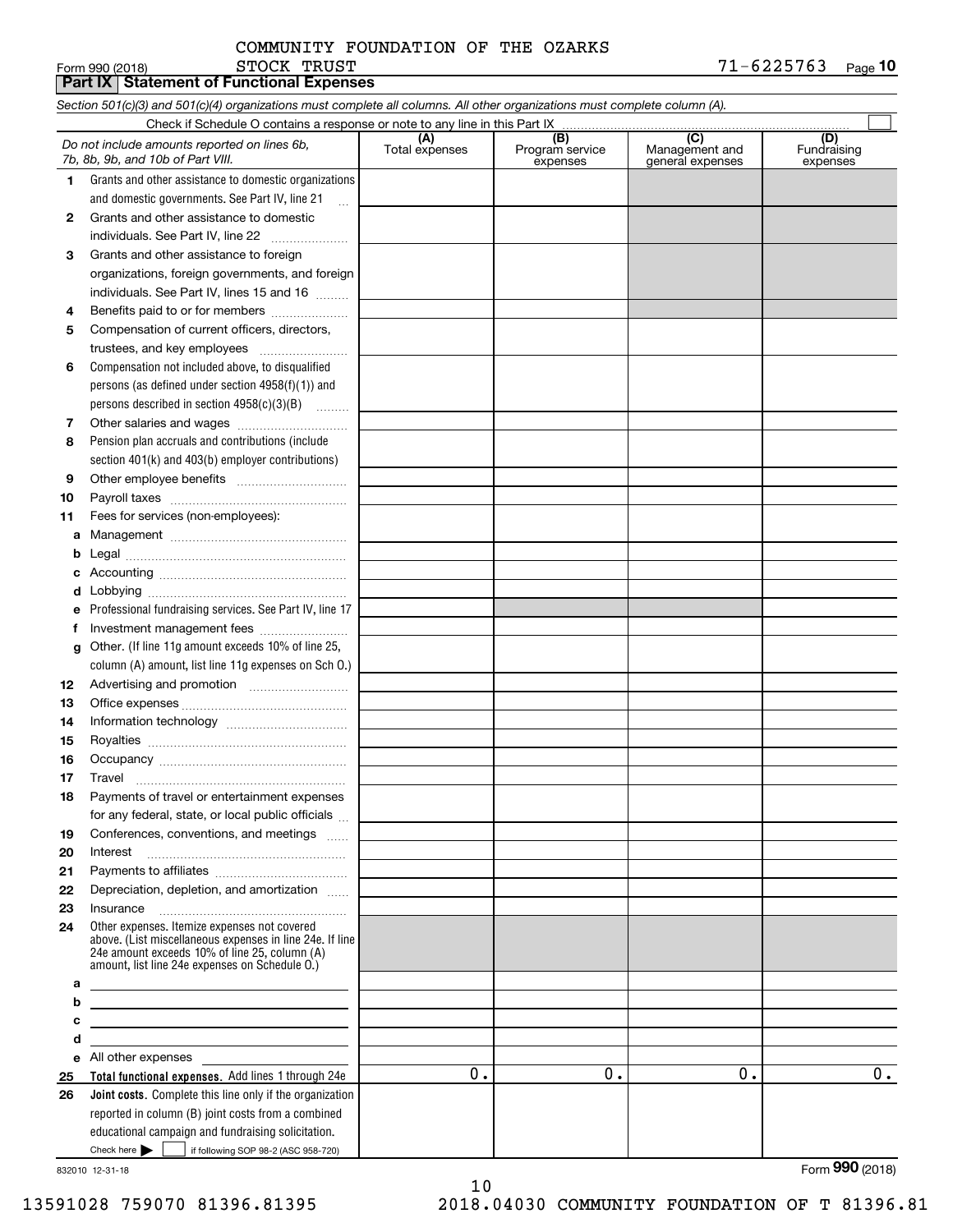#### Form 990 (2018) STOCK TRUST 7 1-6 2 2 5 7 6 3 <sub>Page</sub> 11 **Part X Balance Sheet** STOCK TRUST COMMUNITY FOUNDATION OF THE OZARKS

|                             |    | Check if Schedule O contains a response or note to any line in this Part X [11] manumerodic intermal manumerodic or                                                                                                            |        |                          |                 |                    |
|-----------------------------|----|--------------------------------------------------------------------------------------------------------------------------------------------------------------------------------------------------------------------------------|--------|--------------------------|-----------------|--------------------|
|                             |    |                                                                                                                                                                                                                                |        | (A)<br>Beginning of year |                 | (B)<br>End of year |
|                             | 1  |                                                                                                                                                                                                                                |        |                          | 1               |                    |
|                             | 2  |                                                                                                                                                                                                                                |        | $\mathbf{2}$             |                 |                    |
|                             | 3  |                                                                                                                                                                                                                                |        |                          | 3               |                    |
|                             | 4  |                                                                                                                                                                                                                                |        |                          | 4               |                    |
|                             | 5  | Loans and other receivables from current and former officers, directors,                                                                                                                                                       |        |                          |                 |                    |
|                             |    | trustees, key employees, and highest compensated employees. Complete                                                                                                                                                           |        |                          |                 |                    |
|                             |    | Part II of Schedule Latin minimum and the Contract of Schedule Latin minimum and the Marian minimum and the Schedule L                                                                                                         |        |                          | 5               |                    |
|                             | 6  | Loans and other receivables from other disqualified persons (as defined under                                                                                                                                                  |        |                          |                 |                    |
|                             |    | section 4958(f)(1)), persons described in section 4958(c)(3)(B), and contributing                                                                                                                                              |        |                          |                 |                    |
|                             |    | employers and sponsoring organizations of section 501(c)(9) voluntary                                                                                                                                                          |        |                          |                 |                    |
|                             |    | employees' beneficiary organizations (see instr). Complete Part II of Sch L                                                                                                                                                    |        |                          | 6               |                    |
| Assets                      | 7  |                                                                                                                                                                                                                                |        |                          | $\overline{7}$  |                    |
|                             | 8  |                                                                                                                                                                                                                                |        |                          | 8               |                    |
|                             | 9  | Prepaid expenses and deferred charges                                                                                                                                                                                          |        |                          | 9               |                    |
|                             |    | 10a Land, buildings, and equipment: cost or other                                                                                                                                                                              |        |                          |                 |                    |
|                             |    | basis. Complete Part VI of Schedule D  10a                                                                                                                                                                                     |        |                          |                 |                    |
|                             | b  | 10b<br>Less: accumulated depreciation                                                                                                                                                                                          |        |                          | 10 <sub>c</sub> |                    |
|                             | 11 |                                                                                                                                                                                                                                |        | 11                       |                 |                    |
|                             | 12 |                                                                                                                                                                                                                                |        |                          | 12              |                    |
|                             | 13 |                                                                                                                                                                                                                                |        |                          | 13              |                    |
|                             | 14 |                                                                                                                                                                                                                                |        |                          | 14              |                    |
|                             | 15 |                                                                                                                                                                                                                                |        |                          | 15              |                    |
|                             | 16 |                                                                                                                                                                                                                                |        | 0.                       | 16              | 0.                 |
|                             | 17 |                                                                                                                                                                                                                                |        |                          | 17              |                    |
|                             | 18 |                                                                                                                                                                                                                                |        | 18                       |                 |                    |
|                             | 19 | Deferred revenue manual contracts and contracts are all the contracts and contracts are contracted and contracts are contracted and contract are contracted and contract are contracted and contract are contracted and contra |        | 19                       |                 |                    |
|                             | 20 |                                                                                                                                                                                                                                |        |                          | 20              |                    |
|                             | 21 | Escrow or custodial account liability. Complete Part IV of Schedule D                                                                                                                                                          | $\sim$ |                          | 21              |                    |
|                             | 22 | Loans and other payables to current and former officers, directors, trustees,                                                                                                                                                  |        |                          |                 |                    |
| Liabilities                 |    | key employees, highest compensated employees, and disqualified persons.                                                                                                                                                        |        |                          |                 |                    |
|                             |    |                                                                                                                                                                                                                                |        |                          | 22              |                    |
|                             | 23 | Secured mortgages and notes payable to unrelated third parties                                                                                                                                                                 |        |                          | 23              |                    |
|                             | 24 |                                                                                                                                                                                                                                |        |                          | 24              |                    |
|                             | 25 | Other liabilities (including federal income tax, payables to related third                                                                                                                                                     |        |                          |                 |                    |
|                             |    | parties, and other liabilities not included on lines 17-24). Complete Part X of                                                                                                                                                |        |                          |                 |                    |
|                             |    | Schedule D                                                                                                                                                                                                                     |        |                          | 25              |                    |
|                             | 26 |                                                                                                                                                                                                                                |        | 0.                       | 26              | $0$ .              |
|                             |    | Organizations that follow SFAS 117 (ASC 958), check here $\blacktriangleright$                                                                                                                                                 | and    |                          |                 |                    |
|                             |    | complete lines 27 through 29, and lines 33 and 34.                                                                                                                                                                             |        |                          |                 |                    |
|                             | 27 |                                                                                                                                                                                                                                |        |                          | 27              |                    |
|                             | 28 |                                                                                                                                                                                                                                |        |                          | 28              |                    |
|                             | 29 | Permanently restricted net assets                                                                                                                                                                                              |        |                          | 29              |                    |
|                             |    | Organizations that do not follow SFAS 117 (ASC 958), check here $\blacktriangleright \lfloor \underline{X} \rfloor$                                                                                                            |        |                          |                 |                    |
| Net Assets or Fund Balances |    | and complete lines 30 through 34.                                                                                                                                                                                              |        |                          |                 |                    |
|                             | 30 |                                                                                                                                                                                                                                |        | 0.                       | 30              | 0.                 |
|                             | 31 | Paid-in or capital surplus, or land, building, or equipment fund                                                                                                                                                               |        | $0$ .                    | 31              | 0.                 |
|                             | 32 | Retained earnings, endowment, accumulated income, or other funds                                                                                                                                                               |        | 0.                       | 32              | $0$ .              |
|                             | 33 |                                                                                                                                                                                                                                |        | 0.                       | 33              | 0.                 |
|                             | 34 |                                                                                                                                                                                                                                |        | 0.                       | 34              | 0.                 |
|                             |    |                                                                                                                                                                                                                                |        |                          |                 | Form 990 (2018)    |

832011 12-31-18

 $\overline{\phantom{a}}$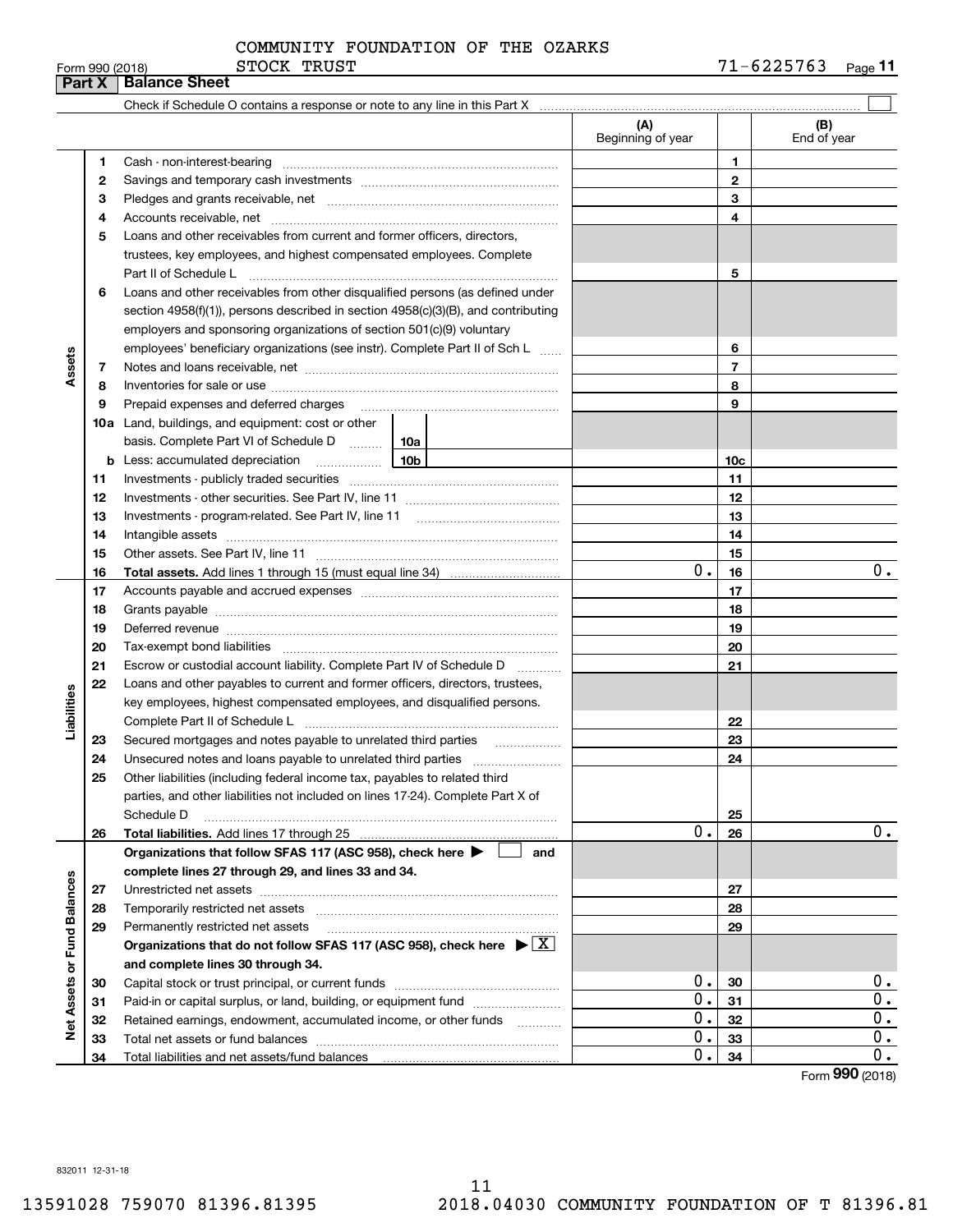|  | COMMUNITY FOUNDATION OF THE OZARKS |  |  |
|--|------------------------------------|--|--|
|--|------------------------------------|--|--|

|    | STOCK TRUST<br>Form 990 (2018)                                                                                                                                                                                                | 71-6225763     |                |     | Page $12$ |
|----|-------------------------------------------------------------------------------------------------------------------------------------------------------------------------------------------------------------------------------|----------------|----------------|-----|-----------|
|    | <b>Part XI</b><br><b>Reconciliation of Net Assets</b>                                                                                                                                                                         |                |                |     |           |
|    |                                                                                                                                                                                                                               |                |                |     |           |
|    |                                                                                                                                                                                                                               |                |                |     |           |
| 1  |                                                                                                                                                                                                                               | 1.             |                |     |           |
| 2  |                                                                                                                                                                                                                               | $\mathbf{2}$   |                |     |           |
| з  | Revenue less expenses. Subtract line 2 from line 1                                                                                                                                                                            | 3              |                |     |           |
| 4  |                                                                                                                                                                                                                               | $\overline{4}$ |                |     |           |
| 5  | Net unrealized gains (losses) on investments [11] matter continuum matter and all the set of the set of the set of the set of the set of the set of the set of the set of the set of the set of the set of the set of the set | 5              |                |     |           |
| 6  | Donated services and use of facilities                                                                                                                                                                                        | 6              |                |     |           |
| 7  | Investment expenses                                                                                                                                                                                                           | $\overline{7}$ |                |     |           |
| 8  | Prior period adjustments                                                                                                                                                                                                      | 8              |                |     |           |
| 9  | Other changes in net assets or fund balances (explain in Schedule O)                                                                                                                                                          | 9              |                |     |           |
| 10 | Net assets or fund balances at end of year. Combine lines 3 through 9 (must equal Part X, line 33,                                                                                                                            |                |                |     |           |
|    | column (B))                                                                                                                                                                                                                   | 10             |                |     |           |
|    | Part XII Financial Statements and Reporting                                                                                                                                                                                   |                |                |     |           |
|    |                                                                                                                                                                                                                               |                |                |     |           |
|    |                                                                                                                                                                                                                               |                |                | Yes | No        |
| 1  | Accounting method used to prepare the Form 990: $X$ Cash<br>  Accrual<br>Other                                                                                                                                                |                |                |     |           |
|    | If the organization changed its method of accounting from a prior year or checked "Other," explain in Schedule O.                                                                                                             |                |                |     |           |
|    | 2a Were the organization's financial statements compiled or reviewed by an independent accountant?                                                                                                                            |                | 2a             |     | x         |
|    | If "Yes," check a box below to indicate whether the financial statements for the year were compiled or reviewed on a                                                                                                          |                |                |     |           |
|    | separate basis, consolidated basis, or both:                                                                                                                                                                                  |                |                |     |           |
|    | Separate basis<br>Consolidated basis<br>Both consolidated and separate basis                                                                                                                                                  |                |                |     |           |
|    | <b>b</b> Were the organization's financial statements audited by an independent accountant?                                                                                                                                   |                | 2 <sub>b</sub> |     | х         |
|    | If "Yes," check a box below to indicate whether the financial statements for the year were audited on a separate basis,                                                                                                       |                |                |     |           |
|    | consolidated basis, or both:                                                                                                                                                                                                  |                |                |     |           |
|    | Separate basis<br>Consolidated basis<br>Both consolidated and separate basis                                                                                                                                                  |                |                |     |           |
|    | c If "Yes" to line 2a or 2b, does the organization have a committee that assumes responsibility for oversight of the audit,                                                                                                   |                |                |     |           |
|    |                                                                                                                                                                                                                               |                | 2c             |     |           |
|    | If the organization changed either its oversight process or selection process during the tax year, explain in Schedule O.                                                                                                     |                |                |     |           |
|    | 3a As a result of a federal award, was the organization required to undergo an audit or audits as set forth in the Single Audit                                                                                               |                |                |     |           |
|    |                                                                                                                                                                                                                               |                | За             |     | x.        |

**b** If "Yes," did the organization undergo the required audit or audits? If the organization did not undergo the required audit **3b**or audits, explain why in Schedule O and describe any steps taken to undergo such audits

Form (2018) **990**

832012 12-31-18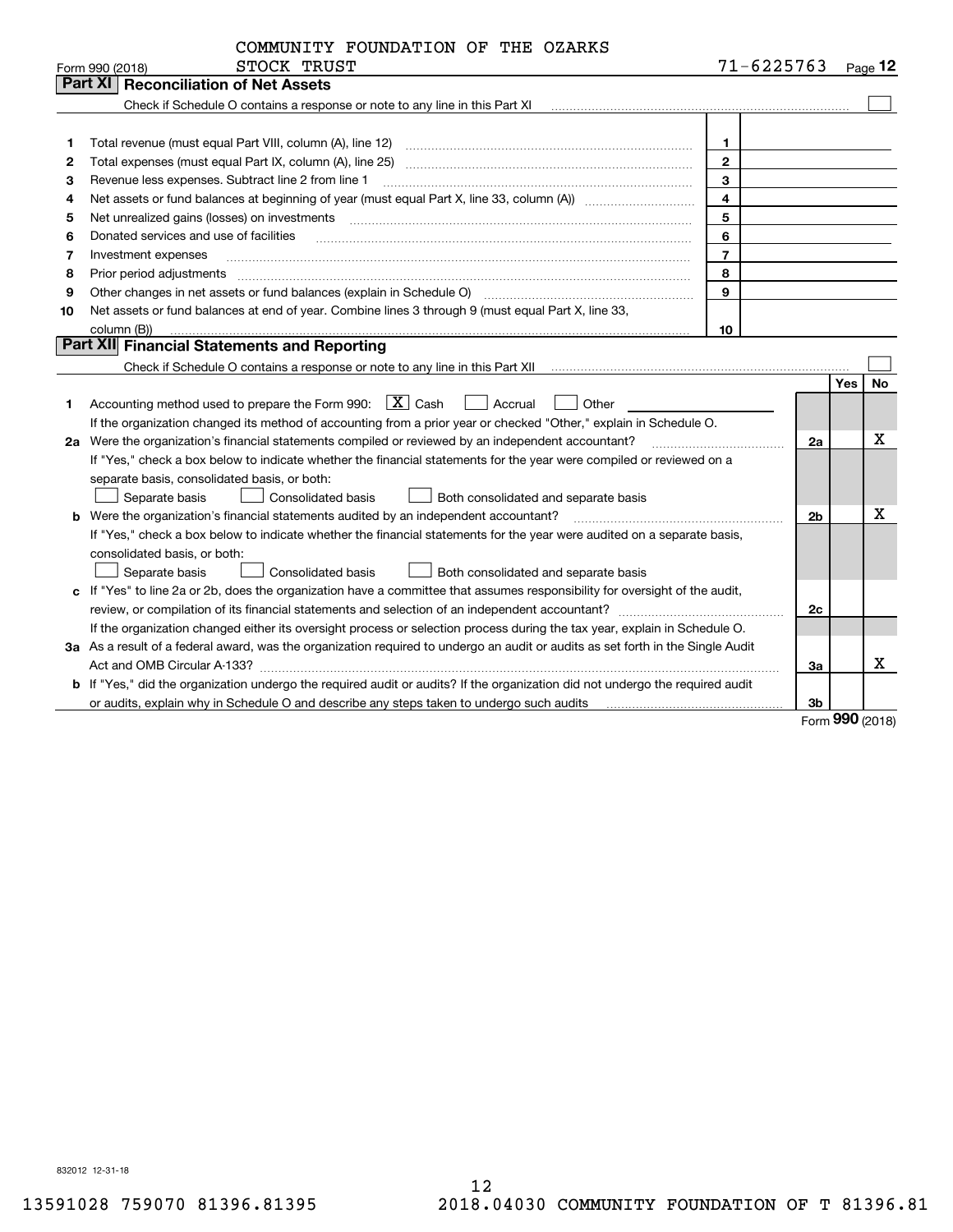|                                              | <b>SCHEDULE A</b>                                      |  |                                                                                                                                  |                                                                                                                                                                                                                                                                                  |                                     |                                                                |                            |    | OMB No. 1545-0047                                  |
|----------------------------------------------|--------------------------------------------------------|--|----------------------------------------------------------------------------------------------------------------------------------|----------------------------------------------------------------------------------------------------------------------------------------------------------------------------------------------------------------------------------------------------------------------------------|-------------------------------------|----------------------------------------------------------------|----------------------------|----|----------------------------------------------------|
| (Form 990 or 990-EZ)                         |                                                        |  | <b>Public Charity Status and Public Support</b><br>Complete if the organization is a section 501(c)(3) organization or a section |                                                                                                                                                                                                                                                                                  |                                     |                                                                |                            |    |                                                    |
|                                              |                                                        |  | 4947(a)(1) nonexempt charitable trust.                                                                                           |                                                                                                                                                                                                                                                                                  |                                     |                                                                |                            |    |                                                    |
|                                              | Department of the Treasury<br>Internal Revenue Service |  | Attach to Form 990 or Form 990-EZ.                                                                                               |                                                                                                                                                                                                                                                                                  | <b>Open to Public</b><br>Inspection |                                                                |                            |    |                                                    |
|                                              | Name of the organization                               |  |                                                                                                                                  | Go to www.irs.gov/Form990 for instructions and the latest information.<br>COMMUNITY FOUNDATION OF THE OZARKS                                                                                                                                                                     |                                     |                                                                |                            |    | <b>Employer identification number</b>              |
|                                              |                                                        |  | STOCK TRUST                                                                                                                      |                                                                                                                                                                                                                                                                                  |                                     |                                                                |                            |    | 71-6225763                                         |
| Part I                                       |                                                        |  |                                                                                                                                  | Reason for Public Charity Status (All organizations must complete this part.) See instructions.                                                                                                                                                                                  |                                     |                                                                |                            |    |                                                    |
|                                              |                                                        |  |                                                                                                                                  | The organization is not a private foundation because it is: (For lines 1 through 12, check only one box.)                                                                                                                                                                        |                                     |                                                                |                            |    |                                                    |
| 1                                            |                                                        |  |                                                                                                                                  | A church, convention of churches, or association of churches described in section 170(b)(1)(A)(i).                                                                                                                                                                               |                                     |                                                                |                            |    |                                                    |
| 2                                            |                                                        |  |                                                                                                                                  | A school described in section 170(b)(1)(A)(ii). (Attach Schedule E (Form 990 or 990-EZ).)                                                                                                                                                                                        |                                     |                                                                |                            |    |                                                    |
| 3                                            |                                                        |  |                                                                                                                                  | A hospital or a cooperative hospital service organization described in section 170(b)(1)(A)(iii).                                                                                                                                                                                |                                     |                                                                |                            |    |                                                    |
| 4                                            |                                                        |  |                                                                                                                                  | A medical research organization operated in conjunction with a hospital described in section 170(b)(1)(A)(iii). Enter the hospital's name,                                                                                                                                       |                                     |                                                                |                            |    |                                                    |
|                                              | city, and state:                                       |  |                                                                                                                                  |                                                                                                                                                                                                                                                                                  |                                     |                                                                |                            |    |                                                    |
| 5                                            |                                                        |  |                                                                                                                                  | An organization operated for the benefit of a college or university owned or operated by a governmental unit described in                                                                                                                                                        |                                     |                                                                |                            |    |                                                    |
|                                              |                                                        |  | section 170(b)(1)(A)(iv). (Complete Part II.)                                                                                    |                                                                                                                                                                                                                                                                                  |                                     |                                                                |                            |    |                                                    |
| 6                                            |                                                        |  |                                                                                                                                  | A federal, state, or local government or governmental unit described in section 170(b)(1)(A)(v).                                                                                                                                                                                 |                                     |                                                                |                            |    |                                                    |
| 7                                            |                                                        |  | section 170(b)(1)(A)(vi). (Complete Part II.)                                                                                    | An organization that normally receives a substantial part of its support from a governmental unit or from the general public described in                                                                                                                                        |                                     |                                                                |                            |    |                                                    |
| 8                                            |                                                        |  |                                                                                                                                  | A community trust described in section 170(b)(1)(A)(vi). (Complete Part II.)                                                                                                                                                                                                     |                                     |                                                                |                            |    |                                                    |
| 9                                            |                                                        |  |                                                                                                                                  | An agricultural research organization described in section 170(b)(1)(A)(ix) operated in conjunction with a land-grant college                                                                                                                                                    |                                     |                                                                |                            |    |                                                    |
|                                              |                                                        |  |                                                                                                                                  | or university or a non-land-grant college of agriculture (see instructions). Enter the name, city, and state of the college or                                                                                                                                                   |                                     |                                                                |                            |    |                                                    |
|                                              | university:                                            |  |                                                                                                                                  |                                                                                                                                                                                                                                                                                  |                                     |                                                                |                            |    |                                                    |
| 10                                           |                                                        |  |                                                                                                                                  | An organization that normally receives: (1) more than 33 1/3% of its support from contributions, membership fees, and gross receipts from                                                                                                                                        |                                     |                                                                |                            |    |                                                    |
|                                              |                                                        |  |                                                                                                                                  | activities related to its exempt functions - subject to certain exceptions, and (2) no more than 33 1/3% of its support from gross investment                                                                                                                                    |                                     |                                                                |                            |    |                                                    |
|                                              |                                                        |  |                                                                                                                                  | income and unrelated business taxable income (less section 511 tax) from businesses acquired by the organization after June 30, 1975.                                                                                                                                            |                                     |                                                                |                            |    |                                                    |
|                                              |                                                        |  | See section 509(a)(2). (Complete Part III.)                                                                                      |                                                                                                                                                                                                                                                                                  |                                     |                                                                |                            |    |                                                    |
| 11<br>$\lfloor x \rfloor$<br>12 <sub>2</sub> |                                                        |  |                                                                                                                                  | An organization organized and operated exclusively to test for public safety. See section 509(a)(4).                                                                                                                                                                             |                                     |                                                                |                            |    |                                                    |
|                                              |                                                        |  |                                                                                                                                  | An organization organized and operated exclusively for the benefit of, to perform the functions of, or to carry out the purposes of one or<br>more publicly supported organizations described in section 509(a)(1) or section 509(a)(2). See section 509(a)(3). Check the box in |                                     |                                                                |                            |    |                                                    |
|                                              |                                                        |  |                                                                                                                                  | lines 12a through 12d that describes the type of supporting organization and complete lines 12e, 12f, and 12g.                                                                                                                                                                   |                                     |                                                                |                            |    |                                                    |
| a                                            |                                                        |  |                                                                                                                                  | $X$ Type I. A supporting organization operated, supervised, or controlled by its supported organization(s), typically by giving                                                                                                                                                  |                                     |                                                                |                            |    |                                                    |
|                                              |                                                        |  |                                                                                                                                  | the supported organization(s) the power to regularly appoint or elect a majority of the directors or trustees of the supporting                                                                                                                                                  |                                     |                                                                |                            |    |                                                    |
|                                              |                                                        |  | organization. You must complete Part IV, Sections A and B.                                                                       |                                                                                                                                                                                                                                                                                  |                                     |                                                                |                            |    |                                                    |
| b                                            |                                                        |  |                                                                                                                                  | Type II. A supporting organization supervised or controlled in connection with its supported organization(s), by having                                                                                                                                                          |                                     |                                                                |                            |    |                                                    |
|                                              |                                                        |  |                                                                                                                                  | control or management of the supporting organization vested in the same persons that control or manage the supported                                                                                                                                                             |                                     |                                                                |                            |    |                                                    |
|                                              |                                                        |  | organization(s). You must complete Part IV, Sections A and C.                                                                    |                                                                                                                                                                                                                                                                                  |                                     |                                                                |                            |    |                                                    |
| с                                            |                                                        |  |                                                                                                                                  | Type III functionally integrated. A supporting organization operated in connection with, and functionally integrated with,                                                                                                                                                       |                                     |                                                                |                            |    |                                                    |
|                                              |                                                        |  |                                                                                                                                  | its supported organization(s) (see instructions). You must complete Part IV, Sections A, D, and E.                                                                                                                                                                               |                                     |                                                                |                            |    |                                                    |
| d                                            |                                                        |  |                                                                                                                                  | Type III non-functionally integrated. A supporting organization operated in connection with its supported organization(s)                                                                                                                                                        |                                     |                                                                |                            |    |                                                    |
|                                              |                                                        |  |                                                                                                                                  | that is not functionally integrated. The organization generally must satisfy a distribution requirement and an attentiveness<br>requirement (see instructions). You must complete Part IV, Sections A and D, and Part V.                                                         |                                     |                                                                |                            |    |                                                    |
| е                                            | X                                                      |  |                                                                                                                                  | Check this box if the organization received a written determination from the IRS that it is a Type I, Type II, Type III                                                                                                                                                          |                                     |                                                                |                            |    |                                                    |
|                                              |                                                        |  |                                                                                                                                  | functionally integrated, or Type III non-functionally integrated supporting organization.                                                                                                                                                                                        |                                     |                                                                |                            |    |                                                    |
|                                              | f Enter the number of supported organizations          |  |                                                                                                                                  |                                                                                                                                                                                                                                                                                  |                                     |                                                                |                            |    | 1                                                  |
|                                              |                                                        |  | Provide the following information about the supported organization(s).                                                           |                                                                                                                                                                                                                                                                                  |                                     |                                                                |                            |    |                                                    |
|                                              | (i) Name of supported                                  |  | (ii) EIN                                                                                                                         | (iii) Type of organization<br>(described on lines 1-10                                                                                                                                                                                                                           |                                     | (iv) Is the organization listed<br>in your governing document? | (v) Amount of monetary     |    | (vi) Amount of other<br>support (see instructions) |
|                                              | organization                                           |  |                                                                                                                                  | above (see instructions))                                                                                                                                                                                                                                                        | Yes                                 | No                                                             | support (see instructions) |    |                                                    |
|                                              | COMMUNITY                                              |  |                                                                                                                                  |                                                                                                                                                                                                                                                                                  |                                     |                                                                |                            |    |                                                    |
|                                              |                                                        |  | FOUNDATION OF THE 023-7290968                                                                                                    | 10                                                                                                                                                                                                                                                                               | х                                   |                                                                |                            | 0. | 0.                                                 |
|                                              |                                                        |  |                                                                                                                                  |                                                                                                                                                                                                                                                                                  |                                     |                                                                |                            |    |                                                    |
|                                              |                                                        |  |                                                                                                                                  |                                                                                                                                                                                                                                                                                  |                                     |                                                                |                            |    |                                                    |
|                                              |                                                        |  |                                                                                                                                  |                                                                                                                                                                                                                                                                                  |                                     |                                                                |                            |    |                                                    |
|                                              |                                                        |  |                                                                                                                                  |                                                                                                                                                                                                                                                                                  |                                     |                                                                |                            |    |                                                    |
|                                              |                                                        |  |                                                                                                                                  |                                                                                                                                                                                                                                                                                  |                                     |                                                                |                            |    |                                                    |
|                                              |                                                        |  |                                                                                                                                  |                                                                                                                                                                                                                                                                                  |                                     |                                                                |                            |    |                                                    |
|                                              |                                                        |  |                                                                                                                                  |                                                                                                                                                                                                                                                                                  |                                     |                                                                |                            |    |                                                    |
| <b>Total</b>                                 |                                                        |  |                                                                                                                                  |                                                                                                                                                                                                                                                                                  |                                     |                                                                |                            | о. | 0.                                                 |
|                                              |                                                        |  |                                                                                                                                  | LHA For Paperwork Reduction Act Notice, see the Instructions for Form 990 or 990-EZ. 832021 10-11-18<br>13                                                                                                                                                                       |                                     |                                                                |                            |    | Schedule A (Form 990 or 990-EZ) 2018               |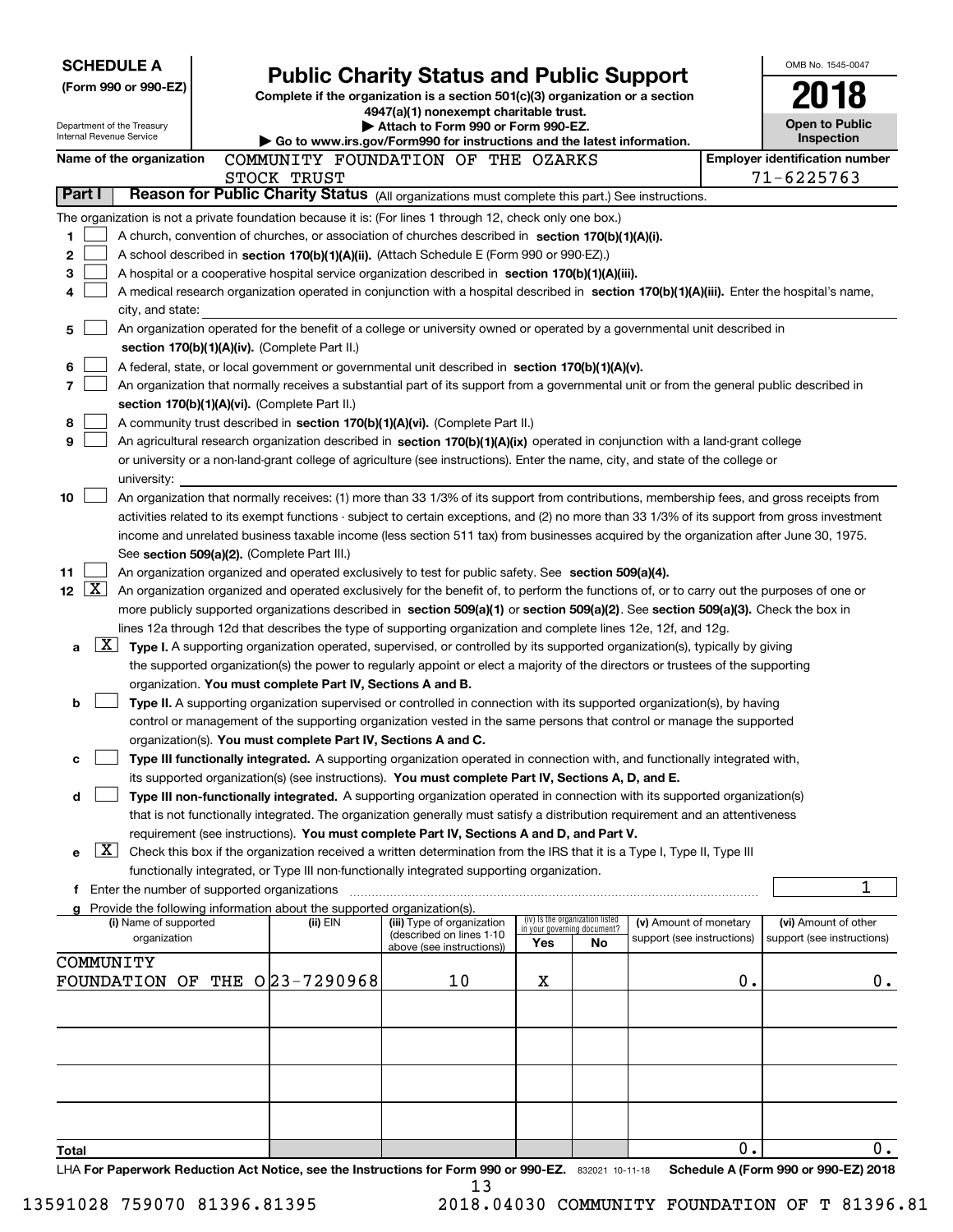# Schedule A (Form 990 or 990-EZ) 2018 Page STOCK TRUST 71-6225763

 $71 - 6225763$  Page 2

(Complete only if you checked the box on line 5, 7, or 8 of Part I or if the organization failed to qualify under Part III. If the organization fails to qualify under the tests listed below, please complete Part III.) **Part II Support Schedule for Organizations Described in Sections 170(b)(1)(A)(iv) and 170(b)(1)(A)(vi)**

|    | <b>Section A. Public Support</b>                                                                                                                             |                 |            |            |            |          |           |
|----|--------------------------------------------------------------------------------------------------------------------------------------------------------------|-----------------|------------|------------|------------|----------|-----------|
|    | Calendar year (or fiscal year beginning in) $\blacktriangleright$                                                                                            | <b>(a)</b> 2014 | (b) 2015   | $(c)$ 2016 | $(d)$ 2017 | (e) 2018 | (f) Total |
|    | <b>1</b> Gifts, grants, contributions, and                                                                                                                   |                 |            |            |            |          |           |
|    | membership fees received. (Do not                                                                                                                            |                 |            |            |            |          |           |
|    | include any "unusual grants.")                                                                                                                               |                 |            |            |            |          |           |
|    | 2 Tax revenues levied for the organ-                                                                                                                         |                 |            |            |            |          |           |
|    | ization's benefit and either paid to                                                                                                                         |                 |            |            |            |          |           |
|    | or expended on its behalf                                                                                                                                    |                 |            |            |            |          |           |
|    | 3 The value of services or facilities                                                                                                                        |                 |            |            |            |          |           |
|    | furnished by a governmental unit to                                                                                                                          |                 |            |            |            |          |           |
|    | the organization without charge                                                                                                                              |                 |            |            |            |          |           |
|    | Total. Add lines 1 through 3                                                                                                                                 |                 |            |            |            |          |           |
| 5. | The portion of total contributions                                                                                                                           |                 |            |            |            |          |           |
|    | by each person (other than a                                                                                                                                 |                 |            |            |            |          |           |
|    | governmental unit or publicly                                                                                                                                |                 |            |            |            |          |           |
|    | supported organization) included                                                                                                                             |                 |            |            |            |          |           |
|    | on line 1 that exceeds 2% of the                                                                                                                             |                 |            |            |            |          |           |
|    |                                                                                                                                                              |                 |            |            |            |          |           |
|    | amount shown on line 11,                                                                                                                                     |                 |            |            |            |          |           |
|    | column (f)                                                                                                                                                   |                 |            |            |            |          |           |
|    | 6 Public support. Subtract line 5 from line 4.<br><b>Section B. Total Support</b>                                                                            |                 |            |            |            |          |           |
|    |                                                                                                                                                              |                 |            |            |            |          |           |
|    | Calendar year (or fiscal year beginning in) $\blacktriangleright$                                                                                            | (a) 2014        | $(b)$ 2015 | $(c)$ 2016 | $(d)$ 2017 | (e) 2018 | (f) Total |
|    | 7 Amounts from line 4                                                                                                                                        |                 |            |            |            |          |           |
| 8  | Gross income from interest,                                                                                                                                  |                 |            |            |            |          |           |
|    | dividends, payments received on                                                                                                                              |                 |            |            |            |          |           |
|    | securities loans, rents, royalties,                                                                                                                          |                 |            |            |            |          |           |
|    | and income from similar sources                                                                                                                              |                 |            |            |            |          |           |
| 9  | Net income from unrelated business                                                                                                                           |                 |            |            |            |          |           |
|    | activities, whether or not the                                                                                                                               |                 |            |            |            |          |           |
|    | business is regularly carried on                                                                                                                             |                 |            |            |            |          |           |
| 10 | Other income. Do not include gain                                                                                                                            |                 |            |            |            |          |           |
|    | or loss from the sale of capital                                                                                                                             |                 |            |            |            |          |           |
|    | assets (Explain in Part VI.)                                                                                                                                 |                 |            |            |            |          |           |
|    | 11 Total support. Add lines 7 through 10                                                                                                                     |                 |            |            |            |          |           |
|    | 12 Gross receipts from related activities, etc. (see instructions)                                                                                           |                 |            |            |            | 12       |           |
|    | 13 First five years. If the Form 990 is for the organization's first, second, third, fourth, or fifth tax year as a section 501(c)(3)                        |                 |            |            |            |          |           |
|    |                                                                                                                                                              |                 |            |            |            |          |           |
|    | organization, cneck this box and stop here <b>Community and a construct of Public Support Percentage</b> Section C. Computation of Public Support Percentage |                 |            |            |            |          |           |
|    | 14 Public support percentage for 2018 (line 6, column (f) divided by line 11, column (f) <i>marrouum</i> manu-                                               |                 |            |            |            | 14       | %         |
|    | 15 Public support percentage from 2017 Schedule A, Part II, line 14                                                                                          |                 |            |            |            | 15       | %         |
|    | 16a 33 1/3% support test - 2018. If the organization did not check the box on line 13, and line 14 is 33 1/3% or more, check this box and                    |                 |            |            |            |          |           |
|    | stop here. The organization qualifies as a publicly supported organization                                                                                   |                 |            |            |            |          |           |
|    | b 33 1/3% support test - 2017. If the organization did not check a box on line 13 or 16a, and line 15 is 33 1/3% or more, check this box                     |                 |            |            |            |          |           |
|    | and stop here. The organization qualifies as a publicly supported organization                                                                               |                 |            |            |            |          |           |
|    | 17a 10% -facts-and-circumstances test - 2018. If the organization did not check a box on line 13, 16a, or 16b, and line 14 is 10% or more,                   |                 |            |            |            |          |           |
|    | and if the organization meets the "facts-and-circumstances" test, check this box and stop here. Explain in Part VI how the organization                      |                 |            |            |            |          |           |
|    | meets the "facts-and-circumstances" test. The organization qualifies as a publicly supported organization                                                    |                 |            |            |            |          |           |
|    | <b>b 10% -facts-and-circumstances test - 2017.</b> If the organization did not check a box on line 13, 16a, 16b, or 17a, and line 15 is 10% or               |                 |            |            |            |          |           |
|    |                                                                                                                                                              |                 |            |            |            |          |           |
|    | more, and if the organization meets the "facts-and-circumstances" test, check this box and stop here. Explain in Part VI how the                             |                 |            |            |            |          |           |
|    | organization meets the "facts-and-circumstances" test. The organization qualifies as a publicly supported organization                                       |                 |            |            |            |          |           |
| 18 | Private foundation. If the organization did not check a box on line 13, 16a, 16b, 17a, or 17b, check this box and see instructions                           |                 |            |            |            |          |           |

**Schedule A (Form 990 or 990-EZ) 2018**

832022 10-11-18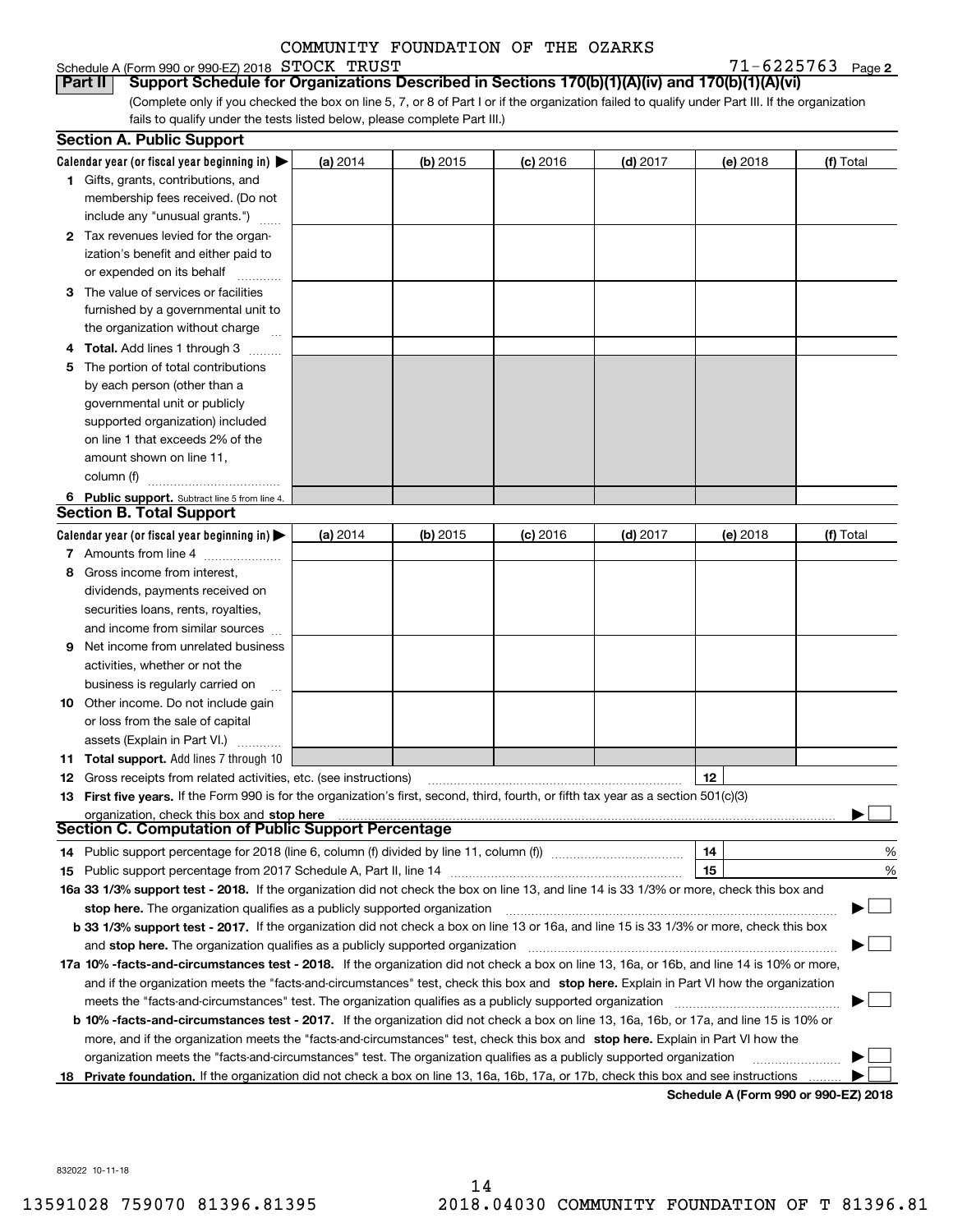Schedule A (Form 990 or 990-EZ) 2018 Page STOCK TRUST 71-6225763

**Part III Support Schedule for Organizations Described in Section 509(a)(2)** 

**3**

(Complete only if you checked the box on line 10 of Part I or if the organization failed to qualify under Part II. If the organization fails to qualify under the tests listed below, please complete Part II.)

|    | <b>Section A. Public Support</b>                                                                                                                                                                                                                                 |          |          |            |            |          |                                      |
|----|------------------------------------------------------------------------------------------------------------------------------------------------------------------------------------------------------------------------------------------------------------------|----------|----------|------------|------------|----------|--------------------------------------|
|    | Calendar year (or fiscal year beginning in) $\blacktriangleright$                                                                                                                                                                                                | (a) 2014 | (b) 2015 | $(c)$ 2016 | $(d)$ 2017 | (e) 2018 | (f) Total                            |
|    | 1 Gifts, grants, contributions, and                                                                                                                                                                                                                              |          |          |            |            |          |                                      |
|    | membership fees received. (Do not                                                                                                                                                                                                                                |          |          |            |            |          |                                      |
|    | include any "unusual grants.")                                                                                                                                                                                                                                   |          |          |            |            |          |                                      |
|    | <b>2</b> Gross receipts from admissions,<br>merchandise sold or services per-<br>formed, or facilities furnished in<br>any activity that is related to the<br>organization's tax-exempt purpose                                                                  |          |          |            |            |          |                                      |
|    | 3 Gross receipts from activities that<br>are not an unrelated trade or bus-                                                                                                                                                                                      |          |          |            |            |          |                                      |
|    | iness under section 513                                                                                                                                                                                                                                          |          |          |            |            |          |                                      |
|    | 4 Tax revenues levied for the organ-<br>ization's benefit and either paid to                                                                                                                                                                                     |          |          |            |            |          |                                      |
|    | or expended on its behalf<br>.                                                                                                                                                                                                                                   |          |          |            |            |          |                                      |
|    | 5 The value of services or facilities<br>furnished by a governmental unit to<br>the organization without charge                                                                                                                                                  |          |          |            |            |          |                                      |
|    |                                                                                                                                                                                                                                                                  |          |          |            |            |          |                                      |
|    | <b>6 Total.</b> Add lines 1 through 5<br>7a Amounts included on lines 1, 2, and<br>3 received from disqualified persons                                                                                                                                          |          |          |            |            |          |                                      |
|    | <b>b</b> Amounts included on lines 2 and 3 received<br>from other than disqualified persons that<br>exceed the greater of \$5,000 or 1% of the<br>amount on line 13 for the year                                                                                 |          |          |            |            |          |                                      |
|    | c Add lines 7a and 7b                                                                                                                                                                                                                                            |          |          |            |            |          |                                      |
|    | 8 Public support. (Subtract line 7c from line 6.)                                                                                                                                                                                                                |          |          |            |            |          |                                      |
|    | <b>Section B. Total Support</b>                                                                                                                                                                                                                                  |          |          |            |            |          |                                      |
|    | Calendar year (or fiscal year beginning in)                                                                                                                                                                                                                      | (a) 2014 | (b) 2015 | $(c)$ 2016 | $(d)$ 2017 | (e) 2018 | (f) Total                            |
|    | 9 Amounts from line 6                                                                                                                                                                                                                                            |          |          |            |            |          |                                      |
|    | 10a Gross income from interest,<br>dividends, payments received on<br>securities loans, rents, royalties,<br>and income from similar sources                                                                                                                     |          |          |            |            |          |                                      |
|    | <b>b</b> Unrelated business taxable income<br>(less section 511 taxes) from businesses<br>acquired after June 30, 1975                                                                                                                                           |          |          |            |            |          |                                      |
|    | c Add lines 10a and 10b                                                                                                                                                                                                                                          |          |          |            |            |          |                                      |
|    | 11 Net income from unrelated business<br>activities not included in line 10b,<br>whether or not the business is<br>regularly carried on                                                                                                                          |          |          |            |            |          |                                      |
|    | <b>12</b> Other income. Do not include gain<br>or loss from the sale of capital<br>assets (Explain in Part VI.)                                                                                                                                                  |          |          |            |            |          |                                      |
|    | 13 Total support. (Add lines 9, 10c, 11, and 12.)                                                                                                                                                                                                                |          |          |            |            |          |                                      |
|    | 14 First five years. If the Form 990 is for the organization's first, second, third, fourth, or fifth tax year as a section 501(c)(3) organization,                                                                                                              |          |          |            |            |          |                                      |
|    | check this box and stop here manufactured and content to the state of the state of the state of the state of the state of the state of the state of the state of the state of the state of the state of the state of the state                                   |          |          |            |            |          |                                      |
|    | <b>Section C. Computation of Public Support Percentage</b>                                                                                                                                                                                                       |          |          |            |            |          |                                      |
|    | 15 Public support percentage for 2018 (line 8, column (f), divided by line 13, column (f))                                                                                                                                                                       |          |          |            |            | 15       | %                                    |
|    | 16 Public support percentage from 2017 Schedule A, Part III, line 15                                                                                                                                                                                             |          |          |            |            | 16       | %                                    |
|    | <b>Section D. Computation of Investment Income Percentage</b>                                                                                                                                                                                                    |          |          |            |            |          |                                      |
|    | 17 Investment income percentage for 2018 (line 10c, column (f), divided by line 13, column (f))                                                                                                                                                                  |          |          |            |            | 17<br>18 | %                                    |
|    | <b>18</b> Investment income percentage from <b>2017</b> Schedule A, Part III, line 17                                                                                                                                                                            |          |          |            |            |          | %                                    |
|    | 19a 33 1/3% support tests - 2018. If the organization did not check the box on line 14, and line 15 is more than 33 1/3%, and line 17 is not<br>more than 33 1/3%, check this box and stop here. The organization qualifies as a publicly supported organization |          |          |            |            |          | $\sim$ 1                             |
|    |                                                                                                                                                                                                                                                                  |          |          |            |            |          |                                      |
|    | b 33 1/3% support tests - 2017. If the organization did not check a box on line 14 or line 19a, and line 16 is more than 33 1/3%, and                                                                                                                            |          |          |            |            |          |                                      |
|    | line 18 is not more than 33 1/3%, check this box and stop here. The organization qualifies as a publicly supported organization                                                                                                                                  |          |          |            |            |          |                                      |
| 20 | Private foundation. If the organization did not check a box on line 14, 19a, or 19b, check this box and see instructions                                                                                                                                         |          |          |            |            |          | Schedule A (Form 990 or 990-EZ) 2018 |
|    | 832023 10-11-18                                                                                                                                                                                                                                                  |          | 15       |            |            |          |                                      |

13591028 759070 81396.81395 2018.04030 COMMUNITY FOUNDATION OF T 81396.81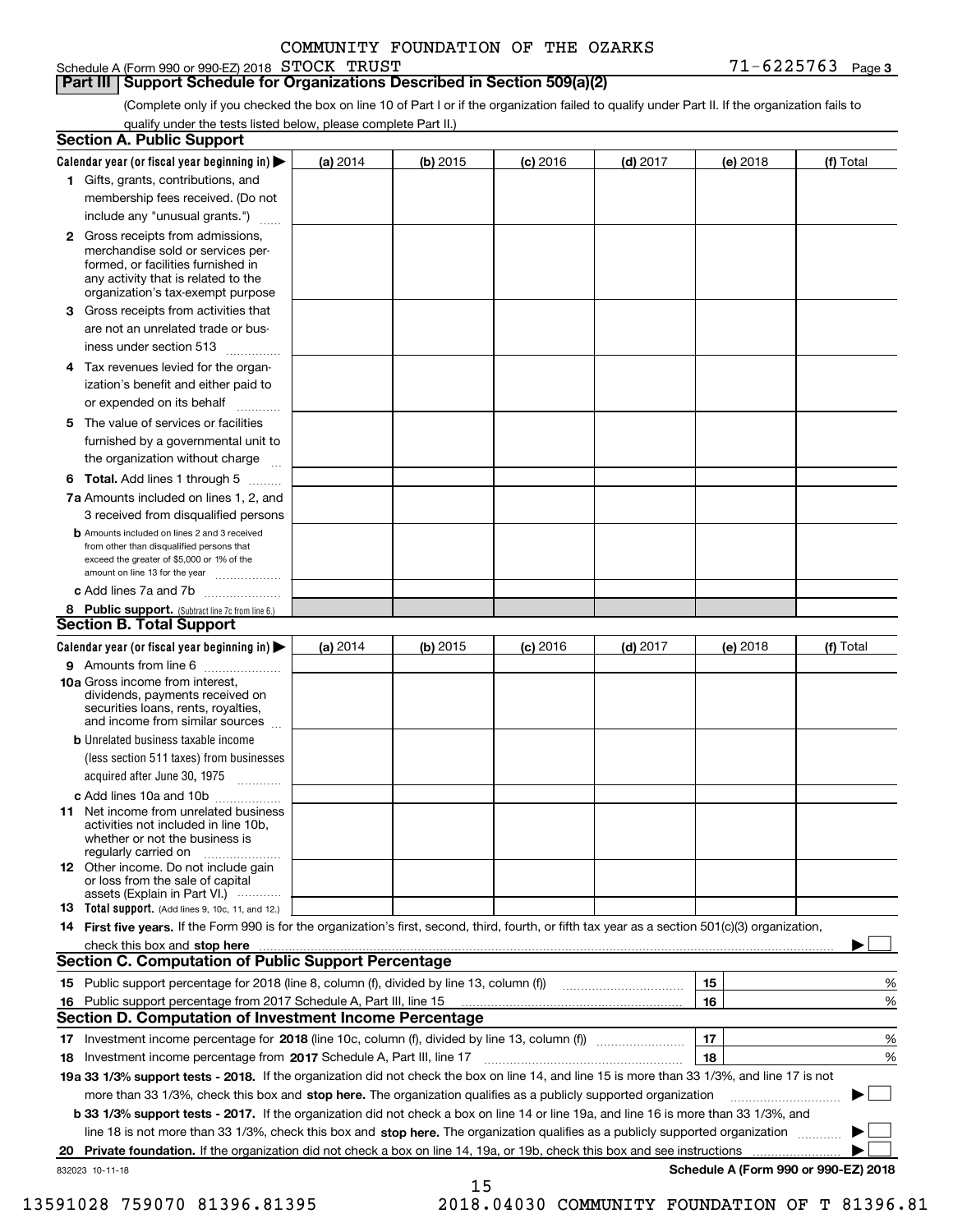# **Part IV Supporting Organizations**

(Complete only if you checked a box in line 12 on Part I. If you checked 12a of Part I, complete Sections A and B. If you checked 12b of Part I, complete Sections A and C. If you checked 12c of Part I, complete Sections A, D, and E. If you checked 12d of Part I, complete Sections A and D, and complete Part V.)

#### **Section A. All Supporting Organizations**

- **1** Are all of the organization's supported organizations listed by name in the organization's governing documents? If "No," describe in **Part VI** how the supported organizations are designated. If designated by *class or purpose, describe the designation. If historic and continuing relationship, explain.*
- **2** Did the organization have any supported organization that does not have an IRS determination of status under section 509(a)(1) or (2)? If "Yes," explain in Part VI how the organization determined that the supported *organization was described in section 509(a)(1) or (2).*
- **3a** Did the organization have a supported organization described in section 501(c)(4), (5), or (6)? If "Yes," answer *(b) and (c) below.*
- **b** Did the organization confirm that each supported organization qualified under section 501(c)(4), (5), or (6) and satisfied the public support tests under section 509(a)(2)? If "Yes," describe in **Part VI** when and how the *organization made the determination.*
- **c**Did the organization ensure that all support to such organizations was used exclusively for section 170(c)(2)(B) purposes? If "Yes," explain in **Part VI** what controls the organization put in place to ensure such use.
- **4a***If* Was any supported organization not organized in the United States ("foreign supported organization")? *"Yes," and if you checked 12a or 12b in Part I, answer (b) and (c) below.*
- **b** Did the organization have ultimate control and discretion in deciding whether to make grants to the foreign supported organization? If "Yes," describe in **Part VI** how the organization had such control and discretion *despite being controlled or supervised by or in connection with its supported organizations.*
- **c** Did the organization support any foreign supported organization that does not have an IRS determination under sections 501(c)(3) and 509(a)(1) or (2)? If "Yes," explain in **Part VI** what controls the organization used *to ensure that all support to the foreign supported organization was used exclusively for section 170(c)(2)(B) purposes.*
- **5a** Did the organization add, substitute, or remove any supported organizations during the tax year? If "Yes," answer (b) and (c) below (if applicable). Also, provide detail in **Part VI,** including (i) the names and EIN *numbers of the supported organizations added, substituted, or removed; (ii) the reasons for each such action; (iii) the authority under the organization's organizing document authorizing such action; and (iv) how the action was accomplished (such as by amendment to the organizing document).*
- **b** Type I or Type II only. Was any added or substituted supported organization part of a class already designated in the organization's organizing document?
- **cSubstitutions only.**  Was the substitution the result of an event beyond the organization's control?
- **6** Did the organization provide support (whether in the form of grants or the provision of services or facilities) to **Part VI.** *If "Yes," provide detail in* support or benefit one or more of the filing organization's supported organizations? anyone other than (i) its supported organizations, (ii) individuals that are part of the charitable class benefited by one or more of its supported organizations, or (iii) other supporting organizations that also
- **7**Did the organization provide a grant, loan, compensation, or other similar payment to a substantial contributor *If "Yes," complete Part I of Schedule L (Form 990 or 990-EZ).* regard to a substantial contributor? (as defined in section 4958(c)(3)(C)), a family member of a substantial contributor, or a 35% controlled entity with
- **8** Did the organization make a loan to a disqualified person (as defined in section 4958) not described in line 7? *If "Yes," complete Part I of Schedule L (Form 990 or 990-EZ).*
- **9a** Was the organization controlled directly or indirectly at any time during the tax year by one or more in section 509(a)(1) or (2))? If "Yes," *provide detail in* <code>Part VI.</code> disqualified persons as defined in section 4946 (other than foundation managers and organizations described
- **b**the supporting organization had an interest? If "Yes," provide detail in P**art VI**. Did one or more disqualified persons (as defined in line 9a) hold a controlling interest in any entity in which
- **c**Did a disqualified person (as defined in line 9a) have an ownership interest in, or derive any personal benefit from, assets in which the supporting organization also had an interest? If "Yes," provide detail in P**art VI.**
- **10a** Was the organization subject to the excess business holdings rules of section 4943 because of section supporting organizations)? If "Yes," answer 10b below. 4943(f) (regarding certain Type II supporting organizations, and all Type III non-functionally integrated
- **b** Did the organization have any excess business holdings in the tax year? (Use Schedule C, Form 4720, to *determine whether the organization had excess business holdings.)*

832024 10-11-18

**Schedule A (Form 990 or 990-EZ) 2018**

16

**1**

**2**

**3a**

**3b**

**3c**

**4a**

**4b**

**4c**

**5a**

**5b5c**

**6**

**7**

**8**

**9a**

**9b**

**9c**

**10a**

**10b**

**Yes**

X

**No**

X

X

X

X

X

X

X

X

X

X

X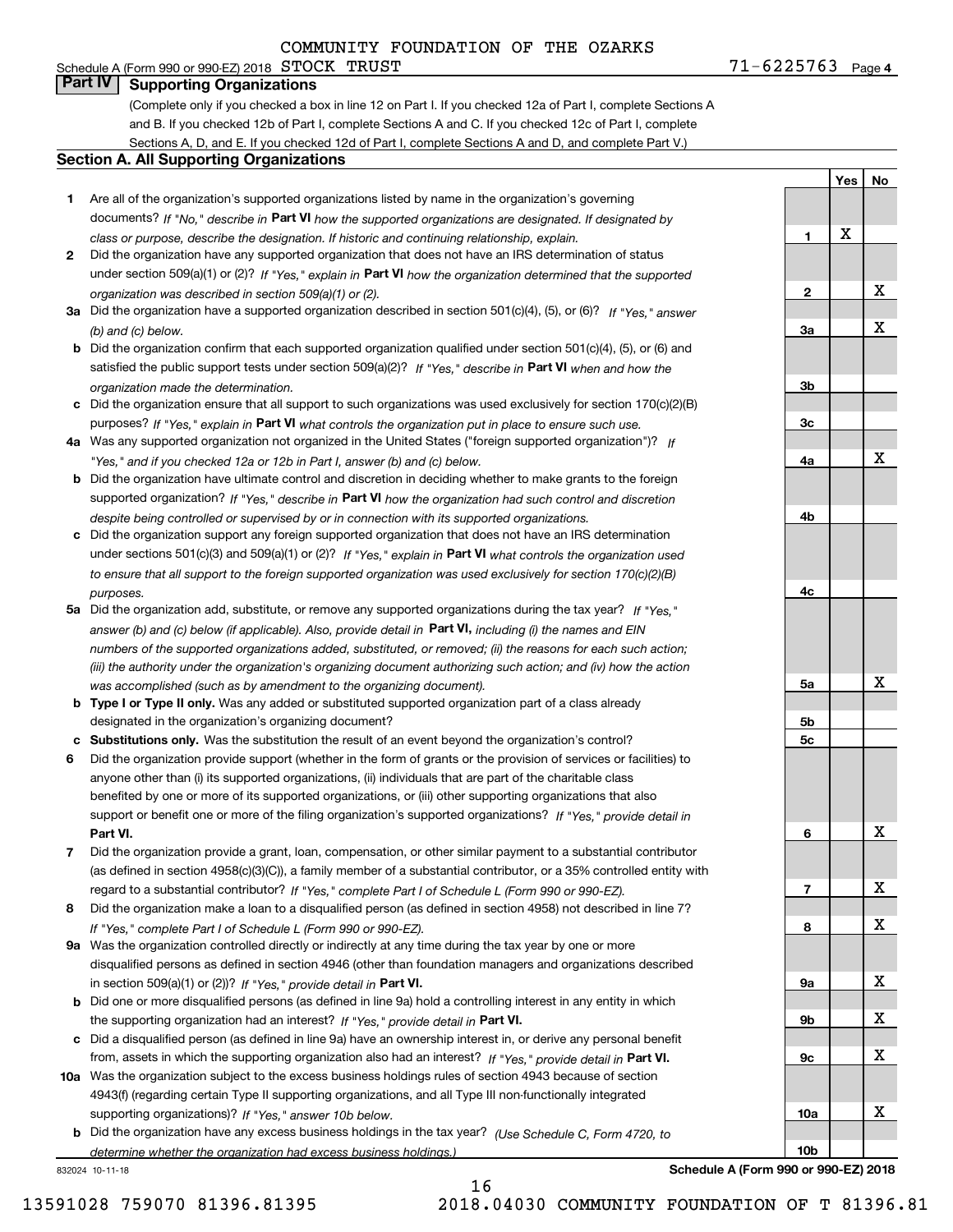|    |                                                                                                                                   | $71 - 6225763$ Page 5 |     |             |
|----|-----------------------------------------------------------------------------------------------------------------------------------|-----------------------|-----|-------------|
|    | Part IV<br><b>Supporting Organizations (continued)</b>                                                                            |                       |     |             |
|    |                                                                                                                                   |                       | Yes | No          |
| 11 | Has the organization accepted a gift or contribution from any of the following persons?                                           |                       |     |             |
|    | a A person who directly or indirectly controls, either alone or together with persons described in (b) and (c)                    |                       |     |             |
|    | below, the governing body of a supported organization?                                                                            | 11a                   |     | х           |
|    | <b>b</b> A family member of a person described in (a) above?                                                                      | 11b                   |     | $\mathbf X$ |
|    | c A 35% controlled entity of a person described in (a) or (b) above? If "Yes" to a, b, or c, provide detail in Part VI.           | 11c                   |     | $\mathbf X$ |
|    | <b>Section B. Type I Supporting Organizations</b>                                                                                 |                       |     |             |
|    |                                                                                                                                   |                       | Yes | No          |
| 1. | Did the directors, trustees, or membership of one or more supported organizations have the power to                               |                       |     |             |
|    | regularly appoint or elect at least a majority of the organization's directors or trustees at all times during the                |                       |     |             |
|    | tax year? If "No," describe in Part VI how the supported organization(s) effectively operated, supervised, or                     |                       |     |             |
|    | controlled the organization's activities. If the organization had more than one supported organization,                           |                       |     |             |
|    | describe how the powers to appoint and/or remove directors or trustees were allocated among the supported                         |                       |     |             |
|    | organizations and what conditions or restrictions, if any, applied to such powers during the tax year.                            | 1                     | X   |             |
| 2  | Did the organization operate for the benefit of any supported organization other than the supported                               |                       |     |             |
|    | organization(s) that operated, supervised, or controlled the supporting organization? If "Yes," explain in                        |                       |     |             |
|    | <b>Part VI</b> how providing such benefit carried out the purposes of the supported organization(s) that operated,                |                       |     |             |
|    | supervised, or controlled the supporting organization.                                                                            | $\mathbf{2}$          |     | X           |
|    | Section C. Type II Supporting Organizations                                                                                       |                       |     |             |
|    |                                                                                                                                   |                       | Yes | No          |
| 1. | Were a majority of the organization's directors or trustees during the tax year also a majority of the directors                  |                       |     |             |
|    | or trustees of each of the organization's supported organization(s)? If "No," describe in Part VI how control                     |                       |     |             |
|    | or management of the supporting organization was vested in the same persons that controlled or managed                            | 1                     |     |             |
|    | the supported organization(s).<br><b>Section D. All Type III Supporting Organizations</b>                                         |                       |     |             |
|    |                                                                                                                                   |                       | Yes | No          |
| 1. | Did the organization provide to each of its supported organizations, by the last day of the fifth month of the                    |                       |     |             |
|    | organization's tax year, (i) a written notice describing the type and amount of support provided during the prior tax             |                       |     |             |
|    | year, (ii) a copy of the Form 990 that was most recently filed as of the date of notification, and (iii) copies of the            |                       |     |             |
|    | organization's governing documents in effect on the date of notification, to the extent not previously provided?                  | 1                     |     |             |
| 2  | Were any of the organization's officers, directors, or trustees either (i) appointed or elected by the supported                  |                       |     |             |
|    | organization(s) or (ii) serving on the governing body of a supported organization? If "No," explain in Part VI how                |                       |     |             |
|    | the organization maintained a close and continuous working relationship with the supported organization(s).                       | 2                     |     |             |
| 3  | By reason of the relationship described in (2), did the organization's supported organizations have a                             |                       |     |             |
|    | significant voice in the organization's investment policies and in directing the use of the organization's                        |                       |     |             |
|    | income or assets at all times during the tax year? If "Yes," describe in Part VI the role the organization's                      |                       |     |             |
|    | supported organizations played in this regard.                                                                                    | з                     |     |             |
|    | Section E. Type III Functionally Integrated Supporting Organizations                                                              |                       |     |             |
| 1. | Check the box next to the method that the organization used to satisfy the Integral Part Test during the year (see instructions). |                       |     |             |
| a  | The organization satisfied the Activities Test. Complete line 2 below.                                                            |                       |     |             |
| b  | The organization is the parent of each of its supported organizations. Complete line 3 below.                                     |                       |     |             |
| c  | The organization supported a governmental entity. Describe in Part VI how you supported a government entity (see instructions),   |                       |     |             |
| 2  | Activities Test. Answer (a) and (b) below.                                                                                        |                       | Yes | No          |
| а  | Did substantially all of the organization's activities during the tax year directly further the exempt purposes of                |                       |     |             |
|    | the supported organization(s) to which the organization was responsive? If "Yes," then in Part VI identify                        |                       |     |             |
|    | those supported organizations and explain how these activities directly furthered their exempt purposes,                          |                       |     |             |
|    | how the organization was responsive to those supported organizations, and how the organization determined                         |                       |     |             |
|    | that these activities constituted substantially all of its activities.                                                            | 2a                    |     |             |
|    | <b>b</b> Did the activities described in (a) constitute activities that, but for the organization's involvement, one or more      |                       |     |             |
|    | of the organization's supported organization(s) would have been engaged in? If "Yes," explain in Part VI the                      |                       |     |             |
|    | reasons for the organization's position that its supported organization(s) would have engaged in these                            |                       |     |             |
|    | activities but for the organization's involvement.                                                                                | 2b                    |     |             |
| з  | Parent of Supported Organizations. Answer (a) and (b) below.                                                                      |                       |     |             |
|    | a Did the organization have the power to regularly appoint or elect a majority of the officers, directors, or                     |                       |     |             |
|    | trustees of each of the supported organizations? Provide details in Part VI.                                                      | За                    |     |             |
|    | <b>b</b> Did the organization exercise a substantial degree of direction over the policies programs, and activities of each       |                       |     |             |

**b**of its supported organizations? If "Yes," describe in Part VI the role played by the organization in this regard. Did the organization exercise a substantial degree of direction over the policies, programs, and activities of each

17

832025 10-11-18

**Schedule A (Form 990 or 990-EZ) 2018**

**3b**

13591028 759070 81396.81395 2018.04030 COMMUNITY FOUNDATION OF T 81396.81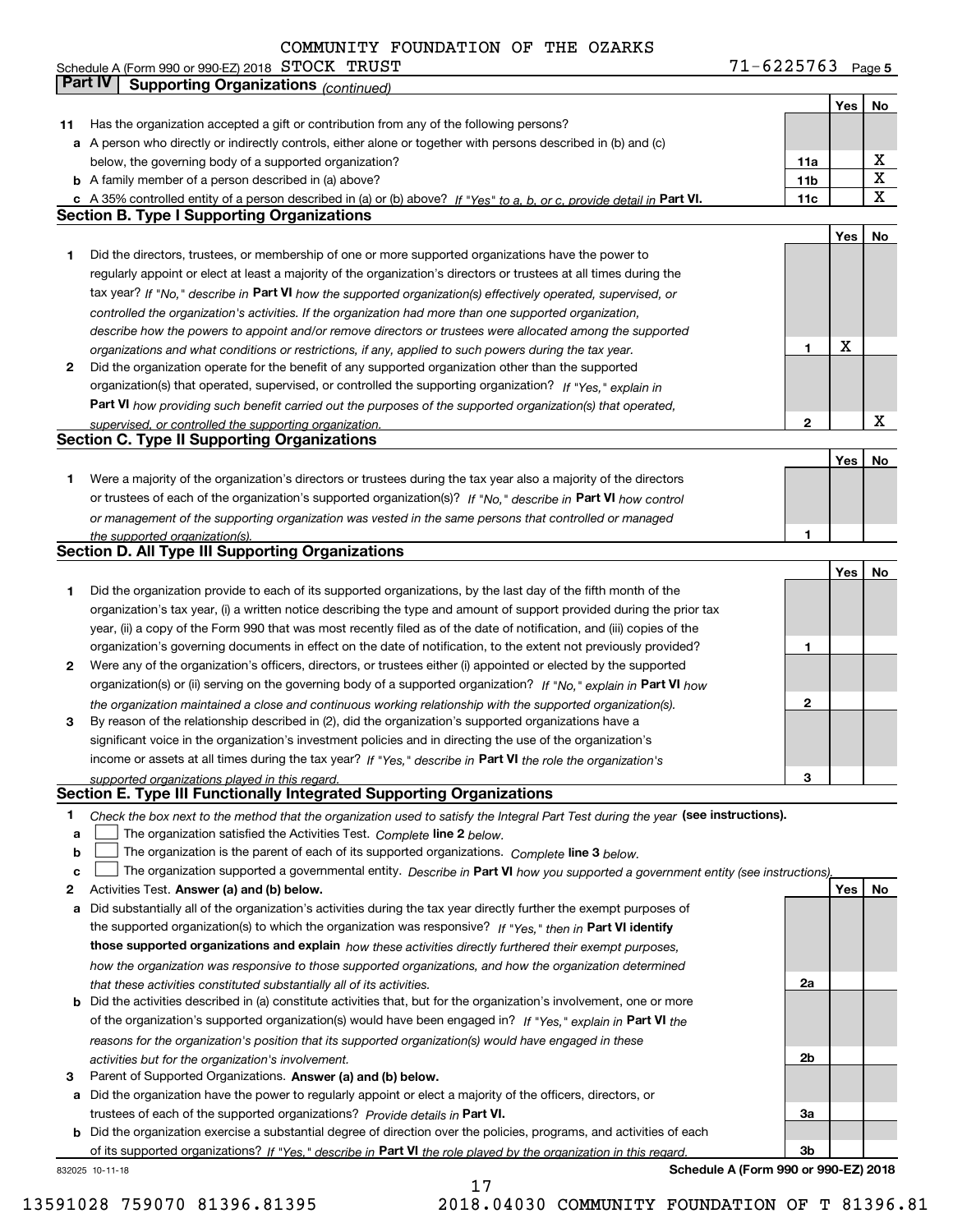| COMMUNITY FOUNDATION OF THE OZARKS |
|------------------------------------|
|------------------------------------|

|              | <b>Part V</b><br>Type III Non-Functionally Integrated 509(a)(3) Supporting Organizations                                                          |                |                |                                |
|--------------|---------------------------------------------------------------------------------------------------------------------------------------------------|----------------|----------------|--------------------------------|
| 1.           | Check here if the organization satisfied the Integral Part Test as a qualifying trust on Nov. 20, 1970 (explain in Part VI.) See instructions. Al |                |                |                                |
|              | other Type III non-functionally integrated supporting organizations must complete Sections A through E.                                           |                |                |                                |
|              | Section A - Adjusted Net Income                                                                                                                   |                | (A) Prior Year | (B) Current Year<br>(optional) |
| 1            | Net short-term capital gain                                                                                                                       | 1              |                |                                |
| $\mathbf{2}$ | Recoveries of prior-year distributions                                                                                                            | $\mathbf{2}$   |                |                                |
| 3            | Other gross income (see instructions)                                                                                                             | 3              |                |                                |
| 4            | Add lines 1 through 3                                                                                                                             | 4              |                |                                |
| 5            | Depreciation and depletion                                                                                                                        | 5              |                |                                |
| 6            | Portion of operating expenses paid or incurred for production or                                                                                  |                |                |                                |
|              | collection of gross income or for management, conservation, or                                                                                    |                |                |                                |
|              | maintenance of property held for production of income (see instructions)                                                                          | 6              |                |                                |
| 7            | Other expenses (see instructions)                                                                                                                 | $\overline{7}$ |                |                                |
| 8            | Adjusted Net Income (subtract lines 5, 6, and 7 from line 4)                                                                                      | 8              |                |                                |
|              | <b>Section B - Minimum Asset Amount</b>                                                                                                           |                | (A) Prior Year | (B) Current Year<br>(optional) |
| 1            | Aggregate fair market value of all non-exempt-use assets (see                                                                                     |                |                |                                |
|              | instructions for short tax year or assets held for part of year):                                                                                 |                |                |                                |
|              | <b>a</b> Average monthly value of securities                                                                                                      | 1a             |                |                                |
|              | <b>b</b> Average monthly cash balances                                                                                                            | 1 <sub>b</sub> |                |                                |
|              | <b>c</b> Fair market value of other non-exempt-use assets                                                                                         | 1 <sub>c</sub> |                |                                |
|              | <b>d</b> Total (add lines 1a, 1b, and 1c)                                                                                                         | 1d             |                |                                |
|              | <b>e</b> Discount claimed for blockage or other                                                                                                   |                |                |                                |
|              | factors (explain in detail in Part VI):                                                                                                           |                |                |                                |
| $\mathbf{2}$ | Acquisition indebtedness applicable to non-exempt-use assets                                                                                      | $\mathbf{2}$   |                |                                |
| 3            | Subtract line 2 from line 1d                                                                                                                      | 3              |                |                                |
| 4            | Cash deemed held for exempt use. Enter 1-1/2% of line 3 (for greater amount,                                                                      |                |                |                                |
|              | see instructions)                                                                                                                                 | 4              |                |                                |
| 5            | Net value of non-exempt-use assets (subtract line 4 from line 3)                                                                                  | 5              |                |                                |
| 6            | Multiply line 5 by .035                                                                                                                           | 6              |                |                                |
| 7            | Recoveries of prior-year distributions                                                                                                            | $\overline{7}$ |                |                                |
| 8            | <b>Minimum Asset Amount</b> (add line 7 to line 6)                                                                                                | 8              |                |                                |
|              | <b>Section C - Distributable Amount</b>                                                                                                           |                |                | <b>Current Year</b>            |
| 1            | Adjusted net income for prior year (from Section A, line 8, Column A)                                                                             | 1              |                |                                |
| 2            | Enter 85% of line 1                                                                                                                               | $\mathbf{2}$   |                |                                |
| З            | Minimum asset amount for prior year (from Section B, line 8, Column A)                                                                            | 3              |                |                                |
| 4            | Enter greater of line 2 or line 3                                                                                                                 | 4              |                |                                |
| 5            | Income tax imposed in prior year                                                                                                                  | 5              |                |                                |
| 6            | <b>Distributable Amount.</b> Subtract line 5 from line 4, unless subject to                                                                       |                |                |                                |
|              | emergency temporary reduction (see instructions)                                                                                                  | 6              |                |                                |

**7**Check here if the current year is the organization's first as a non-functionally integrated Type III supporting organization (see instructions).

**Schedule A (Form 990 or 990-EZ) 2018**

832026 10-11-18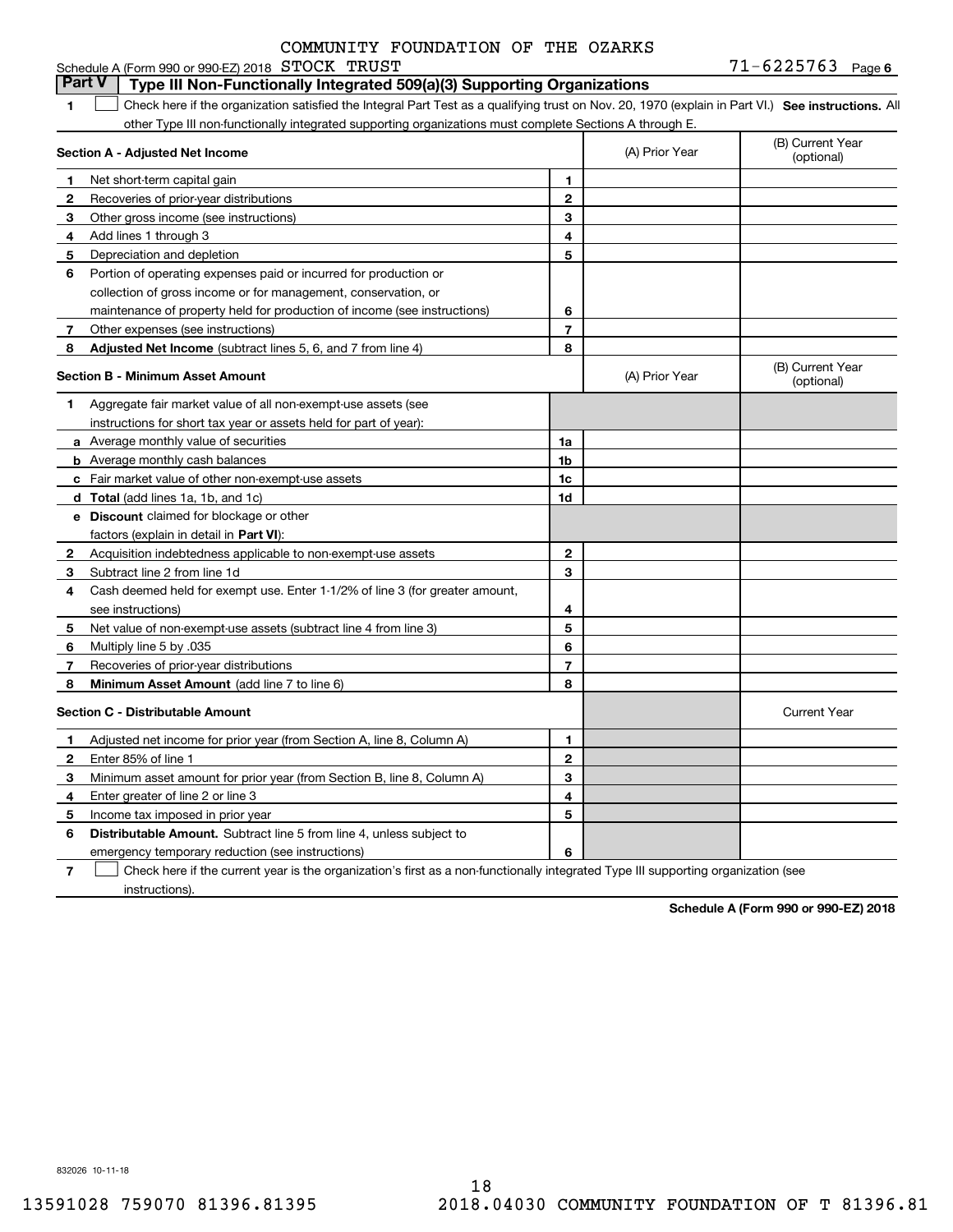|               | Schedule A (Form 990 or 990-EZ) 2018 STOCK TRUST                                           |                                    |                                               | $71 - 6225763$ Page 7                            |  |
|---------------|--------------------------------------------------------------------------------------------|------------------------------------|-----------------------------------------------|--------------------------------------------------|--|
| <b>Part V</b> | Type III Non-Functionally Integrated 509(a)(3) Supporting Organizations                    |                                    | (continued)                                   |                                                  |  |
|               | <b>Section D - Distributions</b>                                                           |                                    |                                               | <b>Current Year</b>                              |  |
| 1             | Amounts paid to supported organizations to accomplish exempt purposes                      |                                    |                                               |                                                  |  |
| 2             | Amounts paid to perform activity that directly furthers exempt purposes of supported       |                                    |                                               |                                                  |  |
|               | organizations, in excess of income from activity                                           |                                    |                                               |                                                  |  |
| 3             | Administrative expenses paid to accomplish exempt purposes of supported organizations      |                                    |                                               |                                                  |  |
| 4             | Amounts paid to acquire exempt-use assets                                                  |                                    |                                               |                                                  |  |
| 5             | Qualified set-aside amounts (prior IRS approval required)                                  |                                    |                                               |                                                  |  |
| 6             | Other distributions (describe in Part VI). See instructions.                               |                                    |                                               |                                                  |  |
| 7             | Total annual distributions. Add lines 1 through 6.                                         |                                    |                                               |                                                  |  |
| 8             | Distributions to attentive supported organizations to which the organization is responsive |                                    |                                               |                                                  |  |
|               | (provide details in Part VI). See instructions.                                            |                                    |                                               |                                                  |  |
| 9             | Distributable amount for 2018 from Section C, line 6                                       |                                    |                                               |                                                  |  |
| 10            | Line 8 amount divided by line 9 amount                                                     |                                    |                                               |                                                  |  |
|               | <b>Section E - Distribution Allocations</b> (see instructions)                             | (i)<br><b>Excess Distributions</b> | (ii)<br><b>Underdistributions</b><br>Pre-2018 | (iii)<br><b>Distributable</b><br>Amount for 2018 |  |
| 1             | Distributable amount for 2018 from Section C, line 6                                       |                                    |                                               |                                                  |  |
| 2             | Underdistributions, if any, for years prior to 2018 (reason-                               |                                    |                                               |                                                  |  |
|               | able cause required-explain in Part VI). See instructions.                                 |                                    |                                               |                                                  |  |
| З.            | Excess distributions carryover, if any, to 2018                                            |                                    |                                               |                                                  |  |
|               | <b>a</b> From 2013                                                                         |                                    |                                               |                                                  |  |
|               | $b$ From 2014                                                                              |                                    |                                               |                                                  |  |
|               | $c$ From 2015                                                                              |                                    |                                               |                                                  |  |
|               | d From 2016                                                                                |                                    |                                               |                                                  |  |
|               | e From 2017                                                                                |                                    |                                               |                                                  |  |
|               | f Total of lines 3a through e                                                              |                                    |                                               |                                                  |  |
|               | g Applied to underdistributions of prior years                                             |                                    |                                               |                                                  |  |
|               | <b>h</b> Applied to 2018 distributable amount                                              |                                    |                                               |                                                  |  |
|               | Carryover from 2013 not applied (see instructions)                                         |                                    |                                               |                                                  |  |
|               | Remainder. Subtract lines 3g, 3h, and 3i from 3f.                                          |                                    |                                               |                                                  |  |
| 4             | Distributions for 2018 from Section D.                                                     |                                    |                                               |                                                  |  |
|               | \$<br>line $7:$                                                                            |                                    |                                               |                                                  |  |
|               | <b>a</b> Applied to underdistributions of prior years                                      |                                    |                                               |                                                  |  |
|               | <b>b</b> Applied to 2018 distributable amount                                              |                                    |                                               |                                                  |  |
|               | <b>c</b> Remainder. Subtract lines 4a and 4b from 4.                                       |                                    |                                               |                                                  |  |
|               | Remaining underdistributions for years prior to 2018, if                                   |                                    |                                               |                                                  |  |
|               | any. Subtract lines 3g and 4a from line 2. For result greater                              |                                    |                                               |                                                  |  |
|               | than zero, explain in Part VI. See instructions.                                           |                                    |                                               |                                                  |  |
| 6             | Remaining underdistributions for 2018. Subtract lines 3h                                   |                                    |                                               |                                                  |  |
|               | and 4b from line 1. For result greater than zero, explain in                               |                                    |                                               |                                                  |  |
|               | Part VI. See instructions.                                                                 |                                    |                                               |                                                  |  |
| 7             | Excess distributions carryover to 2019. Add lines 3j                                       |                                    |                                               |                                                  |  |
|               | and 4c.                                                                                    |                                    |                                               |                                                  |  |
| 8             | Breakdown of line 7:                                                                       |                                    |                                               |                                                  |  |
|               | a Excess from 2014                                                                         |                                    |                                               |                                                  |  |
|               | <b>b</b> Excess from 2015                                                                  |                                    |                                               |                                                  |  |
|               | c Excess from 2016                                                                         |                                    |                                               |                                                  |  |
|               | d Excess from 2017                                                                         |                                    |                                               |                                                  |  |
|               | e Excess from 2018                                                                         |                                    |                                               |                                                  |  |
|               |                                                                                            |                                    |                                               |                                                  |  |

**Schedule A (Form 990 or 990-EZ) 2018**

832027 10-11-18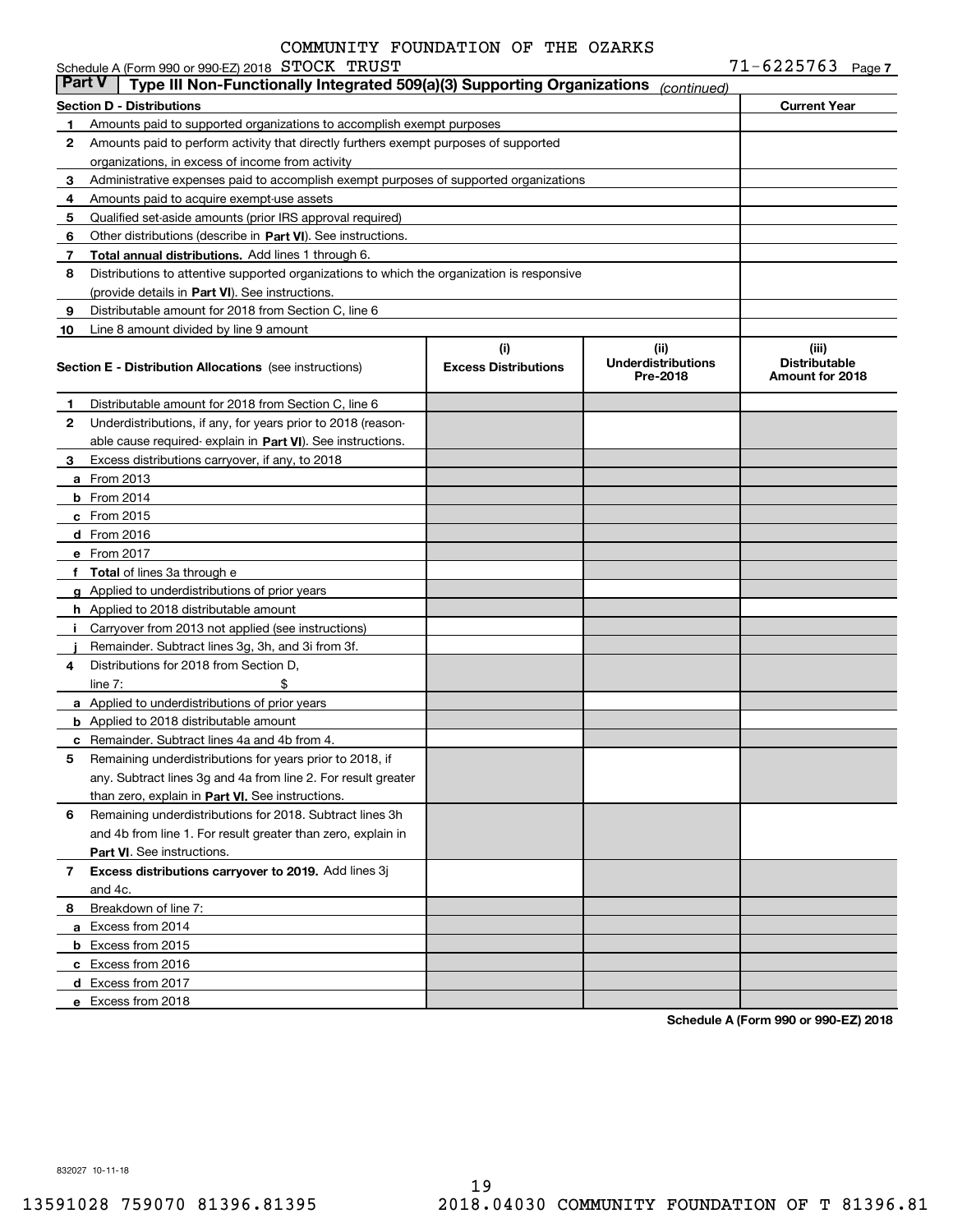| Part VI         | Schedule A (Form 990 or 990-EZ) 2018 STOCK TRUST                                                                                                                                                                                                                              |    |                                               | $71 - 6225763$ Page 8                |
|-----------------|-------------------------------------------------------------------------------------------------------------------------------------------------------------------------------------------------------------------------------------------------------------------------------|----|-----------------------------------------------|--------------------------------------|
|                 | Supplemental Information. Provide the explanations required by Part II, line 10; Part II, line 17a or 17b; Part III, line 12;<br>Part IV, Section A, lines 1, 2, 3b, 3c, 4b, 4c, 5a, 6, 9a, 9b, 9c, 11a, 11b, and 11c; Part IV, Section B, lines 1 and 2; Part IV, Section C, |    |                                               |                                      |
|                 | line 1; Part IV, Section D, lines 2 and 3; Part IV, Section E, lines 1c, 2a, 2b, 3a, and 3b; Part V, line 1; Part V, Section B, line 1e; Part V,                                                                                                                              |    |                                               |                                      |
|                 | Section D, lines 5, 6, and 8; and Part V, Section E, lines 2, 5, and 6. Also complete this part for any additional information.                                                                                                                                               |    |                                               |                                      |
|                 | (See instructions.)                                                                                                                                                                                                                                                           |    |                                               |                                      |
|                 |                                                                                                                                                                                                                                                                               |    |                                               |                                      |
|                 |                                                                                                                                                                                                                                                                               |    |                                               |                                      |
|                 |                                                                                                                                                                                                                                                                               |    |                                               |                                      |
|                 |                                                                                                                                                                                                                                                                               |    |                                               |                                      |
|                 |                                                                                                                                                                                                                                                                               |    |                                               |                                      |
|                 |                                                                                                                                                                                                                                                                               |    |                                               |                                      |
|                 |                                                                                                                                                                                                                                                                               |    |                                               |                                      |
|                 |                                                                                                                                                                                                                                                                               |    |                                               |                                      |
|                 |                                                                                                                                                                                                                                                                               |    |                                               |                                      |
|                 |                                                                                                                                                                                                                                                                               |    |                                               |                                      |
|                 |                                                                                                                                                                                                                                                                               |    |                                               |                                      |
|                 |                                                                                                                                                                                                                                                                               |    |                                               |                                      |
|                 |                                                                                                                                                                                                                                                                               |    |                                               |                                      |
|                 |                                                                                                                                                                                                                                                                               |    |                                               |                                      |
|                 |                                                                                                                                                                                                                                                                               |    |                                               |                                      |
|                 |                                                                                                                                                                                                                                                                               |    |                                               |                                      |
|                 |                                                                                                                                                                                                                                                                               |    |                                               |                                      |
|                 |                                                                                                                                                                                                                                                                               |    |                                               |                                      |
|                 |                                                                                                                                                                                                                                                                               |    |                                               |                                      |
|                 |                                                                                                                                                                                                                                                                               |    |                                               |                                      |
|                 |                                                                                                                                                                                                                                                                               |    |                                               |                                      |
|                 |                                                                                                                                                                                                                                                                               |    |                                               |                                      |
|                 |                                                                                                                                                                                                                                                                               |    |                                               |                                      |
|                 |                                                                                                                                                                                                                                                                               |    |                                               |                                      |
|                 |                                                                                                                                                                                                                                                                               |    |                                               |                                      |
|                 |                                                                                                                                                                                                                                                                               |    |                                               |                                      |
|                 |                                                                                                                                                                                                                                                                               |    |                                               |                                      |
|                 |                                                                                                                                                                                                                                                                               |    |                                               |                                      |
|                 |                                                                                                                                                                                                                                                                               |    |                                               |                                      |
|                 |                                                                                                                                                                                                                                                                               |    |                                               |                                      |
|                 |                                                                                                                                                                                                                                                                               |    |                                               |                                      |
|                 |                                                                                                                                                                                                                                                                               |    |                                               |                                      |
|                 |                                                                                                                                                                                                                                                                               |    |                                               |                                      |
|                 |                                                                                                                                                                                                                                                                               |    |                                               |                                      |
|                 |                                                                                                                                                                                                                                                                               |    |                                               |                                      |
|                 |                                                                                                                                                                                                                                                                               |    |                                               |                                      |
|                 |                                                                                                                                                                                                                                                                               |    |                                               |                                      |
|                 |                                                                                                                                                                                                                                                                               |    |                                               |                                      |
|                 |                                                                                                                                                                                                                                                                               |    |                                               |                                      |
|                 |                                                                                                                                                                                                                                                                               |    |                                               |                                      |
|                 |                                                                                                                                                                                                                                                                               |    |                                               |                                      |
|                 |                                                                                                                                                                                                                                                                               |    |                                               |                                      |
|                 |                                                                                                                                                                                                                                                                               |    |                                               |                                      |
|                 |                                                                                                                                                                                                                                                                               |    |                                               |                                      |
|                 |                                                                                                                                                                                                                                                                               |    |                                               |                                      |
|                 |                                                                                                                                                                                                                                                                               |    |                                               |                                      |
|                 |                                                                                                                                                                                                                                                                               |    |                                               |                                      |
|                 |                                                                                                                                                                                                                                                                               |    |                                               |                                      |
|                 |                                                                                                                                                                                                                                                                               |    |                                               |                                      |
|                 |                                                                                                                                                                                                                                                                               |    |                                               |                                      |
|                 |                                                                                                                                                                                                                                                                               |    |                                               |                                      |
|                 |                                                                                                                                                                                                                                                                               |    |                                               |                                      |
|                 |                                                                                                                                                                                                                                                                               |    |                                               |                                      |
|                 |                                                                                                                                                                                                                                                                               |    |                                               |                                      |
|                 |                                                                                                                                                                                                                                                                               |    |                                               |                                      |
| 832028 10-11-18 |                                                                                                                                                                                                                                                                               |    |                                               | Schedule A (Form 990 or 990-EZ) 2018 |
|                 |                                                                                                                                                                                                                                                                               | 20 |                                               |                                      |
|                 | 13591028 759070 81396.81395                                                                                                                                                                                                                                                   |    | 2018.04030 COMMUNITY FOUNDATION OF T 81396.81 |                                      |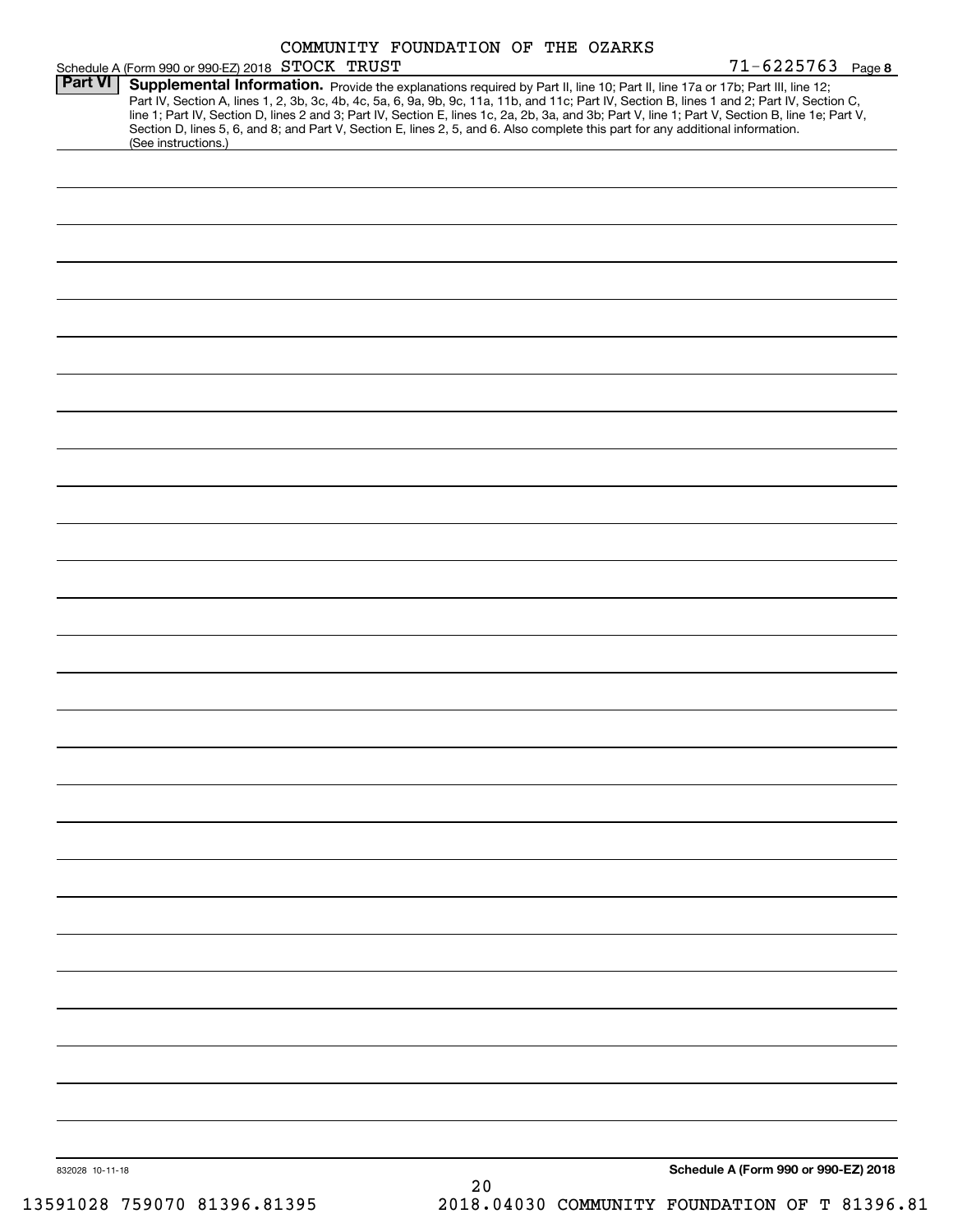**(Form 990 or 990-EZ)**

Department of the Treasury Internal Revenue Service Name of the organization

# **SCHEDULE O Supplemental Information to Form 990 or 990-EZ**

**Complete to provide information for responses to specific questions on Form 990 or 990-EZ or to provide any additional information. | Attach to Form 990 or 990-EZ. | Go to www.irs.gov/Form990 for the latest information.** COMMUNITY FOUNDATION OF THE OZARKS



STOCK TRUST 2008 2009 12:00 12:00 12:00 12:00 12:00 12:00 12:00 12:00 12:00 12:00 12:00 12:00 12:00 12:00 12:0

# FORM 990, PART I, LINE 1, DESCRIPTION OF ORGANIZATION MISSION:

FOUDATION OF THE OZARKS.

FORM 990, PART VI, SECTION B, LINE 11B:

NO CHANGES FROM THE PRIOR YEAR.

FORM 990, PART VI, SECTION B, LINE 12C:

CONFLICT OF INTEREST FORMS MUST BE COMPLETED BY BOARD MEMBERS AND STAFF.

FORM 990, PART VI, SECTION C, LINE 19:

# AVAILABLE ON REQUEST.

LHA For Paperwork Reduction Act Notice, see the Instructions for Form 990 or 990-EZ. Schedule O (Form 990 or 990-EZ) (2018)

832211 10-10-18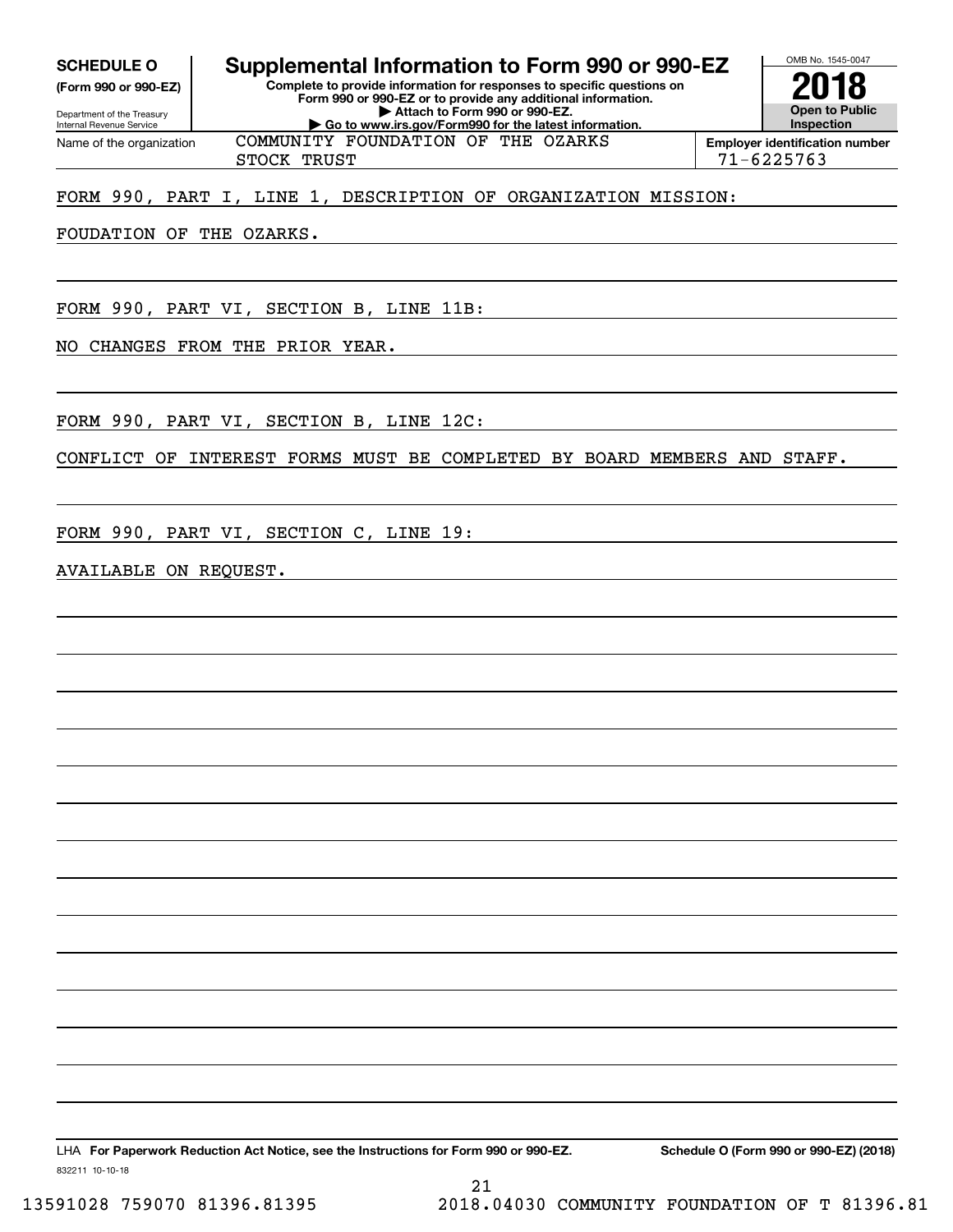| <b>SCHEDULE R</b><br>(Form 990)<br>Department of the Treasury<br>Internal Revenue Service |                                                                                                | <b>Related Organizations and Unrelated Partnerships</b><br>Complete if the organization answered "Yes" on Form 990, Part IV, line 33, 34, 35b, 36, or 37.<br>► Go to www.irs.gov/Form990 for instructions and the latest information. | Attach to Form 990.                                 |                                      |                                                          |                                                         | OMB No. 1545-0047<br>2018<br>Open to Public<br>Inspection |                                                            |
|-------------------------------------------------------------------------------------------|------------------------------------------------------------------------------------------------|---------------------------------------------------------------------------------------------------------------------------------------------------------------------------------------------------------------------------------------|-----------------------------------------------------|--------------------------------------|----------------------------------------------------------|---------------------------------------------------------|-----------------------------------------------------------|------------------------------------------------------------|
| Name of the organization                                                                  | STOCK TRUST                                                                                    | COMMUNITY FOUNDATION OF THE OZARKS                                                                                                                                                                                                    |                                                     |                                      |                                                          | <b>Employer identification number</b><br>$71 - 6225763$ |                                                           |                                                            |
| Part I                                                                                    |                                                                                                | Identification of Disregarded Entities. Complete if the organization answered "Yes" on Form 990, Part IV, line 33.                                                                                                                    |                                                     |                                      |                                                          |                                                         |                                                           |                                                            |
|                                                                                           | (a)<br>Name, address, and EIN (if applicable)<br>of disregarded entity                         | (b)<br>Primary activity                                                                                                                                                                                                               | (c)<br>Legal domicile (state or<br>foreign country) | (d)<br>Total income                  | (e)<br>End-of-year assets                                |                                                         | (f)<br>Direct controlling<br>entity                       |                                                            |
|                                                                                           |                                                                                                |                                                                                                                                                                                                                                       |                                                     |                                      |                                                          |                                                         |                                                           |                                                            |
|                                                                                           |                                                                                                | Identification of Related Tax-Exempt Organizations. Complete if the organization answered "Yes" on Form 990, Part IV, line 34, because it had one or more related tax-exempt                                                          |                                                     |                                      |                                                          |                                                         |                                                           |                                                            |
| Part II                                                                                   | organizations during the tax year.<br>(a)<br>Name, address, and EIN<br>of related organization | (b)<br>Primary activity                                                                                                                                                                                                               | (c)<br>Legal domicile (state or<br>foreign country) | (d)<br><b>Exempt Code</b><br>section | (e)<br>Public charity<br>status (if section<br>501(c)(3) | (f)<br>Direct controlling<br>entity                     | <b>Yes</b>                                                | $(g)$<br>Section 512(b)(13)<br>controlled<br>entity?<br>No |
| 65806<br>MO                                                                               | COMMUNITY FOUNDATION OF THE OZARKS, INC. -<br>23-7290968, 425 E. TRAFFICWAY, SPRINGFIELD       | RECEIVES, DISTRIBUTES AND<br>ADMINISTERS FUNDS FOR<br>CHARITABLE PURPOSE                                                                                                                                                              | MISSOURI                                            | 501(C)(3)                            |                                                          |                                                         |                                                           | х                                                          |
|                                                                                           |                                                                                                |                                                                                                                                                                                                                                       |                                                     |                                      |                                                          |                                                         |                                                           |                                                            |
|                                                                                           | For Paperwork Reduction Act Notice, see the Instructions for Form 990.                         |                                                                                                                                                                                                                                       |                                                     |                                      |                                                          |                                                         | Schedule R (Form 990) 2018                                |                                                            |

832161 10-02-18 LHA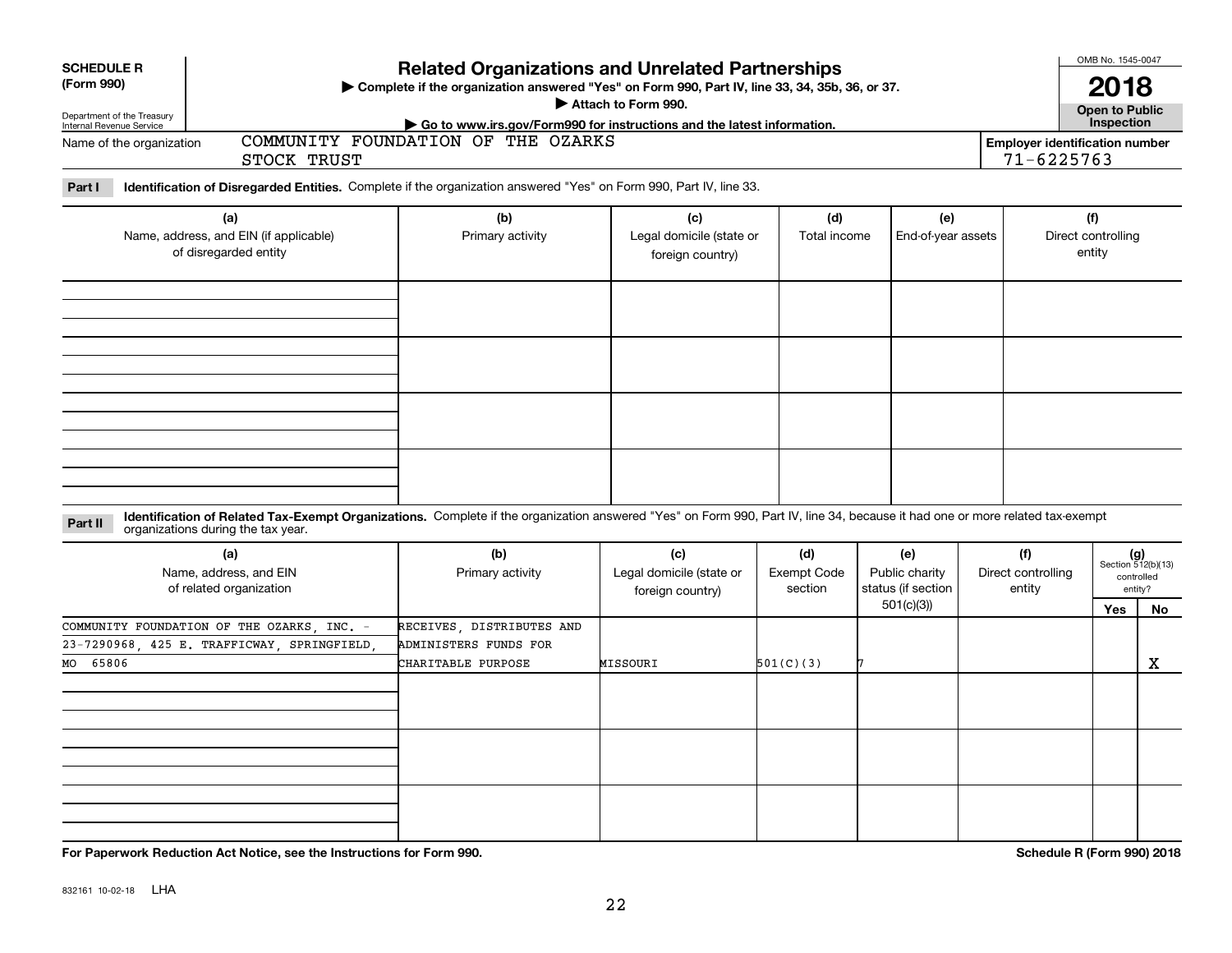Schedule R (Form 990) 2018 STOCK TRUST  $71-6225763$ STOCK TRUST

#### **2**

**Identification of Related Organizations Taxable as a Partnership.** Complete if the organization answered "Yes" on Form 990, Part IV, line 34, because it had one or more related **Part III** organizations treated as a partnership during the tax year.

| $\tilde{\phantom{a}}$                             |                  |                                |                              |                                                                                            |                          |                                   |     |                                  |                                               |     |                                                         |
|---------------------------------------------------|------------------|--------------------------------|------------------------------|--------------------------------------------------------------------------------------------|--------------------------|-----------------------------------|-----|----------------------------------|-----------------------------------------------|-----|---------------------------------------------------------|
| (a)                                               | (b)              | (c)                            | (d)                          | (e)                                                                                        | (f)                      | (g)                               |     | (h)                              | (i)                                           | (i) | (k)                                                     |
| Name, address, and EIN<br>of related organization | Primary activity | Legal<br>domicile<br>(state or | Direct controlling<br>entity | Predominant income<br>(related, unrelated,<br>excluded from tax under<br>sections 512-514) | Share of total<br>income | Share of<br>end-of-year<br>assets |     | Disproportionate<br>allocations? | Code V-UBI<br>amount in box<br>20 of Schedule |     | General or Percentage<br>managing ownership<br>partner? |
|                                                   |                  | foreign<br>country)            |                              |                                                                                            |                          |                                   | Yes | No                               | K-1 (Form 1065) Yes No                        |     |                                                         |
|                                                   |                  |                                |                              |                                                                                            |                          |                                   |     |                                  |                                               |     |                                                         |
|                                                   |                  |                                |                              |                                                                                            |                          |                                   |     |                                  |                                               |     |                                                         |
|                                                   |                  |                                |                              |                                                                                            |                          |                                   |     |                                  |                                               |     |                                                         |
|                                                   |                  |                                |                              |                                                                                            |                          |                                   |     |                                  |                                               |     |                                                         |
|                                                   |                  |                                |                              |                                                                                            |                          |                                   |     |                                  |                                               |     |                                                         |
|                                                   |                  |                                |                              |                                                                                            |                          |                                   |     |                                  |                                               |     |                                                         |
|                                                   |                  |                                |                              |                                                                                            |                          |                                   |     |                                  |                                               |     |                                                         |
|                                                   |                  |                                |                              |                                                                                            |                          |                                   |     |                                  |                                               |     |                                                         |
|                                                   |                  |                                |                              |                                                                                            |                          |                                   |     |                                  |                                               |     |                                                         |
|                                                   |                  |                                |                              |                                                                                            |                          |                                   |     |                                  |                                               |     |                                                         |
|                                                   |                  |                                |                              |                                                                                            |                          |                                   |     |                                  |                                               |     |                                                         |
|                                                   |                  |                                |                              |                                                                                            |                          |                                   |     |                                  |                                               |     |                                                         |
|                                                   |                  |                                |                              |                                                                                            |                          |                                   |     |                                  |                                               |     |                                                         |
|                                                   |                  |                                |                              |                                                                                            |                          |                                   |     |                                  |                                               |     |                                                         |
|                                                   |                  |                                |                              |                                                                                            |                          |                                   |     |                                  |                                               |     |                                                         |
|                                                   |                  |                                |                              |                                                                                            |                          |                                   |     |                                  |                                               |     |                                                         |

**Identification of Related Organizations Taxable as a Corporation or Trust.** Complete if the organization answered "Yes" on Form 990, Part IV, line 34, because it had one or more related **Part IV** organizations treated as a corporation or trust during the tax year.

| (a)<br>Name, address, and EIN<br>of related organization | (b)<br>Primary activity | (c)<br>Legal domicile<br>(state or<br>foreign | (d)<br>Direct controlling<br>entity | (e)<br>Type of entity<br>(C corp, S corp,<br>or trust) | (f)<br>Share of total<br>income | (g)<br>Share of<br>end-of-year<br>assets | (h)<br>Percentage<br>ownership | $\begin{array}{c} \textbf{(i)}\\ \text{Section}\\ 512 \text{(b)} \text{(13)}\\ \text{controlled}\\ \text{entity?} \end{array}$ |  |
|----------------------------------------------------------|-------------------------|-----------------------------------------------|-------------------------------------|--------------------------------------------------------|---------------------------------|------------------------------------------|--------------------------------|--------------------------------------------------------------------------------------------------------------------------------|--|
|                                                          |                         | country)                                      |                                     |                                                        |                                 |                                          |                                | Yes No                                                                                                                         |  |
|                                                          |                         |                                               |                                     |                                                        |                                 |                                          |                                |                                                                                                                                |  |
|                                                          |                         |                                               |                                     |                                                        |                                 |                                          |                                |                                                                                                                                |  |
|                                                          |                         |                                               |                                     |                                                        |                                 |                                          |                                |                                                                                                                                |  |
|                                                          |                         |                                               |                                     |                                                        |                                 |                                          |                                |                                                                                                                                |  |
|                                                          |                         |                                               |                                     |                                                        |                                 |                                          |                                |                                                                                                                                |  |
|                                                          |                         |                                               |                                     |                                                        |                                 |                                          |                                |                                                                                                                                |  |
|                                                          |                         |                                               |                                     |                                                        |                                 |                                          |                                |                                                                                                                                |  |
|                                                          |                         |                                               |                                     |                                                        |                                 |                                          |                                |                                                                                                                                |  |
|                                                          |                         |                                               |                                     |                                                        |                                 |                                          |                                |                                                                                                                                |  |
|                                                          |                         |                                               |                                     |                                                        |                                 |                                          |                                |                                                                                                                                |  |
|                                                          |                         |                                               |                                     |                                                        |                                 |                                          |                                |                                                                                                                                |  |
|                                                          |                         |                                               |                                     |                                                        |                                 |                                          |                                |                                                                                                                                |  |
|                                                          |                         |                                               |                                     |                                                        |                                 |                                          |                                |                                                                                                                                |  |
|                                                          |                         |                                               |                                     |                                                        |                                 |                                          |                                |                                                                                                                                |  |
|                                                          |                         |                                               |                                     |                                                        |                                 |                                          |                                |                                                                                                                                |  |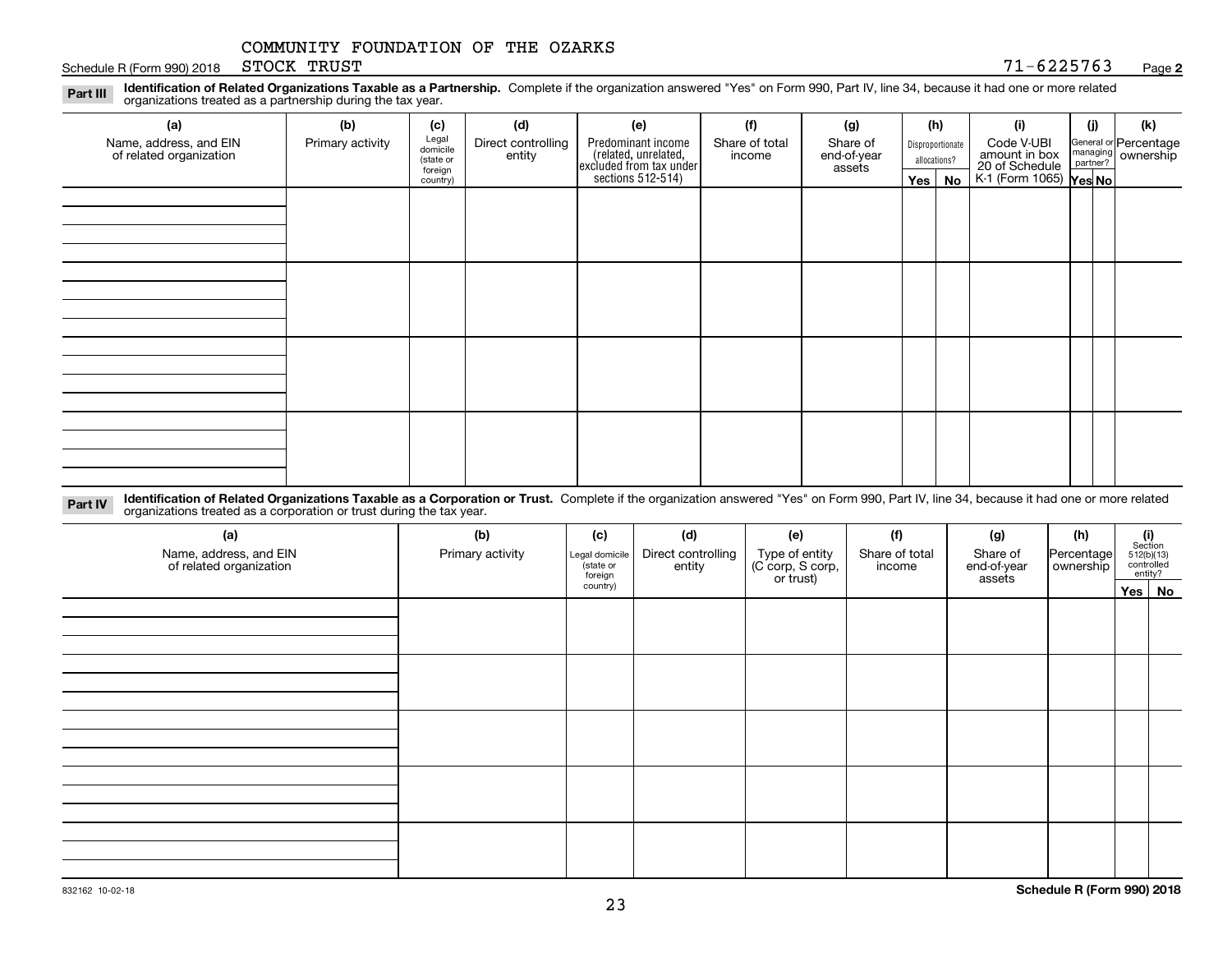Schedule R (Form 990) 2018 STOCK TRUST  $71-6225763$ STOCK TRUST

|  | Part V Transactions With Related Organizations. Complete if the organization answered "Yes" on Form 990, Part IV, line 34, 35b, or 36. |  |  |
|--|----------------------------------------------------------------------------------------------------------------------------------------|--|--|
|--|----------------------------------------------------------------------------------------------------------------------------------------|--|--|

| Note: Complete line 1 if any entity is listed in Parts II, III, or IV of this schedule.                                                                                                                                        |                | Yes | No |
|--------------------------------------------------------------------------------------------------------------------------------------------------------------------------------------------------------------------------------|----------------|-----|----|
| During the tax year, did the organization engage in any of the following transactions with one or more related organizations listed in Parts II-IV?                                                                            |                |     |    |
|                                                                                                                                                                                                                                | 1a             |     | X  |
| b Gift, grant, or capital contribution to related organization(s) manufaction contracts and contribution to related organization(s) manufaction contribution to related organization(s)                                        | 1 <sub>b</sub> |     | X  |
| c Gift, grant, or capital contribution from related organization(s) manufaction(s) and contribution from related organization(s) manufaction contribution from related organization(s) manufaction contribution from related o | 1c             |     | X  |
|                                                                                                                                                                                                                                | 1d             |     | X  |
|                                                                                                                                                                                                                                | 1e             |     | X  |
| e Loans or loan guarantees by related organization(s) encourance contains and contained a contained a contact the control of the control of the control of the control of the control of the control of the control of the con |                |     |    |
|                                                                                                                                                                                                                                |                |     | X  |
| Dividends from related organization(s) manufactured and contract and contract and contract and contract and contract and contract and contract and contract and contract and contract and contract and contract and contract a | 1f             |     | X  |
| g Sale of assets to related organization(s) material contents and content and content of the set of assets to related organization(s)                                                                                          | 1 <sub>q</sub> |     |    |
| h Purchase of assets from related organization(s) manufactured content to content the content of the content of the content of the content of the content of the content of the content of the content of the content of the c | 1 <sub>h</sub> |     | X  |
|                                                                                                                                                                                                                                | 1i             |     | X  |
| Lease of facilities, equipment, or other assets to related organization(s) manufactured content and content and content and content and content and content and content and content and content and content and content and co | 1i.            |     | X  |
|                                                                                                                                                                                                                                |                |     |    |
|                                                                                                                                                                                                                                | 1k             |     | X  |
|                                                                                                                                                                                                                                | 11             |     | X  |
|                                                                                                                                                                                                                                | 1 <sub>m</sub> |     | X  |
|                                                                                                                                                                                                                                | 1n             |     | X  |
|                                                                                                                                                                                                                                | 1o             |     | X  |
|                                                                                                                                                                                                                                |                |     |    |
| p Reimbursement paid to related organization(s) for expenses [1111] and the content of the content of the content of the content of the content of the content of the content of the content of the content of the content of  | 1p             |     | X  |
|                                                                                                                                                                                                                                | 1a             |     | X  |
|                                                                                                                                                                                                                                |                |     |    |
| r Other transfer of cash or property to related organization(s)                                                                                                                                                                | 1r             |     | X  |
|                                                                                                                                                                                                                                |                |     | X  |

**2**If the answer to any of the above is "Yes," see the instructions for information on who must complete this line, including covered relationships and transaction thresholds.

| (a)<br>Name of related organization | (b)<br>Transaction<br>type (a-s) | (c)<br>Amount involved | (d)<br>Method of determining amount involved |
|-------------------------------------|----------------------------------|------------------------|----------------------------------------------|
| (1)                                 |                                  |                        |                                              |
| (2)                                 |                                  |                        |                                              |
| (3)                                 |                                  |                        |                                              |
| (4)                                 |                                  |                        |                                              |
| (5)                                 |                                  |                        |                                              |
| (6)                                 |                                  |                        |                                              |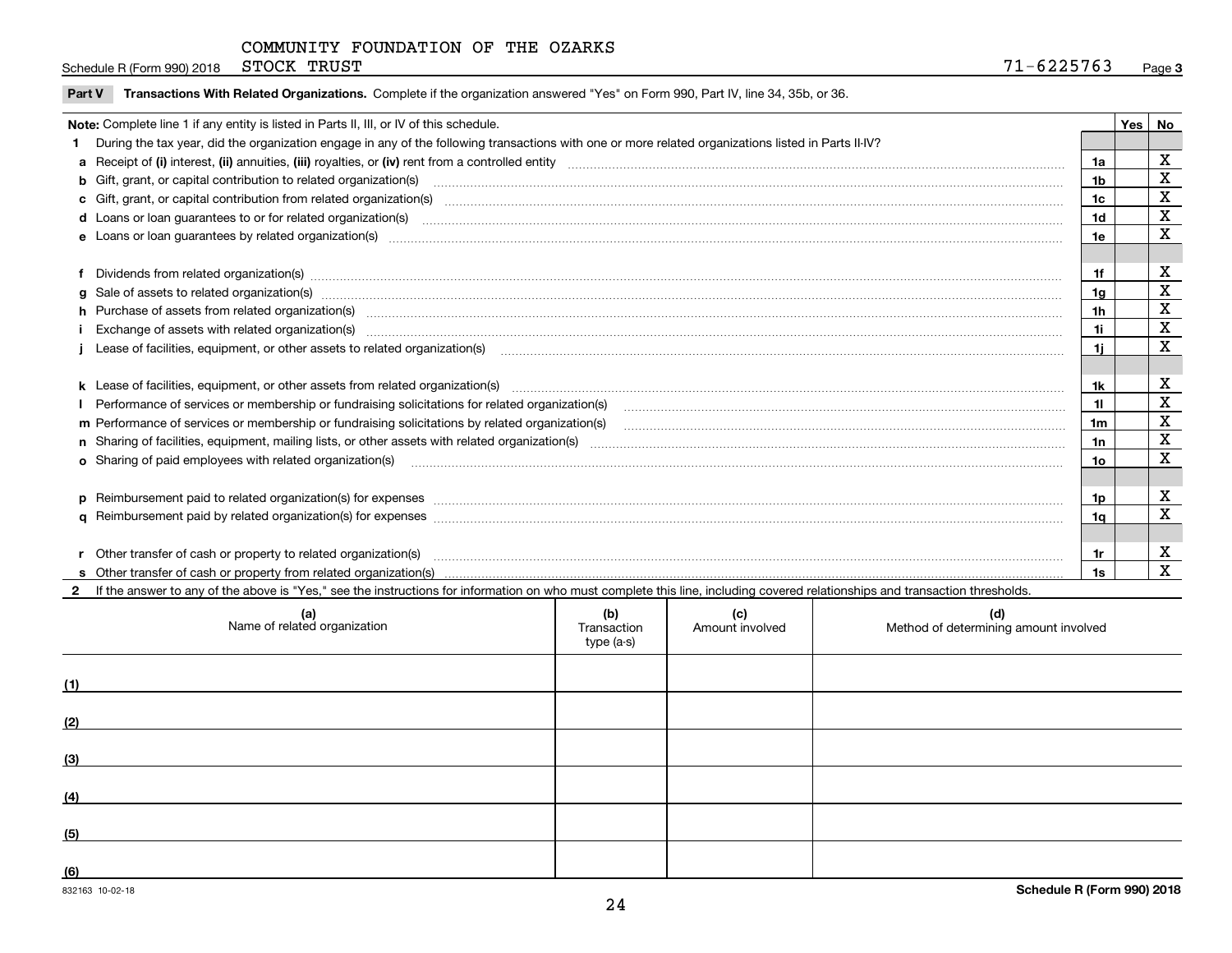Schedule R (Form 990) 2018 STOCK TRUST  $71-6225763$ STOCK TRUST

**Part VI Unrelated Organizations Taxable as a Partnership. Complete if the organization answered "Yes" on Form 990, Part IV, line 37.** 

Provide the following information for each entity taxed as a partnership through which the organization conducted more than five percent of its activities (measured by total assets or gross revenue) that was not a related organization. See instructions regarding exclusion for certain investment partnerships.

| that was not a related erganization. See includitions regarding excludion for contain investment partnereinper<br>(a) | (b)              | (c)               | (d)                                                                                        |                                                                                                                   | (f)      | (g)         | (h)                              | (i)                                                                                                    | (i)    | $(\mathsf{k})$ |
|-----------------------------------------------------------------------------------------------------------------------|------------------|-------------------|--------------------------------------------------------------------------------------------|-------------------------------------------------------------------------------------------------------------------|----------|-------------|----------------------------------|--------------------------------------------------------------------------------------------------------|--------|----------------|
| Name, address, and EIN                                                                                                | Primary activity | Legal domicile    |                                                                                            | $\begin{array}{c} \textbf{(e)}\\ \text{Are all} \\ \text{partners sec.}\\ 501(c)(3) \\ \text{orgs.?} \end{array}$ | Share of | Share of    |                                  |                                                                                                        |        |                |
| of entity                                                                                                             |                  | (state or foreign |                                                                                            |                                                                                                                   | total    | end-of-year | Disproportionate<br>allocations? |                                                                                                        |        |                |
|                                                                                                                       |                  | country)          | Predominant income<br>(related, unrelated,<br>excluded from tax under<br>sections 512-514) | Yes No                                                                                                            | income   | assets      | Yes No                           | Code V-UBI<br>amount in box 20 managing<br>of Schedule K-1 partner? ownership<br>(Form 1065)<br>ves No | Yes No |                |
|                                                                                                                       |                  |                   |                                                                                            |                                                                                                                   |          |             |                                  |                                                                                                        |        |                |
|                                                                                                                       |                  |                   |                                                                                            |                                                                                                                   |          |             |                                  |                                                                                                        |        |                |
|                                                                                                                       |                  |                   |                                                                                            |                                                                                                                   |          |             |                                  |                                                                                                        |        |                |
|                                                                                                                       |                  |                   |                                                                                            |                                                                                                                   |          |             |                                  |                                                                                                        |        |                |
|                                                                                                                       |                  |                   |                                                                                            |                                                                                                                   |          |             |                                  |                                                                                                        |        |                |
|                                                                                                                       |                  |                   |                                                                                            |                                                                                                                   |          |             |                                  |                                                                                                        |        |                |
|                                                                                                                       |                  |                   |                                                                                            |                                                                                                                   |          |             |                                  |                                                                                                        |        |                |
|                                                                                                                       |                  |                   |                                                                                            |                                                                                                                   |          |             |                                  |                                                                                                        |        |                |
|                                                                                                                       |                  |                   |                                                                                            |                                                                                                                   |          |             |                                  |                                                                                                        |        |                |
|                                                                                                                       |                  |                   |                                                                                            |                                                                                                                   |          |             |                                  |                                                                                                        |        |                |
|                                                                                                                       |                  |                   |                                                                                            |                                                                                                                   |          |             |                                  |                                                                                                        |        |                |
|                                                                                                                       |                  |                   |                                                                                            |                                                                                                                   |          |             |                                  |                                                                                                        |        |                |
|                                                                                                                       |                  |                   |                                                                                            |                                                                                                                   |          |             |                                  |                                                                                                        |        |                |
|                                                                                                                       |                  |                   |                                                                                            |                                                                                                                   |          |             |                                  |                                                                                                        |        |                |
|                                                                                                                       |                  |                   |                                                                                            |                                                                                                                   |          |             |                                  |                                                                                                        |        |                |
|                                                                                                                       |                  |                   |                                                                                            |                                                                                                                   |          |             |                                  |                                                                                                        |        |                |
|                                                                                                                       |                  |                   |                                                                                            |                                                                                                                   |          |             |                                  |                                                                                                        |        |                |
|                                                                                                                       |                  |                   |                                                                                            |                                                                                                                   |          |             |                                  |                                                                                                        |        |                |
|                                                                                                                       |                  |                   |                                                                                            |                                                                                                                   |          |             |                                  |                                                                                                        |        |                |
|                                                                                                                       |                  |                   |                                                                                            |                                                                                                                   |          |             |                                  |                                                                                                        |        |                |
|                                                                                                                       |                  |                   |                                                                                            |                                                                                                                   |          |             |                                  |                                                                                                        |        |                |
|                                                                                                                       |                  |                   |                                                                                            |                                                                                                                   |          |             |                                  |                                                                                                        |        |                |
|                                                                                                                       |                  |                   |                                                                                            |                                                                                                                   |          |             |                                  |                                                                                                        |        |                |
|                                                                                                                       |                  |                   |                                                                                            |                                                                                                                   |          |             |                                  |                                                                                                        |        |                |
|                                                                                                                       |                  |                   |                                                                                            |                                                                                                                   |          |             |                                  |                                                                                                        |        |                |
|                                                                                                                       |                  |                   |                                                                                            |                                                                                                                   |          |             |                                  |                                                                                                        |        |                |
|                                                                                                                       |                  |                   |                                                                                            |                                                                                                                   |          |             |                                  |                                                                                                        |        |                |
|                                                                                                                       |                  |                   |                                                                                            |                                                                                                                   |          |             |                                  |                                                                                                        |        |                |
|                                                                                                                       |                  |                   |                                                                                            |                                                                                                                   |          |             |                                  |                                                                                                        |        |                |
|                                                                                                                       |                  |                   |                                                                                            |                                                                                                                   |          |             |                                  |                                                                                                        |        |                |
|                                                                                                                       |                  |                   |                                                                                            |                                                                                                                   |          |             |                                  |                                                                                                        |        |                |
|                                                                                                                       |                  |                   |                                                                                            |                                                                                                                   |          |             |                                  |                                                                                                        |        |                |
|                                                                                                                       |                  |                   |                                                                                            |                                                                                                                   |          |             |                                  |                                                                                                        |        |                |

**Schedule R (Form 990) 2018**